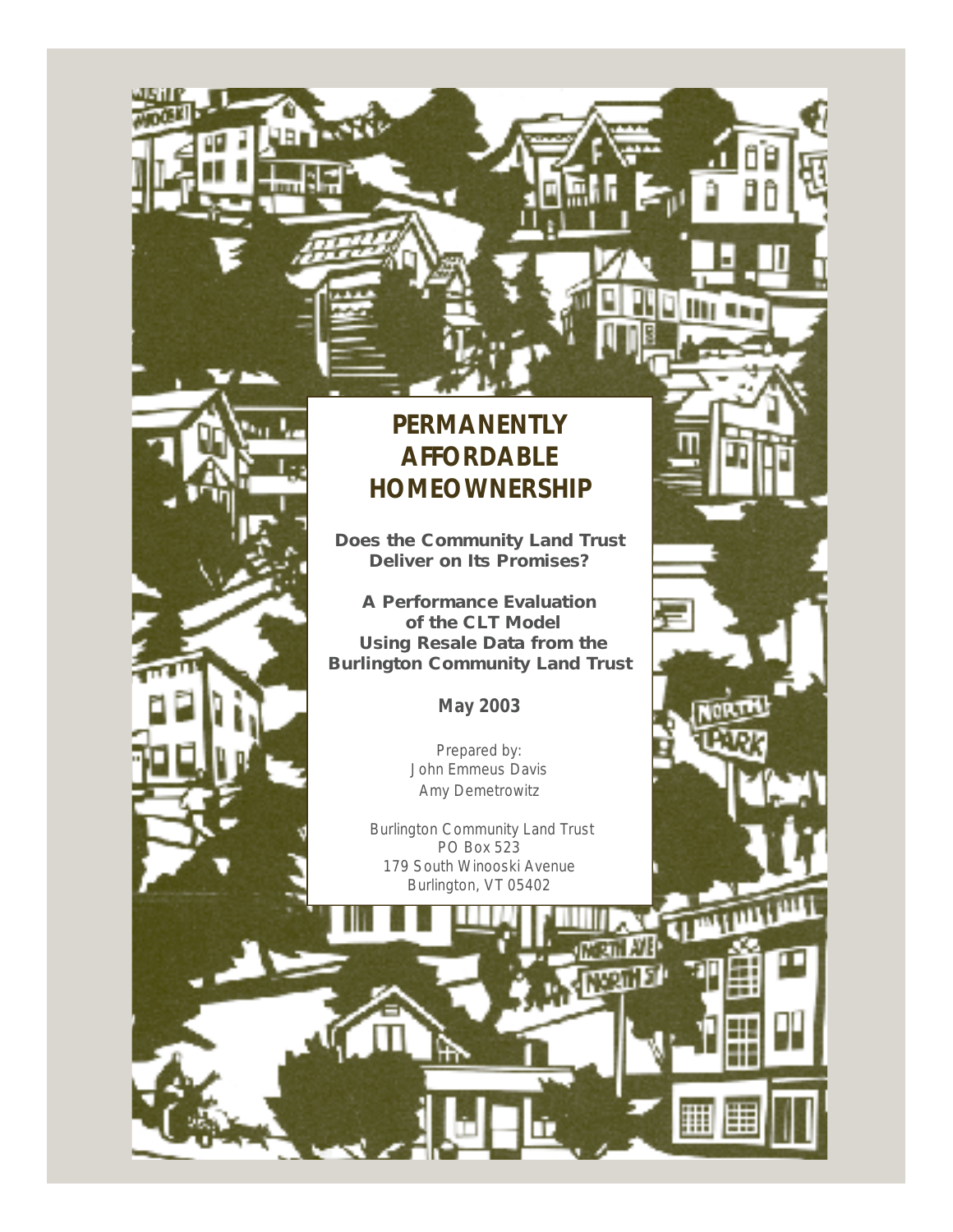## **Permanently Affordable Homeownership Does the Community Land Trust Deliver on Its Promises?**

John Emmeus Davis Amy Demetrowitz

#### **Executive Summary**

Between 1984 and 2002, the Burlington Community Land Trust (BCLT) in Burlington, Vermont developed 259 moderately-priced single-family houses and condominiums. All of these homes were sold to first-time homebuyers subject to durable controls over their occupancy and resale, controls designed to maintain their availability and affordability for low-income households far into the future. The first resale of a BCLT home occurred in 1988. By the end of 2002, the BCLT had overseen the resale of 97 houses and condominiums.

This pool of resales provided a rare opportunity to evaluate the performance of a housing model that promises to secure the benefits of homeownership for persons of limited means, while achieving larger social goals like the preservation of affordability, the stewardship of public subsidies, and the stabilization of residential neighborhoods. There had been no systematic evaluation of these claims heretofore, because most of the nation's CLTs are still too new and too small to have had a significant number of resales. The BCLT was an exception. Its sizable portfolio of resale-restricted housing offered enough cases to assess how effective the BCLT had been in actually delivering – and equitably balancing – the individual benefits and the community benefits promised by its innovative model of homeownership. The study's principal findings were as follows:

- **Preserving affordability.** Affordability not only continued between successive generations of low-income homebuyers, but improved – even when the favorable effect of falling mortgage interest rates was eliminated. The average BCLT home was affordable to a household earning 62% of Area Median Income (AMI) on initial sale. On resale, it was affordable to a household earning 57% of AMI.
- **Retaining community wealth.** Public subsidies invested in these houses and condominiums remained in the homes at resale, underwriting their affordability not only for the first buyers but for subsequent buyers as well. Only in two cases of foreclosure were these subsidies lost. More typically, these subsidies not only remained in the property but increased in value. On the initial sale, the total value of the public subsidies put into the BCLT's homes was \$1,525,148. On resale, the total value of these retained subsidies was \$2,099,590.
- **Enhancing residential stability.** Land and housing brought under the stewardship of the BCLT were rarely removed from its portfolio. Affordability and owneroccupancy protections remained in place for ninety-five percent (95%) of the 259 units of owner-occupied housing developed by the BCLT between 1984 and 2002. Even in cases where homeowners defaulted on their mortgages, their resale-restricted homes stayed under the BCLT 's care – neither lost to the market nor lost to absentee ownership.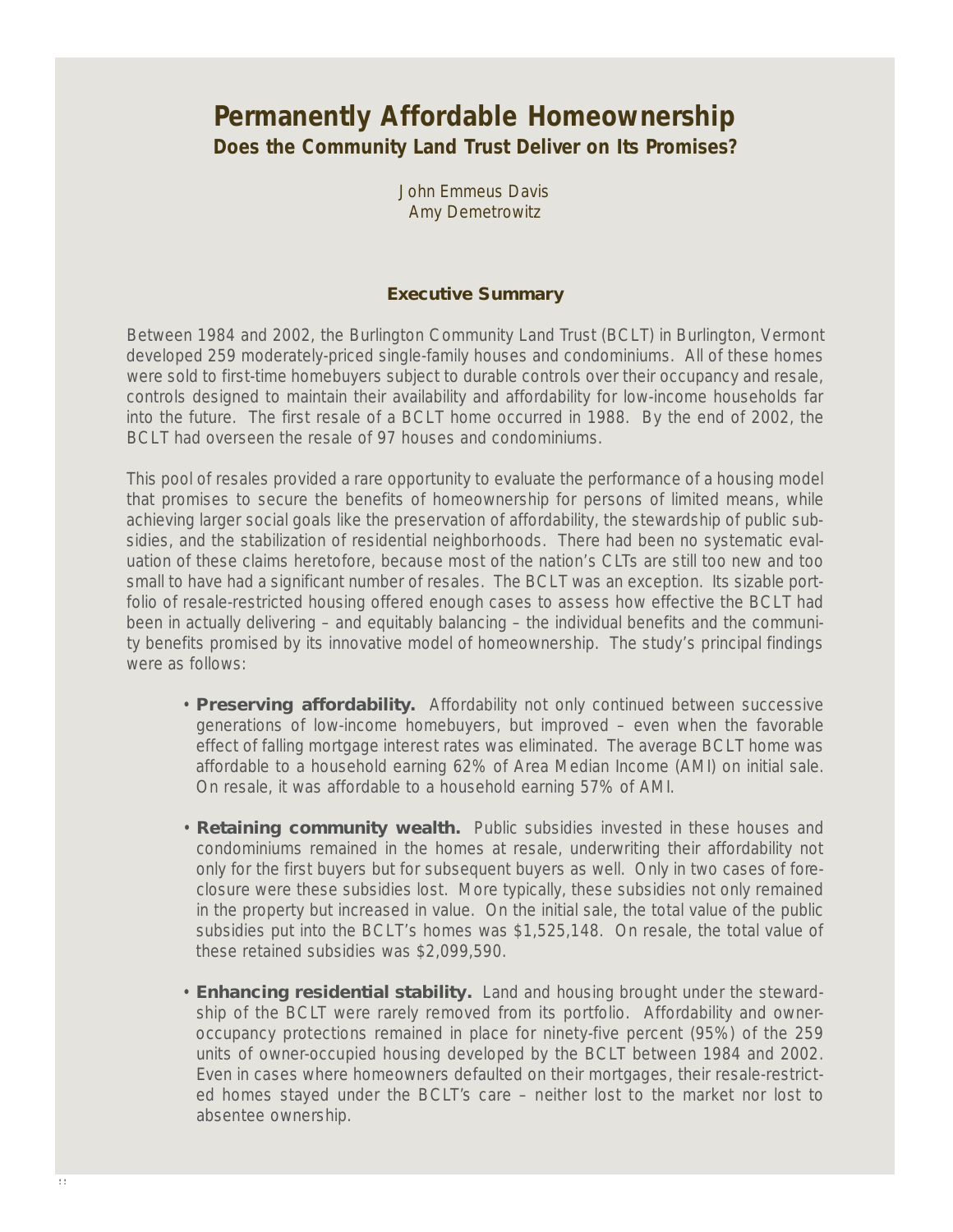- **Expanding homeownership.** Access to homeownership for persons excluded from the market was expanded. All of the households served by the BCLT earned less than median income. A majority earned considerably less than 80% of AMI.
- **Creating individual wealth.** When reselling their BCLT homes, most homeowners walked away with more wealth than they had possessed when first buying a BCLT home. Their equity gains were modest when compared to what they might have realized from the resale of an unrestricted, market-rate home, had they been able to afford such a home, but BCLT homeowners still earned a respectable return on their initial investment. Their annualized rate of return, across all 97 resales, averaged 17%. The average BCLT homeowner, reselling after five years, recouped her original downpayment and then realized a net gain in equity of \$6,184.
- **Enabling residential mobility.** Mobility was assured, with households who left the BCLT doing so for similar reasons, with similar destinations, and with similar success as homeowners buying and selling on the open market. Probably the most surprising finding, in light of the relatively modest equity gains realized by these homeowners on resale, was that a majority of them bought market-rate homes after leaving the BCLT. Sixty (60) households made the leap into market-rate homeownership; four (4) bought another resale-restricted BCLT home; sixteen (16) became renters; and one died. (The subsequent housing situations of another sixteen (16) households could not be determined, primarily because they left the state.) Among the BCLT homeowners whose subsequent housing situations were known, 74% of them bought market-rate homes within six months of re-selling their limited-equity houses or condominiums; another 5% traded their first resale-restricted home for another, choosing to remain within the BCLT.

The Burlington Community Land Trust operates in a housing market with rising prices, a growing demand for moderately-priced housing, and a chronic shortage of houses and condominiums within the financial reach of persons earning below 80% of median income. Community land trusts operating in markets different from the BCLT's may achieve different results. Nevertheless, the performance of the BCLT's portfolio of resale-restricted, owner-occupied housing provides encouraging evidence of the model's effectiveness, while lending credibility to the limited-equity homeownership programs of many other organizations, CLT and non-CLT alike, that seek to promote the legitimate interests of first-time homebuyers, without sacrificing the legitimate interests of a larger community. For over nineteen years, the community land trust in Burlington, Vermont has been doing what it promised to do.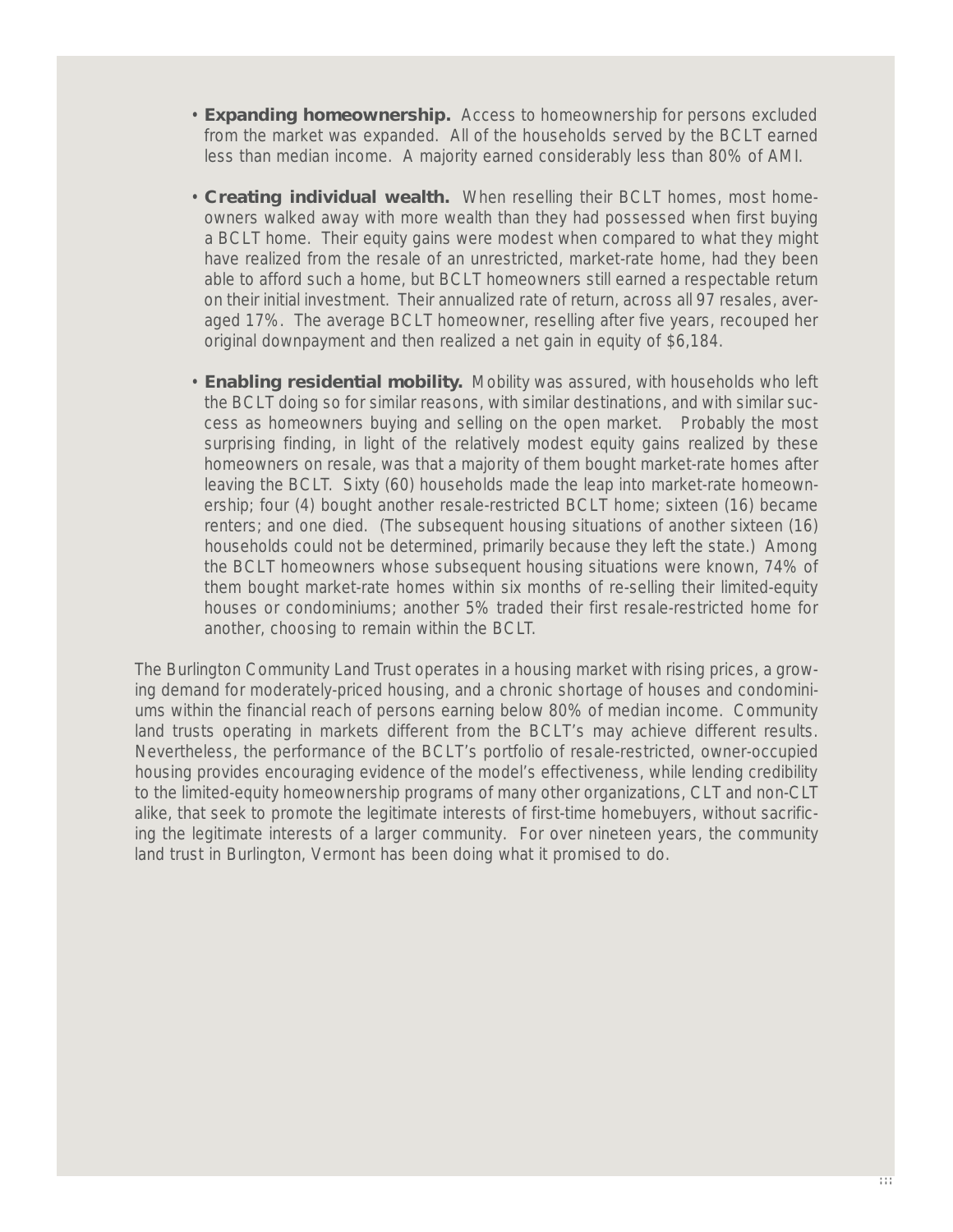# **Table of Contents**

### List of Figures and Tables

| Figure 1: | Sale of Market-Rate Homes vs. Resale of BCLT Homes 8                    |
|-----------|-------------------------------------------------------------------------|
| Figure 2: |                                                                         |
| Figure 3: | Maximum Affordable Price for BCLT's Target Population 15                |
| Figure 4: |                                                                         |
| Figure 5: |                                                                         |
| Figure 6: | Housing Secured by 97 BCLT Homeowners after Selling their BCLT Homes 23 |
| Table 1:  | Portfolio of Owner-occupied Houses and Condominiums Included in         |
|           |                                                                         |
| Table 2:  |                                                                         |
| Table 3:  |                                                                         |
| Table 4:  |                                                                         |
| Table 5:  | Return on Investment for BCLT Homeowners on Resale of                   |
|           |                                                                         |
| Table 6:  | Comparison of Returns by Housing Tenure and Type of Investment 19       |
| Table 7:  |                                                                         |
| Table 8:  |                                                                         |
| Table 9:  | Where BCLT Homeowners Relocated after Selling their BCLT Homes 22       |
| Table 10: | Housing Secured by BCLT Homeowners after Selling their BCLT Homes? 22   |
|           |                                                                         |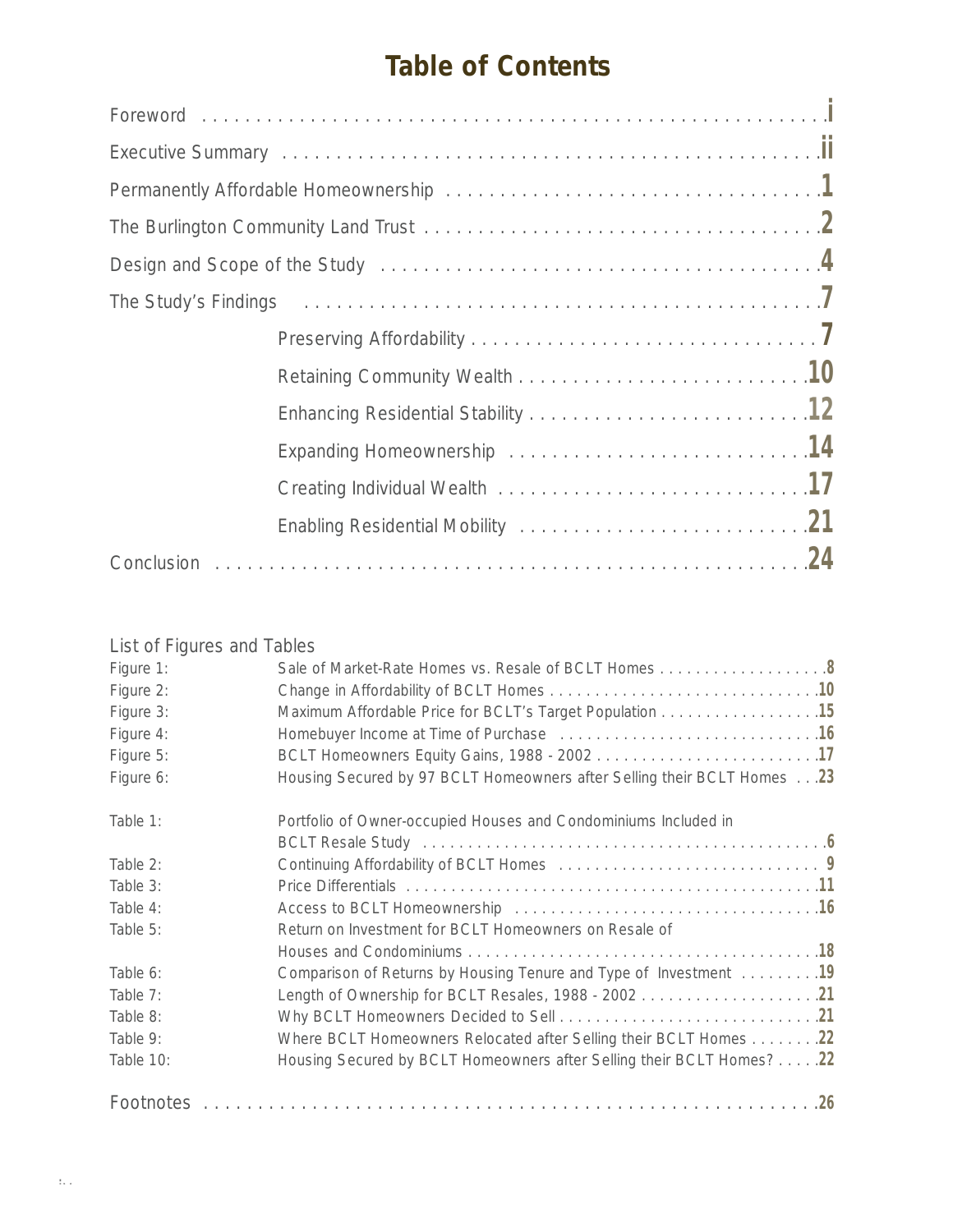**Community Land Trust Deliver on Its Promises?**



# **Permanently Affordable Does the Homeownership**

Quietly thriving amid the more familiar forms of affordable housing promoted by governmental agencies or by for-profit investors in the United States, a robust "third sector" of private, nonmarket housing has grown to maturity during the past thirty years. Contained within this sector are many types and tenures of housing, including nonprofit rentals, mutual housing associations, limited equity (and zero equity) cooperatives, limited equity condominiums, community land trusts, and deed-restricted singlefamily houses.<sup>1</sup> Most of these models, with the exception of those focused on rental housing, bestow the benefits of homeownership on their occupants, who hold many of the same rights any other homeowner would expect to possess when gaining title to residential property. The owneroccupants of third sector housing, however, may not sell their homes to whomever they want or for whatever the market will bear. In order to perpetuate the affordability of their homes, limits are placed on the equity these homeowners may pocket and on the price they may charge when their property changes hands.

This commitment to the continuing affordability of owner-occupied housing, while common to many third sector models, is preeminent in the community land trust (CLT). In the pronouncements of the grassroots activists who promote the model, in the rationale of the public funders and private donors who support it, and in the day-to-day practice of dozens of CLTs around the country, permanent affordability is the guiding star toward which every CLT is pointed. All of the homes within the resale-restricted domain of a CLT are designed to remain affordable for low and moderateincome households one resale after another, one generation after another, far into the future. Hopefully, forever.

News from the field has tended to confirm that the CLT does, indeed, deliver on its stated promise of lasting affordability. Local CLTs have reported for years that the owner-occupied homes within their portfolios resell for prices that are affordable for households at the same level of income as the households who initially purchased these homes. CLTs have claimed they continuously serve the same targeted group of low or moderate-income homebuyers, without the need for additional subsidies, regardless of the number of times a home is resold.

Beyond a mountain of anecdotal evidence, however, there has been no systematic, data-based evaluation of the model's effectiveness, mainly because most of the nation's CLTs are still too new and too small to have had a significant number of resales. Without many cases to draw from, over a span of many years, it has been difficult to gauge whether the model performs as promised.

The community land trust in Burlington, Vermont is an exception to this pattern of too new and too small. Incorporated in 1984, the Burlington Community Land Trust (BCLT) has assembled a sizable portfolio of resalerestricted single-family houses and condominiums. The first resale of a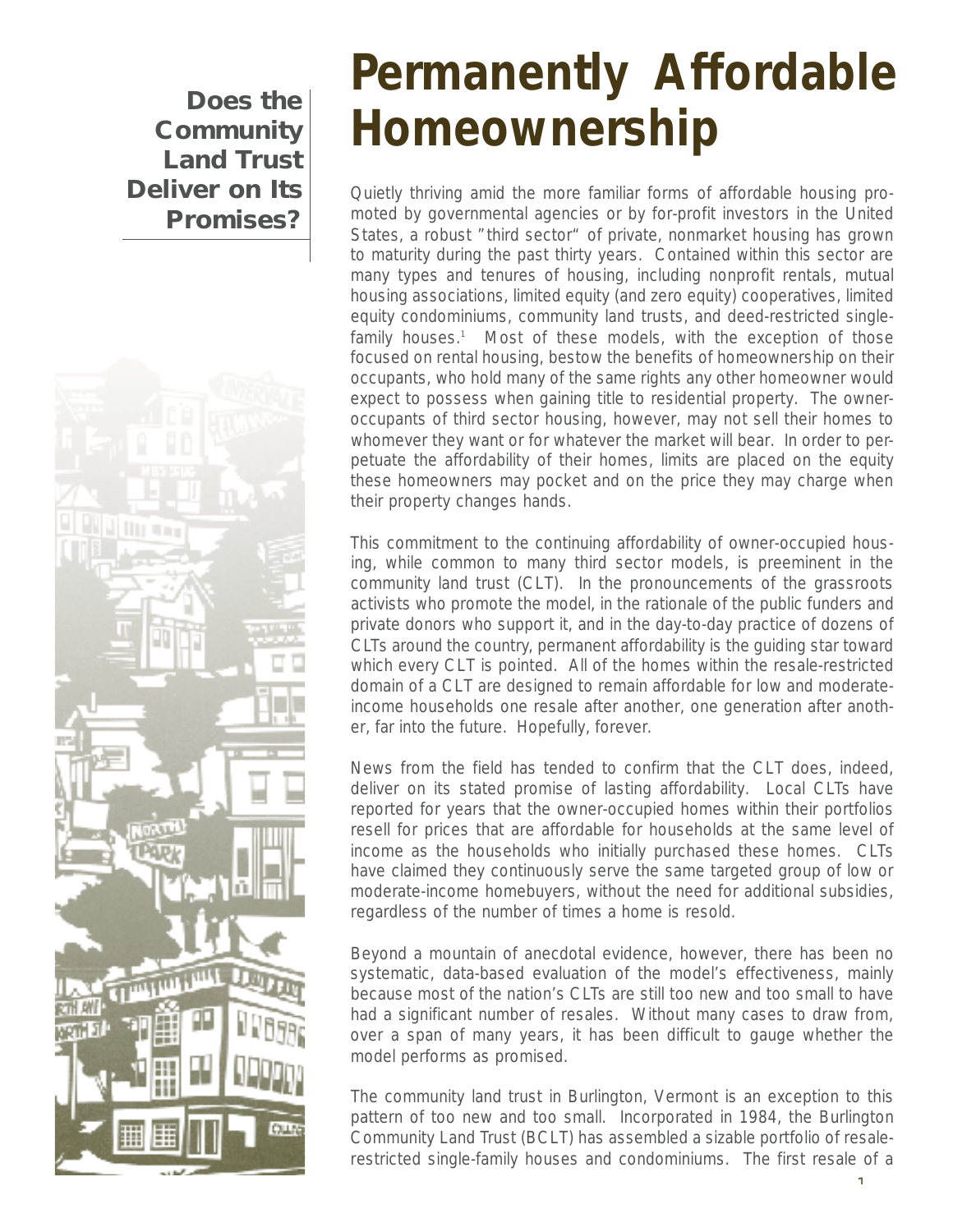BCLT home occurred in 1988. Over the next fourteen years, ninety-seven (97) owner-occupied houses and condominiums were resold through the BCLT, all of them subject to durable controls designed to maintain their long-term availability and affordability for lowincome households.

The record of these resales offered a rare opportunity to test whether the CLT actually secures the social benefits that are claimed for it. Does the model deliver on its promise of lasting affordability? Does it preserve the community's investment in affordable housing, retaining those subsidies needed to bring homeownership within the financial reach of low-income households? Does it protect homeownership gains over time? There was also an opportunity to evaluate the benefits said to inure to the individuals who own and occupy CLT housing. Is the CLT successful in expanding access to homeownership for persons who could not otherwise afford a home? Does the model allow a fair return and an easy departure for CLT homeowners who later sell their homes? Why do they sell? Where do they go? What kind of housing do they obtain after leaving the CLT?

These are the kinds of questions our study was intended to answer. We have used the performance of a particular CLT in a particular housing market to evaluate claims that are common to nearly all CLTs. While acknowledging that variations exist among the hundred or so organizations calling themselves a community land trust and that differences exist from one housing market to another, we believe the BCLT's experience with limited equity homeownership to be fairly representative of the experience of many other CLTs — and, for that matter, of many nonprofit housing organizations that are not CLTs — in many other communities. To the extent that is true, the success (or failure) of the BCLT may be seen as a crucial test of the model itself, with implications that extend beyond a single CLT in a single city.



#### **The Burlington Community Land Trust**

The Burlington Community Land Trust was created in 1984 at the instigation of city government and with the broad support of neighborhood activists throughout the city. A \$200,000 grant, awarded out of municipal revenues by Burlington's city council, was used to seed this new organization. The founding purposes of the BCLT were:

- to increase the number of affordable homeownership opportunities for families of modest means;
- to provide access to land and decent housing for low and moderate-income persons; and
- to promote neighborhood preservation and improvement through the responsible use and management of land.

The organization's form and function followed the basic blueprint for a community land trust (CLT). This unusual model of housing and community development had been created nearly two decades before by the Institute for Community Economics (ICE), a national intermediary based in the neighboring state of Massachusetts. ICE had been hired by Burlington's Community and Economic Development Office to assist in crafting a city-wide CLT soon after the startup money was appropriated by the city council. It was no accident, therefore, that the new organization closely resembled the "classic" CLT, as that model had been described by ICE since the 1960s and as it was later defined in federal statute.<sup>2</sup> Its key features — and their particular expression in the BCLT — are as follows:

**Nonprofit, Tax-exempt Corporation.** The "classic" CLT is an independent, not-for-profit corporation that is legally chartered in the state in which it is located. Most CLTs, including the Burlington CLT, are 501(c)(3) organizations, a federal tax exemption for which they are eligible because their activities and resources are targeted toward charitable activities like providing housing for low-income people and redeveloping blighted neighborhoods. In the BCLT's case, all of its housing is priced to serve households earning no more than 80% of Area Median Income. The majority of the BCLT's homeowners and renters earn much less.<sup>3</sup> Neighborhood improvement is also part of the BCLT's mission. This activity, unlike the multi-county scope of the BCLT's housing work, is concentrated in Burlington's most impoverished neighborhood, the Old North End.<sup>4</sup>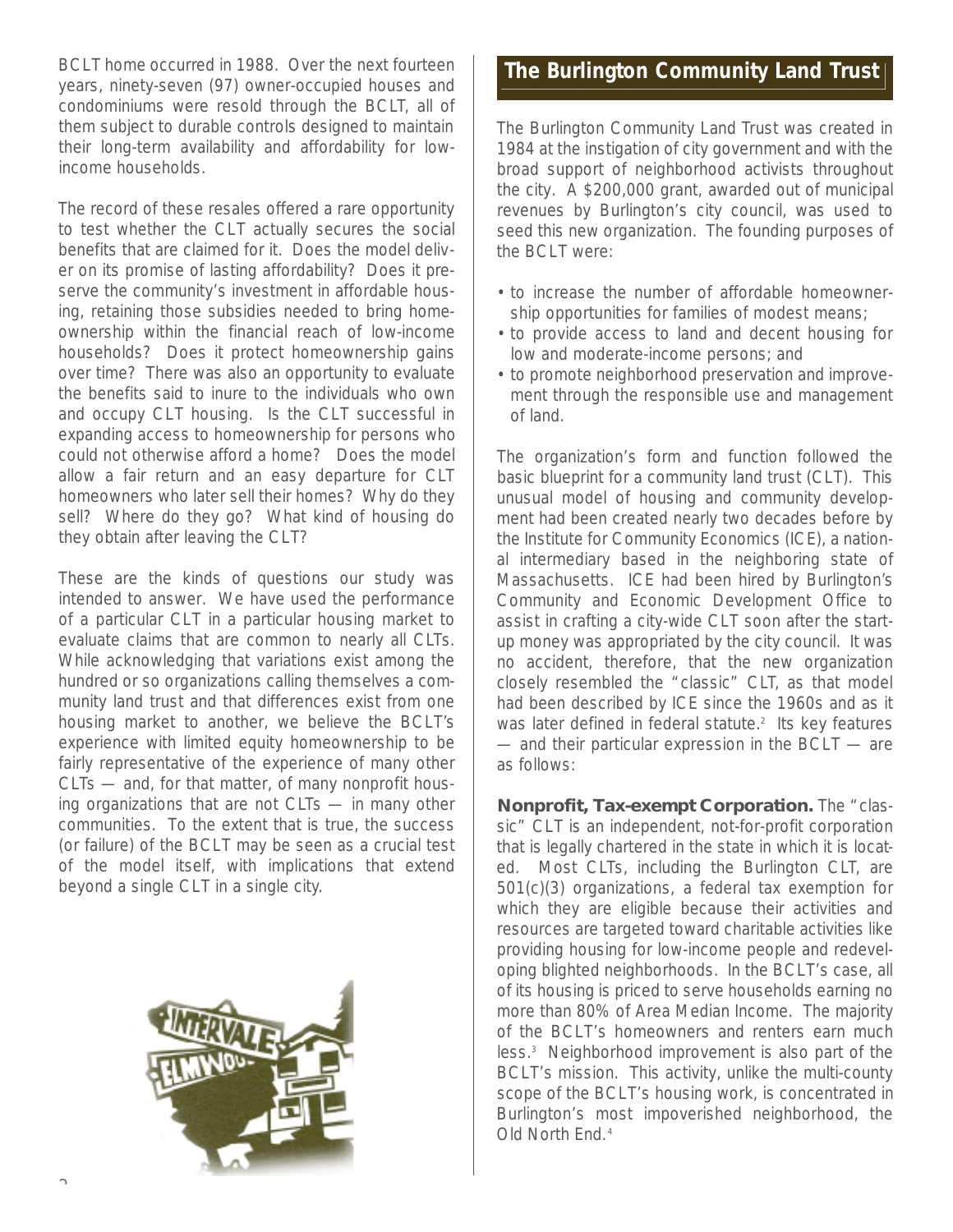**Community Base.** CLTs operate within the physical boundaries of a targeted locale. They are guided  $by$  — and accountable to — the people who call that locality their home. Any adult who resides within the geographic area deemed by the CLT to be its "community" and who supports the CLT's goals can become a voting member of the CLT. This membership elects a majority of the CLT's board of directors. The BCLT originally defined its "community" as the entire city of Burlington. This service area was expanded in 1987 to include all of Chittenden County and was expanded again in 2001 to add the northern counties of Franklin and Grand Isle. By the end of 2002, the BCLT had 1,800 voting members. Members have the power to nominate candidates for two-thirds of the seats on the BCLT's board of directors and to elect the entire board.<sup>5</sup>

**Balanced Governance.** The 12-person board of the BCLT conforms to the three-part structure of the classic CLT. One third of the board represents the interests of people who lease land or apartments from the BCLT.<sup>6</sup> One third represents the interests of people who live in the surrounding "community" who do not reside on the BCLT's land. One third is made up of public officials, local funders, nonprofit providers of housing or social services, and other individuals presumed to speak for the public interest. Control of the BCLT's board is diffused and balanced to ensure that all interests are heard but no interest is predominant.

**Dual Ownership.** The CLT acquires multiple parcels of land throughout its targeted geographic area with the intention of retaining ownership of these parcels forever. Any building already located on the land or later constructed on the land is sold off to an individual homeowner or, in some cases, to a cooperative housing corporation, a nonprofit developer of rental housing, or another nonprofit, governmental, or for-profit entity. In the BCLT's case, every single-family house, duplex unit, or condominium located on land acquired by the BCLT has been sold off to an individual homeowner, with the BCLT retaining ownership of the underlying land. Dual ownership is a feature of all of the BCLT's cooperative housing and most of its rental housing, as well. The BCLT holds title to the land and another corporate entity holds title to the buildings. There are a few sites within the Old North End, however, where the BCLT has retained ownership of both the land and the buildings. These exceptions have occurred for some of the BCLT's rental housing and for most of the nonresidential buildings developed by the BCLT for other nonprofit organizations.<sup>7</sup> Other exceptions are condominiums located on lands that were never owned by the BCLT. Most of these condominiums are scattered among marketrate units in larger residential projects originally constructed by for-profit developers.

Leased Land. Although CLTs intend never to resell their land, they provide for the exclusive use of particular parcels of land by the owners of any buildings located thereon. Parcels of land are conveyed to individual homeowners (or to the owners of other types of residential or commercial structures) through longterm ground leases. This two-party contract between the landowner (the CLT) and the homeowner protects the latter's interests in security, privacy, legacy, and equity, while enforcing the CLT's interests in preserving the appropriate use, the structural integrity, and the continuing affordability of any buildings located on its land. The BCLT's ground lease has a duration of twenty years, but is renewable "at the sole discretion of the Lessee for as long as the grass grows and the water runs." A new lease is executed and recorded each time ownership of a building located on the BCLT's land changes hands. Lessees pay a fee of \$25 per month for use of the land.<sup>8</sup> All of the BCLT's single-family houses and duplexes are located on leased land. The BCLT's first condominiums were located on leased land, as well, but because later condominiums came into the BCLT's hands through inclusionary zoning or other arrangements with private developers, where acquisition of the land by the BCLT was never part of the deal, ground leasing proved impractical. The occupancy, condition, and affordability of these units are protected, instead, through state-sanctioned affordability covenants, attached to each condominium's deed.

**Perpetual Affordability.** The CLT retains a preemptive option to repurchase any residential (or commercial) structures located on its land and any condominium units for which it holds a covenant, should their owners ever choose to sell. The resale price, set by a formula contained in the ground lease or the covenant, is designed to give present homeowners a fair return on their investment, while giving future homebuyers fair access to housing at an affordable price. The resale formula used by the BCLT allows homeowners to recoup their original downpayment, any equity earned by paying off their mortgage, and the value of any pre-approved capital improvements made by homeowners. In addition, if homes appreciate in value between the time of purchase and the time of resale, their owners are granted 25% of that appreciation.<sup>9</sup> The BCLT may choose not to exercise its option to repurchase homes that are put up for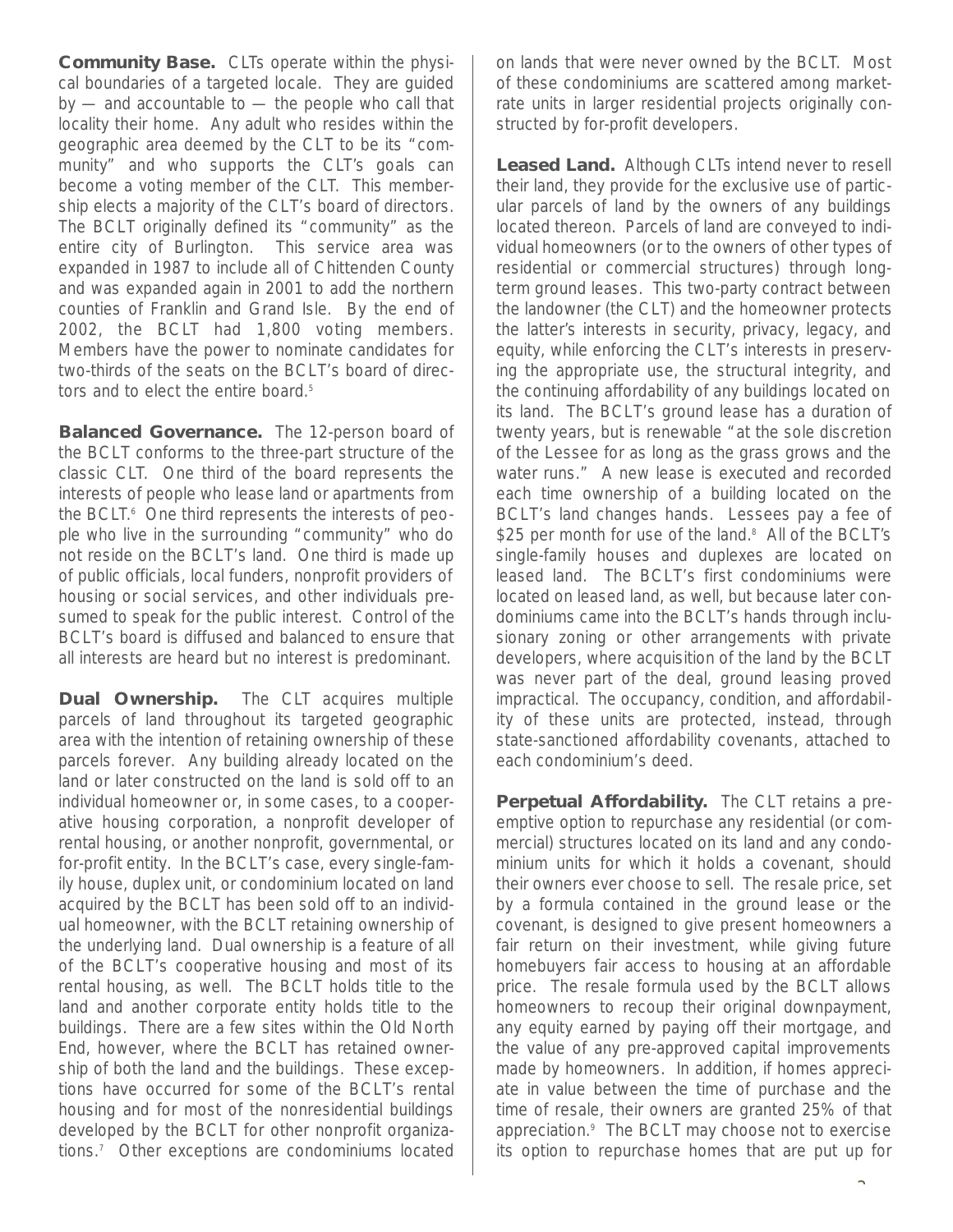resale, if no income-eligible households are ready and willing to buy them.<sup>10</sup> In every one of the 97 resales covered by the present study, however, the BCLT did in fact repurchase the home at the below-market price set by the BCLT's resale formula. These homes were immediately resold to other homebuyers of modest means.

**Perpetual Responsibility.** As owner and lessor of the underlying land — and as the future buyer of houses and condominiums for which it holds a preemptive option — the BCLT has an abiding interest in what happens to these homes. For those units that are owneroccupied, the BCLT 's primary interest, beyond maintaining their affordability, is maintaining occupancy by the same persons who own them. Absentee ownership is prohibited. Subletting is strictly regulated. The BCLT's leases and covenants also allow the BCLT to intervene in cases where homeowners have failed to maintain their homes or to make necessary payments on mortgages, utilities, etc. Should a homeowner default on his or her mortgage, the BCLT has the right to step in and cure the default, forestalling foreclosure. Should a cure not be warranted (or practical) and a foreclosure occurs, the BCLT has the right to repurchase the property from the mortgagee. In short, the BCLT remains a party to the deal, safeguarding the condition of the housing and the continuity of the homeownership opportunity it has worked so hard to create.

Political and economic conditions favored the BCLT 's growth. Throughout the 1980s, 1990s, and beyond, the organization enjoyed the steady support of an activist municipal government whose housing policy was founded on the twin pillars of encouraging the nonprofit production of affordable housing and ensuring the perpetual affordability of any housing produced using subsidies provided by the public.<sup>11</sup> A similar policy guided public spending for affordable housing by the State of Vermont. Organizations like the BCLT were given a special boost in 1987 by the state's creation of the Vermont Housing and Conservation Board (VHCB). The enabling legislation that established this quasi-public entity contained a statutory priority for investing in projects that "prevent the loss of subsidized housing and will be of perpetual duration. $1/12$ VHCB became a major source of project grants and operating support for the BCLT and for other housing and conservation land trusts throughout the state, all of whom share a common commitment to the long-term stewardship of property purchased with public dollars.

The rising cost of land and housing in Burlington's real estate market did not make it easy for the BCLT to deliver a homeownership product that low-income households could afford. Nevertheless, using grants provided by the City of Burlington, grants provided by VHCB, and units acquired at below-market prices through inclusionary zoning and other municipal requirements imposed on private developers, the BCLT managed to offer 259 modestly-priced houses and condominiums for sale between 1984 and 2002, all of them selling for less than comparable units available through the open market. Falling rates for residential mortgages and favorable financing from the Vermont Housing Finance Agency (and local banks) helped to ensure that low-income households could actually afford the lower-priced units that the BCLT offered for sale. The demand for BCLT homes — both on initial sale and on resale — has remained strong, except for a period in the mid-1990s when the BCLT had the same trouble selling condominiums as every other condo developer in a soft market.

By the end of 2002, the BCLT was managing a diverse portfolio of over 500 price-restricted residential units, including single-family houses, duplexes, condominiums, cooperatives, rentals, transitional housing, and several residential facilities for persons with special needs. It had total assets of \$22 million, a staff of 28, and an annual operating budget of \$1.5 million.

#### **Design & Scope of the Study**

The BCLT study was designed to evaluate the community land trust model on its own terms. Since CLTs draw a distinction in their theory and practice between the legitimate interests of individuals and the legitimate interests of community, so did we. Our point of departure was a description of the model contained in The Community Land Trust Handbook, published the year before the effort to establish a CLT began in Burlington. The introductory chapter had this to say about the CLT's commitment to "balancing individual and community interests":

"What one individual does to secure his or her interests may interfere with the interests of other individuals or the community. And what the community does to secure its interests may interfere with the interests of individuals. A satisfactory property arrangement must not advance the interests of one individual or group at the expense of another. Any effectively balanced arrangement requires that there be agreement not only on what the legitimate interests are but on how they are limited by each other."<sup>13</sup>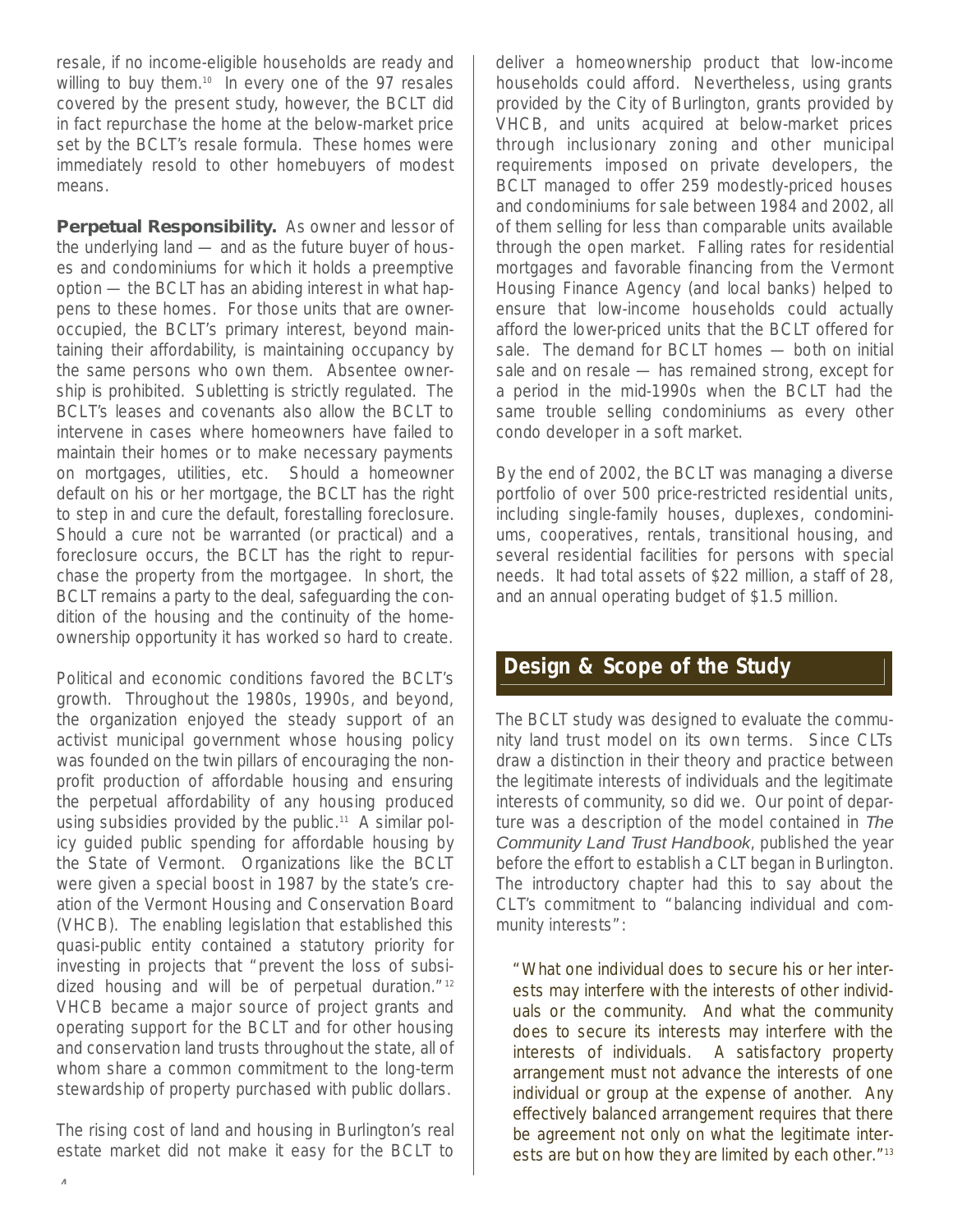A homeownership program like the one sponsored by the BCLT, judged by this standard, must be effective in delivering two kinds of benefits: those that accrue to persons who own and occupy the resale-restricted homes **(individual benefits)** and those that accrue to the advantage of the surrounding community or, more grandly, to the advantage of society as a whole **(community benefits)**. These benefits must be pursued in relation to one another. Homeowners served by the CLT cannot prosper at the expense of future generations of low-income homebuyers, at the expense of scarce subsides the community cannot afford to lose, or at the expense of neighborhoods in need of stability. Similarly, a community's interest in lasting affordability, subsidy retention, and residential

> **Community Benefits Individual Benefits Claimed for the CLT Model Claimed for the CLT Model**

Preserving Affordability. The CLT is effective in maintaining the affordability of owner-occupied housing, one resale after another. Each time a home is resold, the CLT is able to serve a household at the same income level as the household who previously owned that home. Retaining Community Wealth. The CLT is effective in retaining public (and private) subsidies put into making housing affordable in the first place. These subsidies are locked into the housing for the continuing benefit of future generations, rather than pocketed and removed by homeowners when they leave the CLT. Enhancing Residential Stability. The CLT is effective in protecting homeownership gains that result from a community's investment in helping low-income households to buy homes. The CLT prevents the loss of land and housing to absentee ownership, even in cases of foreclosure.

stability cannot come at the expense of enabling lowincome households to gain access to homeownership, to build assets for the future, or to move easily into other housing and neighborhoods of choice, should they someday desire to leave the CLT.

Applying this standard of a "balanced arrangement" to the design of our study, we discerned six separate claims for the model's worth — six criteria that could be used in weighing whether the BCLT was actually doing what it promised to do.

The data used to evaluate these claims were drawn from the BCLT's case records for all of the resale-restricted, owner-occupied housing in its portfolio  $-$  with a couple of exceptions. To ensure compatibility and comparability among the resale-restricted, owner-occupied homes being studied, two types of housing were removed from the pool. We did not include 129 units of owner-occupied housing contained in eight limited-equity cooperatives, located on land that is leased from the BCLT. The property possessed by the members of these co-ops, evidenced by shares of stock and a proprietary lease, is very different from the property possessed by the owner-occupants of BCLT houses and condominiums. Equally important, the resale formula that determines the transfer value of these co-op shares is not the same formula used by the BCLT to determine the resale price of its houses and condominiums. Nor did we include 19

Expanding Homeownership. The CLT is effective in bringing homeownership within the reach of low-income households who would not otherwise be able to purchase a home.

Creating Individual Wealth. The CLT is effective in building assets, providing homeowners with a net gain in equity and a fair return on their investment when reselling their homes.

Enabling Residential Mobility. The CLT is effective in serving as a stepping stone to comparable housing for homeowners who leave the CLT. Homeowners move on with relative ease when reselling their CLT homes.

condominiums developed by another nonprofit organization for which the BCLT acts as the guarantor of longterm affordability, using a resale formula dictated by a state agency that is different from the formula applied to the BCLT's other condominiums. We removed from consideration, in other words, only those dissimilar components of the BCLT 's portfolio of owner-occupied housing that could not be accurately compared to the rest.

What remained were 259 owner-occupied houses and condominiums sold by the BCLT subject to a similar set of controls over their occupancy, use, and resale (see Table 1, pg 6). Within this pool, our particular focus was on the subset of 97 homes where title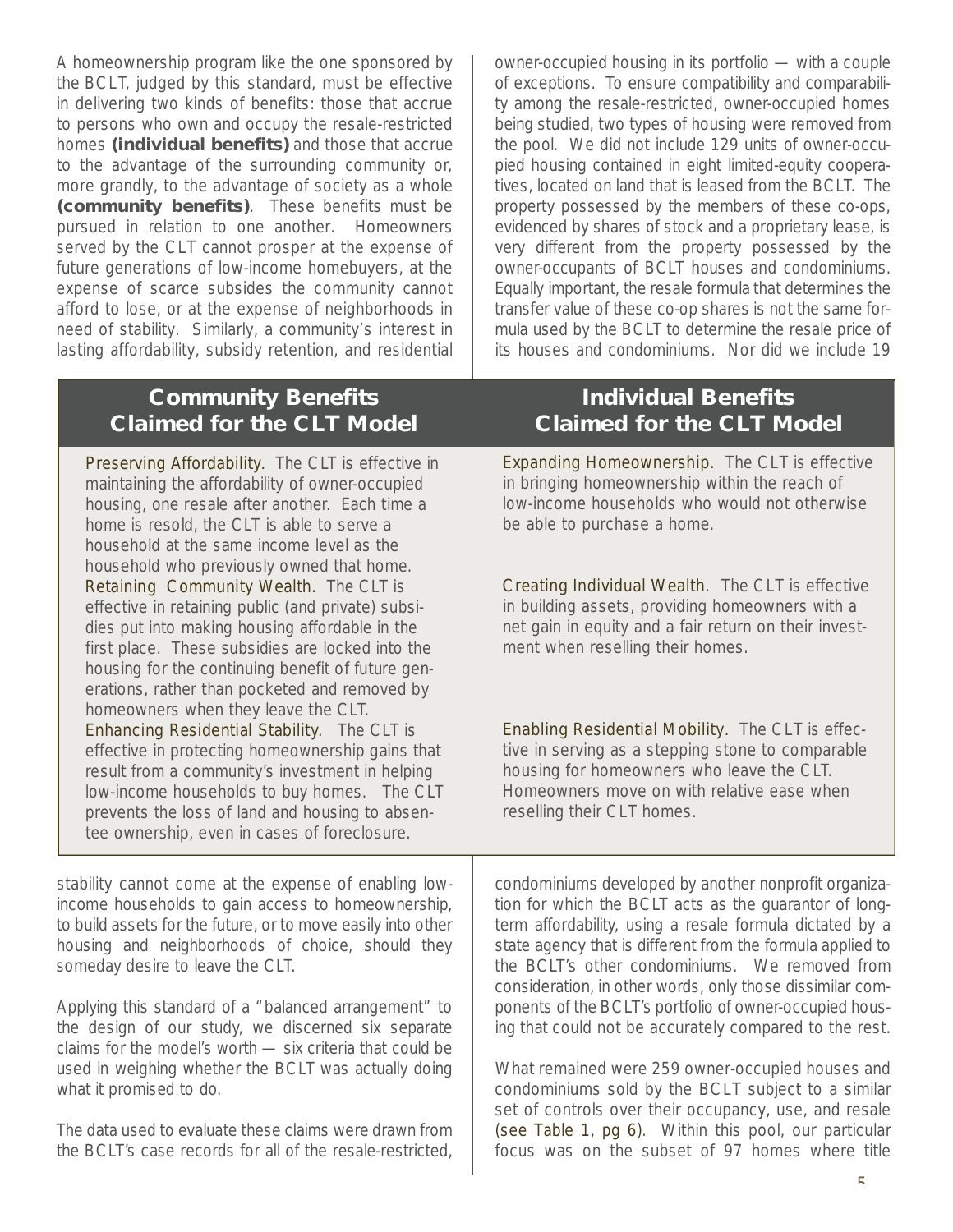#### **Table 1 BCLT Portfolio of Owner-occupied Houses and Condominiums Included in Resale Study \***

|        | Houses                  | Condominiums            | <b>Units Added</b> | <b>Units Removed</b> | Cumulative | Resales         | Foreclosures**             |
|--------|-------------------------|-------------------------|--------------------|----------------------|------------|-----------------|----------------------------|
|        | Added to BCLT Portfolio | Added to BCLT Portfolio | to BCLT Portfolio  | from BCLT Portfolio  | Total      | Hauses & Condos | <b>Houses &amp; Condos</b> |
| 1984   |                         |                         |                    |                      |            |                 |                            |
| 1985   |                         |                         |                    |                      |            |                 |                            |
| 1986   |                         |                         |                    |                      |            |                 |                            |
| 1987   |                         |                         |                    |                      | 13         |                 |                            |
| 1988   |                         |                         |                    |                      | 14         |                 |                            |
| 1989   | З                       |                         | 3                  |                      | 17         |                 |                            |
| 1990   | 8                       |                         | g.                 |                      | 26         | 0               | o                          |
| 1991   | 12                      |                         | 15                 |                      | 41         |                 |                            |
| 1992   | 10                      | 23                      | 33                 |                      | 74         | o               |                            |
| 1993   | з                       | 13                      | 16                 |                      | 90         |                 |                            |
| 1994   | 14                      | ١Ε                      | 29                 |                      | 119        |                 |                            |
| 1995   | 13                      | 8                       | 31                 |                      | 150        |                 |                            |
| 1996   | 10                      |                         | 13                 | Condo                | 162        |                 |                            |
| 1997   |                         |                         | 10                 |                      | 172        | 12              |                            |
| 1998   |                         |                         | 13                 | 9 Condos             | 176        | 10              |                            |
| 1999   | 15                      |                         | 22                 | 2 Condos             | 196        | 10              |                            |
| 2000   | 5                       |                         |                    |                      | 203        | 14              |                            |
| 2001   | 9                       |                         | 15                 |                      | 218        | 10              | 2                          |
| 2002   | 9.                      | 20                      | 29                 |                      | 247        | 15              | n                          |
| Totals | 138                     | 121                     | 259                | 12                   | 247        | 97              |                            |

\* Included in the BCLT's portfolio of single-family, owner-occupied housing -- but NOT included in this year-by-year count of houses and condominiums -are eight limited equity cooperatives (containing a total of 129 units) and nineteen condominiums developed by another nonprofit for which the BCLT acts as the steward of affordability, using a resale formula not comparable to the standard formula used by the BCLT in its other owner-occupied housing.

\*\* Cases of material default resulting in the transfer of a home's ownership via foreclosure or deed-in-lieu-of-forclosure. Despite foreclosure, none of these seven homes were removed from the BCLT's portfolio. They are contained within the cumulative total of 247 units that remain in the BCLT's portfoli

changed hands from homeowner to homeowner one or more times between June 17, 1988, the date of the first BCLT resale, and December 31, 2002.<sup>14</sup> Every one of these resales was included in the study, even the seven resales caused by foreclosure.

The information on resales used in evaluating the BCLT's performance was compiled in two different ways. Data were extracted, case by case, from files maintained by the BCLT on every household that ever purchased a home from the BCLT. From these files, we were able to determine the timing, pricing, and value of every sale, both when a home was first purchased from the BCLT and when it was later resold. We were able to determine the household size and household income of every buyer. We were able to determine how much public money went into lowering the price of a BCLT home for the first homebuyer and how much remained in the property to subsidize the second homebuyer on resale. We were able to calculate how much equity each homeowner realized when leaving the BCLT.

The data collected by combing through these records provided nearly all of the information we would need to evaluate the BCLT's performance on every count but one. The case files contained little information about the mobility of the BCLT's homeowners. Documentation was scarce regarding why they decided to sell their BCLT homes, where they moved, and what housing they obtained after leaving the BCLT.

A methodology other than reviewing case files was required, therefore, if we were to evaluate the mobility of the BCLT's homeowners. We considered surveying all 97 homeowners who had left the BCLT since 1988, but current addresses for many of them were unknown, especially for those who had moved out of state. We adopted an alternative strategy of surveying those BCLT employees who had directly supervised the purchase and resale of the houses and condominiums.<sup>15</sup> They were asked to recall the "why and where" behind these resales. They were also asked to share any knowledge they might have had about the housing secured by these homeowners after they resold their BCLT homes. When they had little knowledge of people who had moved away from the BCLT many years before, a research assistant was assigned the task of tracking down these missing homeowners, using local and out-of-state telephone directories. A number of former BCLT homeowners were eventually located and interviewed by phone, supplementing the information provided by present and former staff of the BCLT.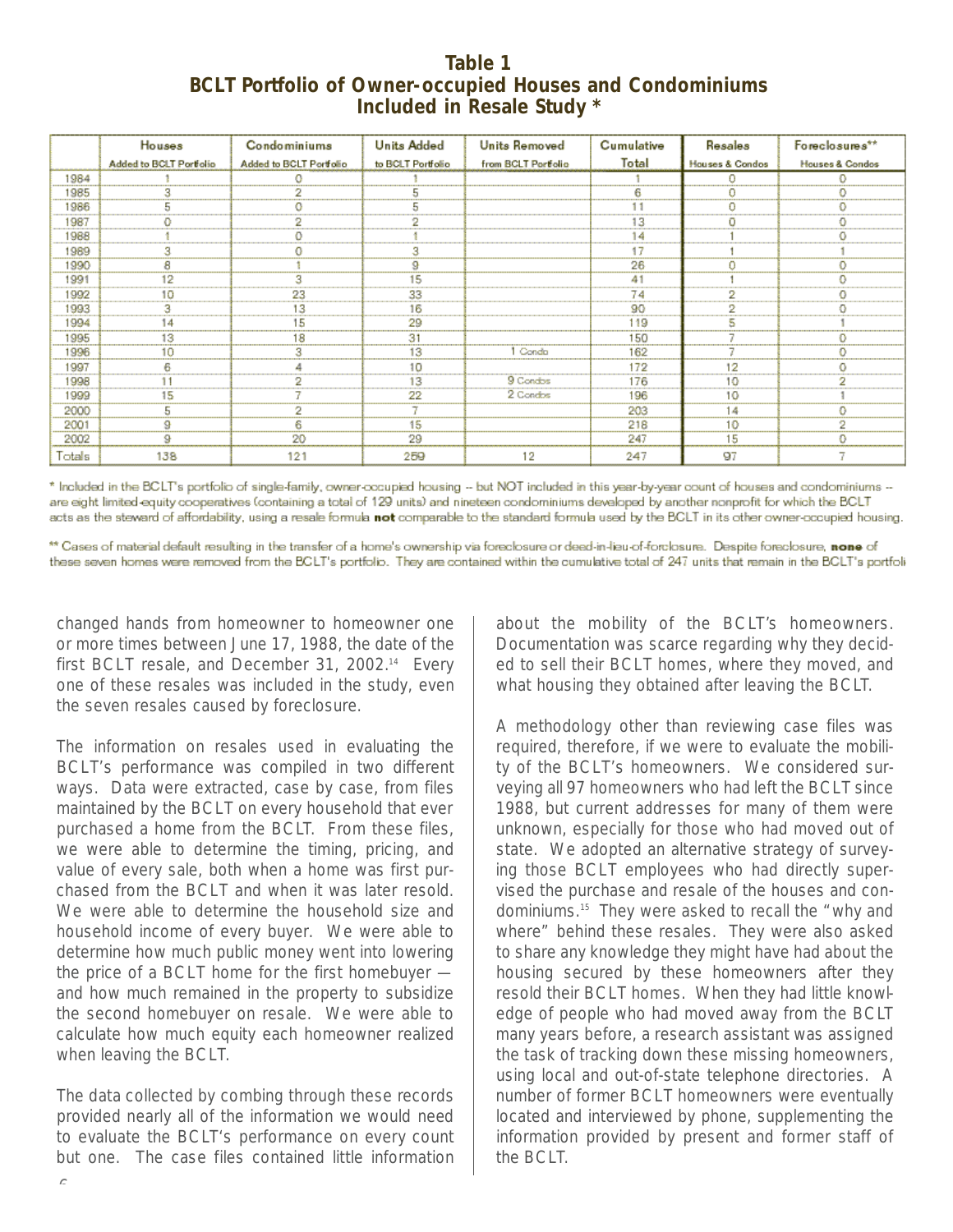This strategy worked well in generating information about the reasons for the homeowners' departure from the BCLT. The employees who had supervised the BCLT's resales answered this survey question easily and fully. There were no missing cases. Answering the question about the sellers' destination after leaving the BCLT proved more difficult, as did the question about the tenure and quality of the next housing obtained by these former BCLT homeowners. There were 10 missing cases for the first; i.e., no destination was given. There were 16 missing cases for the second, where nothing was known about the kind of housing obtained by these homeowners after they left the BCLT. Nevertheless, because we did get information about the destination and subsequent housing for over 80% of the BCLT's resales, we decided to report these findings and to use them in evaluating the mobility claims of the BCLT. The incompleteness of the data, however, and its anecdotal nature compelled us to qualify our conclusions more than we might have liked.

One final note on the study's design. Our analysis of the BCLT's resales was done not only for the purpose of evaluating the performance of this particular CLT, but also with an eye toward providing other CLTs with a template for evaluating their own performance. We chose methods and statistics, therefore, that are readily available and easily understood by practitioners and policy makers who are working with this model on a daily basis. We kept it simple. We kept it familiar. Every CLT maintains case records that are similar to those of the BCLT. Every CLT collects the same kinds of information on sales and resales, sellers and buyers. They already have in hand most of what they would need to do the same sort of study we have done for the BCLT. All they lack are the tools (and the time) for analyzing their data and measuring their success. Some of these tools might be found, we hope, in the pages that follow.

#### **The Study's Findings**

The six claims commonly made for the effectiveness and worth of the CLT were the standards we used in evaluating the BCLT's portfolio of resale-restricted, owner-occupied housing. Presented first are our findings for the model's community benefits, weighing what was delivered by the BCLT against what was promised with respect to preserving affordability, protecting the community's investment, and ensuring residential stability. It should be noted that these benefits are not as different in practice as our presentation might suggest. Subsidy retention and residential stability are corollaries of whatever success the BCLT has had in preserving affordability. The preservation of affordability is a consequence of whatever success the BCLT has had in retaining subsidies initially invested in making homeownership affordable. These benefits are intertwined, despite being treated in our discussion as if they were separate and distinct.

#### **Preserving Affordability**

Community land trusts attempt to preserve the affordability of owner-occupied housing by permanently removing all (or most) of the cost of the underlying land from the purchase price of houses and condominiums and by permanently restricting their resale price when these homes are transferred from one homeowner to another. In cases where a CLT does not own the land beneath a particular condominium project, affordability is perpetuated by preventing the removal of any subsidies that have gone into creating affordability and, again, by permanently restricting the price for which these condominiums may be resold. The result, if the model works as promised, is a growing stock of owner-occupied housing that retains the same level of affordability over time, serving households at the same level of income, one resale after another.

Our examination of the BCLT's effectiveness in perpetuating the affordability of owner-occupied housing began by charting two trend lines: the median price of houses and condominiums resold through the BCLT and the median price of all market-rate, single-family houses, condominiums, and mobile homes with land sold during the same period and within the same geographic area served by the BCLT (see Figure 1, pg 8). Prices for market-rate homes moved slowly upward until the late 1990s and then began a rapid rise. By comparison, the trend line for houses and condominiums resold through the BCLT remained relatively flat. There were some dips in the median price of BCLT resales during the mid-1990s, caused by a disproportionate number of condominiums being resold during a slump in the condo market, and there was an early climb in prices between 1988 and 1992, an anomalous pattern produced by a tiny number of resales. These fluctuations aside, the general trend for BCLT homes was one of price stability, especially from 1998 onward, when the rate of increase in the median price of market-rate homes was accelerating.

Did the BCLT's apparent success in moderating prices in its portfolio of owner-occupied housing, however,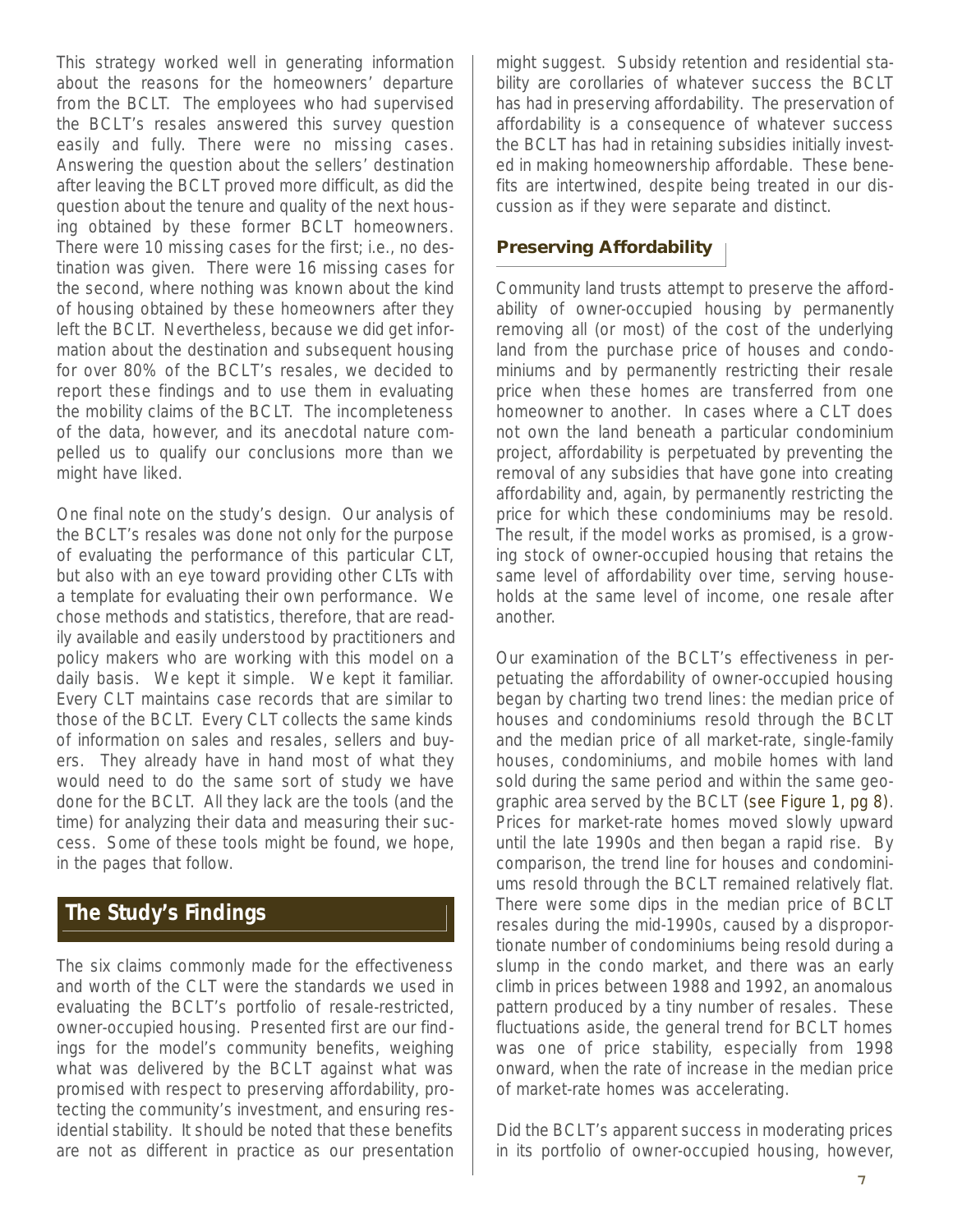#### **Figure 1 Median Price of Market-Rate Sales vs. Median Price of BCLT Resales Burlington MSA, 1988 - 2002**



Medians for market-rate homes provided by Vermont Housing Agency based upon property transferdata for sales of houses, condominiums, and mobile homes (with land) in Chittenden County, 1988-2002. No BCLT resales in 1990.

translate into maintaining affordability for persons of modest means? To answer that question, we had to compare these resale-restricted homes not with market-rate homes, but with themselves, doing so at two different points in time: when these homes were first purchased from the BCLT and when they were later resold through the BCLT.

We wanted to know, first of all, whether the households buying the houses and condominiums being offered for resale had incomes that were roughly the same as the households who had initially purchased those homes. We discovered they did. Indeed, the BCLT tended to serve households at a slightly lower level of income the second time around. The average seller had a household income of 69% of median when she first purchased her home from the BCLT. The average buyer of a resold BCLT home had a household income of 68% of median (see Table 2, pg 9).

This pattern changed only slightly when the resale of BCLT houses was examined separately from the resale of BCLT condominiums. The buyers of BCLT houses had an income, on average, that was 8% lower than the income of the homeowners who were selling these houses.<sup>16</sup> By contrast, the buyers of BCLT condominiums had an income, on average, that was 1.7% higher than that of the sellers of these condominiums. A softening in the condominium market during the mid-1990s created a temporary glut in lower-priced condominiums being offered for sale throughout the county. On occasion, there were no low-income households waiting and willing to purchase BCLT condos that came up for resale.<sup>17</sup> Rather than allowing them to remain vacant, the BCLT was sometimes forced to sell these condos to households whose incomes were somewhat higher than those of the households who had initially bought and later resold them. This resulted in the tiny upturn in income between the sellers and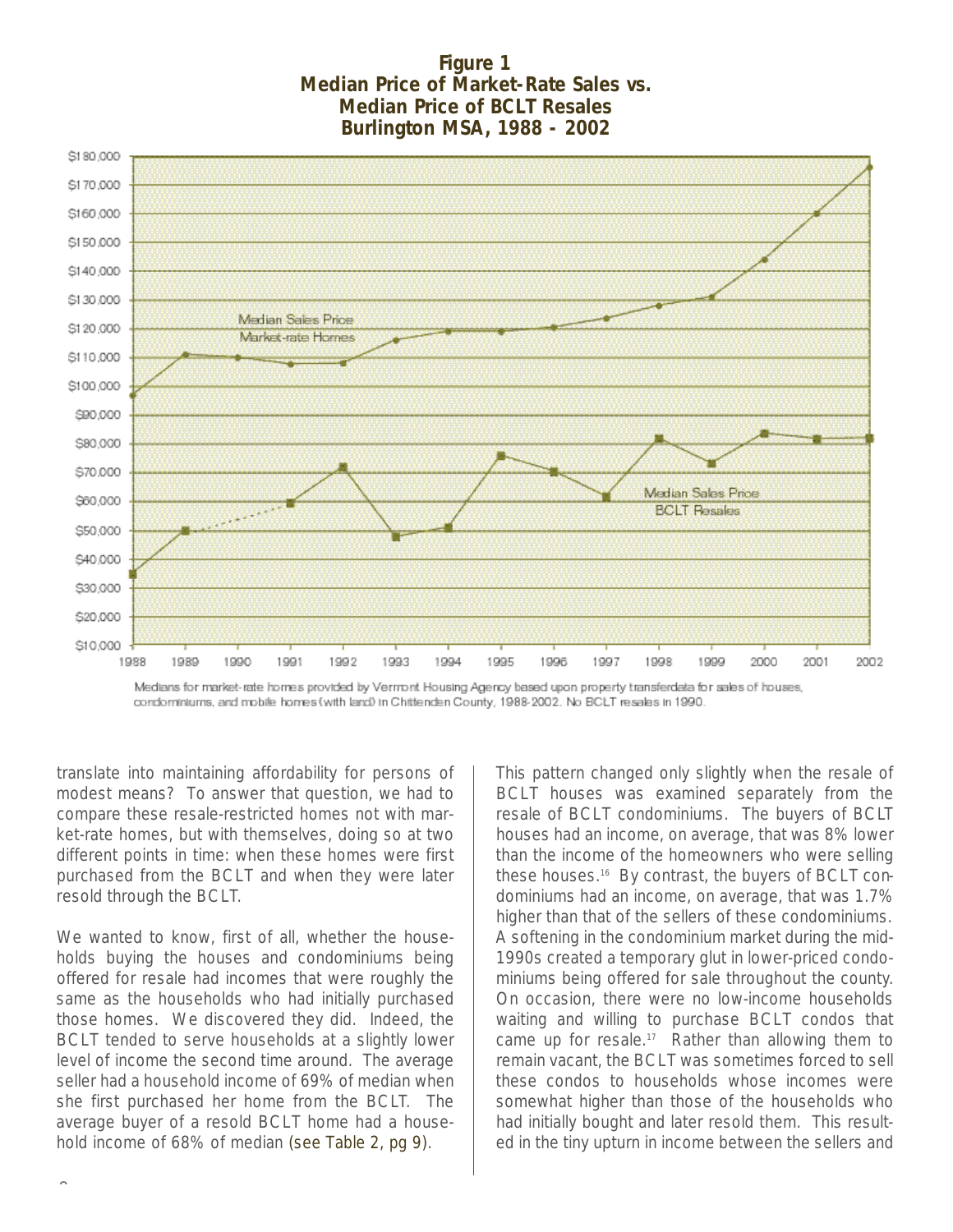#### **Table 2 Continuing Affordability of BCLT Homes: Time of Purchase vs. Time of Resale**

|                                                |                                     | <b>Housing Unit Sold to:</b>                                       |                                                                |                                                                            | <b>Housing Unit Affordable to:</b><br>(Actual Annual Mortgage Rates**) |                                                               |                                                                            | Housing Unit Affordable to:<br>(Standardized Mortgage Rate***) |                                                           |                                                                             |
|------------------------------------------------|-------------------------------------|--------------------------------------------------------------------|----------------------------------------------------------------|----------------------------------------------------------------------------|------------------------------------------------------------------------|---------------------------------------------------------------|----------------------------------------------------------------------------|----------------------------------------------------------------|-----------------------------------------------------------|-----------------------------------------------------------------------------|
|                                                | Years<br>home<br>owned<br>by seller | Seller's<br>income at<br>initial parchase.<br><b><i>USAMIO</i></b> | <b>Buyer's</b><br>income at<br>time of resale<br><b>CLAME?</b> | Gain (a) or Loss (a)<br>in affordability<br>between purchase<br>and resale | Unit<br>affordability<br>at initial purchase<br>CLAMES.                | Unit<br>aff ordability<br>at time of resale!<br><b>CLAMES</b> | Gain (a) or Loss (4)<br>in affordability<br>between purchase<br>and ressie | Unit<br>all ordability<br>at initial purchase<br><b>PEAMIO</b> | Unit.<br>dfordshifty<br>at time of resale<br><b>CLAMP</b> | Gain (4) or Loss (4)<br>in affordability<br>between purchase<br>and resale. |
| Condos Average                                 | 521                                 | 69.2%                                                              | 70.4%                                                          | $-1.7%$                                                                    | 59.0%                                                                  | 51.3%                                                         | $+13.1%$                                                                   | 61 5%                                                          | 56.7%                                                     | $+7.8%$                                                                     |
| <b>fou ses Average</b>                         | 5.50                                | 69.7%                                                              | 64.1%                                                          | $+8.0%$                                                                    | 61.4%                                                                  | 52.5%                                                         | $+14.8%$                                                                   | 63.0%                                                          | 57.2%                                                     | $+9.2%$                                                                     |
| <b>Combined Average</b><br>(condos and houses) | 5 3 3                               | 69 4%                                                              | 67.8%                                                          | $+2.3%$                                                                    | 60.0%                                                                  | 51.7%                                                         | $+13.8%$                                                                   | 62.2%                                                          | 56.9%                                                     | $+8.5%$                                                                     |

Percent of Area Median Income (%AMI) is calculated by dividing a household's income by the median income for the Burlington SMSA. The latter is published and eriodically updated by HUD. The lower the %AMI, the higher the affordability.

<sup>6</sup> Affordability calculations based on the actual mortgage interest rates that were in effect at the year of purchase and the year of resale.

\*\* Affordability calculations based on a standardized mortgage interest rate of 7%, the 19-year average (1984-2002) for the lowest-priced mortgage product offered by he Vermont Housing Finance Agency, used by nearly all first-time homebuyers in buying a BCLT home. These calculations assume that a 7% mortgage was used oth in financing the home at initial purchase and in financing the same home on resale.

buyers of BCLT condominiums, from 69% of AMI to 70% of AMI respectively.

We then shifted our attention from the actual households who had purchased from the BCLT ("sold to") and focused, instead, on the minimum income that a hypothetical 4-person household would have needed in order to buy that home ("affordable to"). We wanted to know whether the affordability of the houses and condominiums resold through the BCLT had remained constant between the time they were initially purchased and the time they were eventually resold. For example, if a BCLT home had originally sold for a price that was affordable for a household earning 65% of median income (regardless of whether it was actually bought by someone earning that amount), did it resell for a price that was also affordable for a household earning 65% of median?

Our first strategy for answering that question was to use the actual prices charged for a BCLT home at the time of purchase and at the time of resale, along with the actual rates for a 30-year mortgage then available to a BCLT homebuyer during the year she bought her BCLT home.<sup>18</sup> Our affordability calculations included, as well, standardized estimates of the taxes, insurance, and lease fees (or condo association fees) that would have been paid by a BCLT homeowner, adjusted for the year in which the home was initially purchased or eventually resold. Our analysis revealed that BCLT homes not only remained affordable on resale, they became more affordable. On average, there was an affordability gain of nearly 14% between the time a BCLT home was initially purchased and the time it was resold to another low-income buyer. This gain in affordability for homes resold through the BCLT was slightly greater for houses (14.8%), when examined separately, and slightly smaller for condominiums (13.1%).

Despite this finding, we were not yet prepared to conclude that the BCLT had indeed been effective in preserving the affordability of owner-occupied housing, one resale after another. Most of the BCLT's resales had occurred during a period when home mortgage interest rates were falling. This meant, in many cases, that the homeowner who bought a BCLT home at resale had obtained a mortgage at a lower rate of interest than the rate obtained by the BCLT homeowner who was selling that home. Perhaps the increased affordability of a BCLT home, between the time of initial purchase and the time of resale, was due mostly to a drop in mortgage rates. We tested this alternative hypothesis by calculating the average mortgage interest rate over the nineteen-year period between 1984 and 2002 and then using this standardized rate to re-analyze the affordability of every resale. We found that affordability gains were, in fact, reduced when the effect of falling mortgage rates was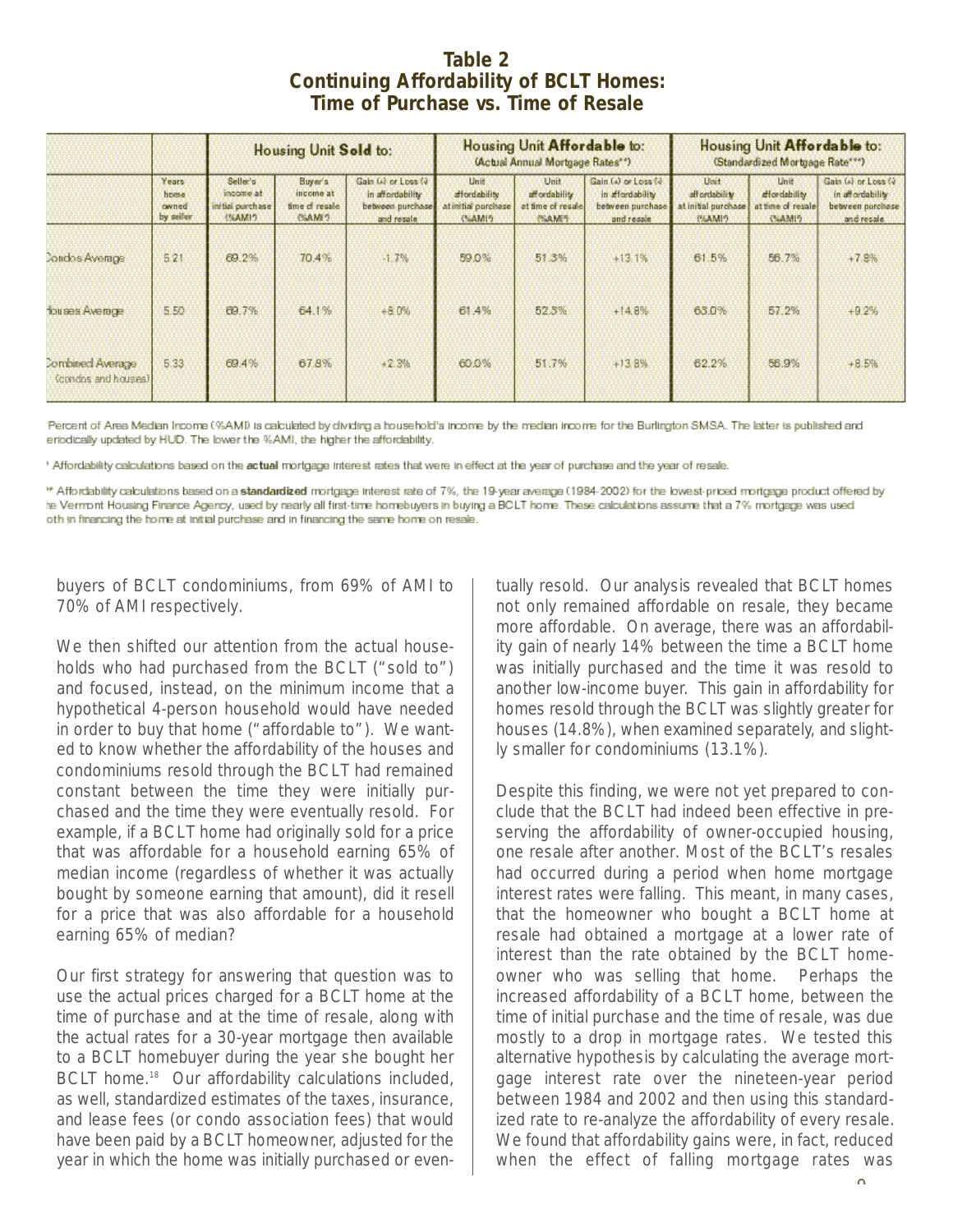removed. Reduced, but not eliminated. Seventy-nine (79) of the 97 homes resold through the BCLT became more affordable for the next generation of homebuyers; 6 remained equally affordable; and 12 became less affordable (see Figure 2 below). Every one of the dozen homes that became less affordable on resale was still offered for a price that a 4-person household earning less than 70% could afford. Averaged across all 97 resales, affordability increased by 8.5% between initial purchase and eventual resale, even when the sellers and buyers of BCLT homes were both assumed to have used mortgages having the same rate of interest.

Finally, having demonstrated the BCLT's success in preserving affordability, we wanted to know what porter-day subsidies had already been subtracted from our analysis so as not to skew the calculations and comparisons of affordability.<sup>19</sup> Some of that differential could be attributed, however, to the lower value of the BCLT's homes. The smaller size, older condition, and less desirable location of many of the houses and condominiums acquired by BCLT as "starter homes" for persons of modest means undoubtedly caused them to appraise for less and to sell for less than most of the homes being offered on the open market. We found, in fact, that 59% of the average price differential between BCLT resales and market-rate homes in the Burlington MSA was due to the lower appraised value of these BCLT homes (see Table 3, pg 11).

This still left unexplained a significant portion of the

**Figure 2 Change in Affordability of BCLT Homes between Time of Purchase and Time of Resale (Standardized Mortgage Rate), 1984-2002** $+40%$  $+30%$ More affordable (+) Percent Change in Affordability  $+20%$  $+10%$ 0% ess affordable (.)  $-10%$  $-20%$  $-30%$ 

price differential. This portion of the difference between the median price of the market-rate homes and the median price of the BCLT's resales could only have been caused by the BCLT's unique approach to homeownership. By limiting the amount of appreciation that homeowners could pocket on the resale of their homes, the BCLT had managed to moderate the price at which these houses and condominiums had changed hands. Forty-one percent (41%) of the lower price of the BCLT's resales could be directly attributed to the model used by the BCLT to sustain affordability, a price differential that averaged \$23,070 per unit.

In sum, during a period when the prices for market-rate homes were moving steadily upward, the BCLT was effective in stabilizing the prices of its own stock of owneroccupied housing, ensuring that the same class of people who had initially bought these homes could still afford them when they were

tion of that success was due to the model itself — that is, to the effective operation of the BCLT's resale controls. The median price of homes resold through the BCLT was, on average, 47% lower than the median price of homes sold on the open market, a price differential of nearly \$60,000 per unit. None of that differential could be attributed to additional subsidies brought to the deal at the time of resale, since any lateventually resold. Between 1988 and 2002, the BCLT delivered on its promise of preserving affordability, one resale after another.

#### **Retaining Community Wealth**

The BCLT and every other community land trust claims that the model is also effective in retaining any public

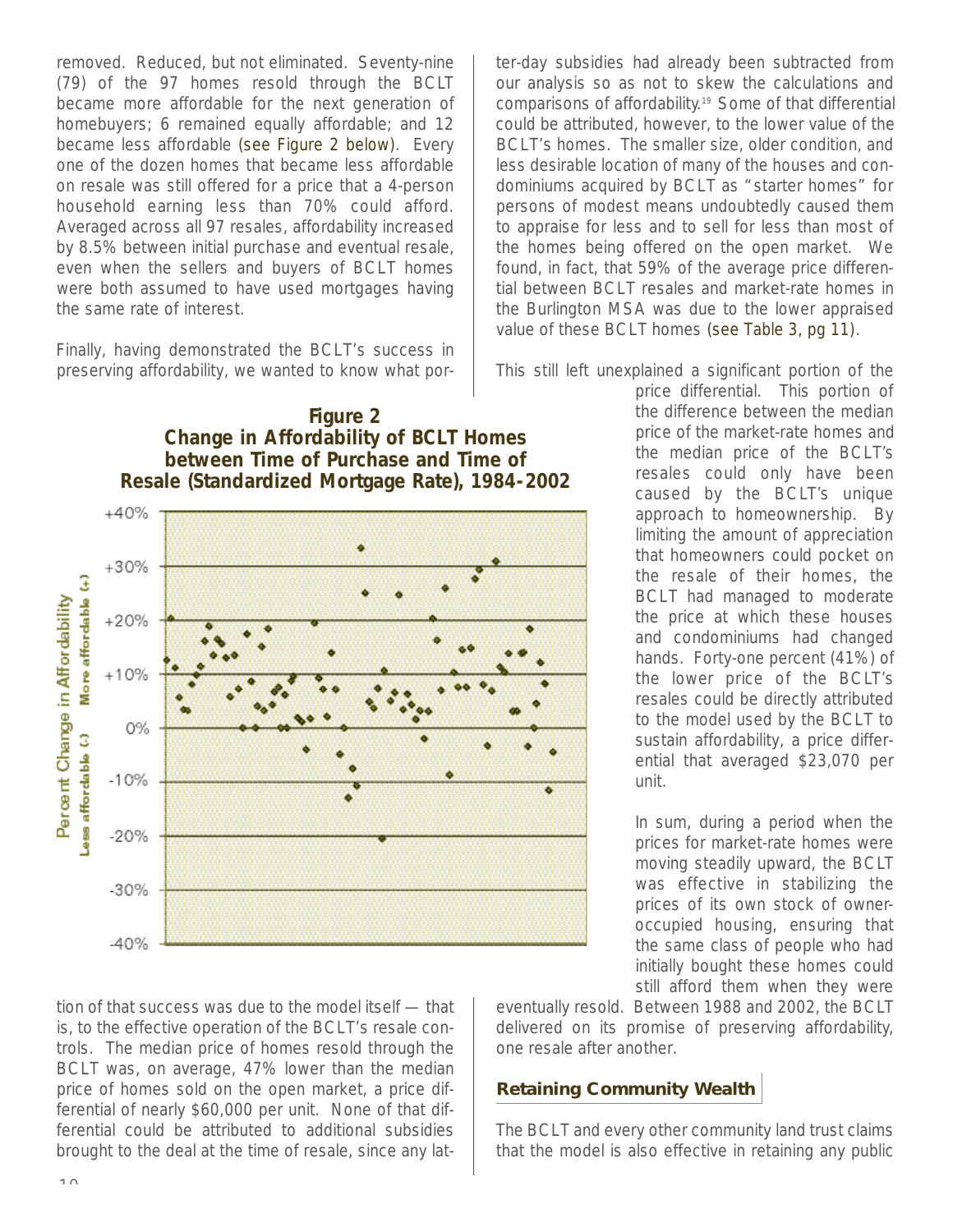#### **Table 3 Price Differentials: Sale of Market-rate Homes vs. Resale of BCLT Homes**

| Year | $of$ BCLT<br>Resales | $\alpha$<br>BOLT<br>Resales* | Number   Median Price] Median Price]<br>of.<br>Market-rate<br>Sales | SSS Price<br><b>Difference</b><br>(Price of Mkt-rate home)<br>Price of BCLT home) | % Price<br>Difference.<br><b>GSS Difference/Price</b><br>of Mkt-rate home) | Median.<br>Appraised<br>Value** of<br><b>BCLT Resales</b> | % of Price Differential<br>due to lower<br>appraised value<br>of BCLT homes | % of Price Differential<br>due to operation.<br>of the CLT<br>model |
|------|----------------------|------------------------------|---------------------------------------------------------------------|-----------------------------------------------------------------------------------|----------------------------------------------------------------------------|-----------------------------------------------------------|-----------------------------------------------------------------------------|---------------------------------------------------------------------|
| 1988 |                      | \$35,000                     | \$96,900                                                            | S61,900                                                                           | 64%                                                                        | \$50,000                                                  | 76%                                                                         | 24%                                                                 |
| 1989 | Ĩ.                   | \$50,000                     | \$111,000                                                           | \$61,000                                                                          | 55%                                                                        | \$86,000                                                  | 41%                                                                         | 59%                                                                 |
| 1990 | $\Omega$             |                              | \$110,000                                                           |                                                                                   |                                                                            |                                                           |                                                                             |                                                                     |
| 1991 | ă.                   | \$59,500                     | \$107,650                                                           | \$48,150                                                                          | 45%                                                                        | \$85,000                                                  | 47%                                                                         | 53%                                                                 |
| 1992 | 2                    | \$72,000                     | \$108,000                                                           | \$36,000                                                                          | 33%                                                                        | \$97,000                                                  | 31%                                                                         | 69%                                                                 |
| 1993 | $\overline{2}$       | \$47,800                     | \$116,000                                                           | \$68,200                                                                          | 59%                                                                        | \$76,000                                                  | 59%                                                                         | 41%                                                                 |
| 1994 | 5                    | \$51,000                     | \$119,000                                                           | \$68,000                                                                          | 57%                                                                        | \$84,000                                                  | 51%                                                                         | 49%                                                                 |
| 1995 | 7                    | \$76,000                     | \$118,950                                                           | \$42,950                                                                          | 36%                                                                        | \$83,500                                                  | 83%                                                                         | 17%                                                                 |
| 1996 | 7                    | \$70,500                     | \$120,500                                                           | \$50,000                                                                          | 41%                                                                        | \$90,000                                                  | 61%                                                                         | 39%                                                                 |
| 1997 | 12                   | \$61,789                     | \$123,500                                                           | \$61,711                                                                          | 50%                                                                        | \$79,000                                                  | 72%                                                                         | 28%                                                                 |
| 1998 | 10                   | \$81,875                     | \$128,000                                                           | \$46,125                                                                          | 36%                                                                        | \$97,500                                                  | 66%                                                                         | 34%                                                                 |
| 1999 | 10 <sub>10</sub>     | \$73,250                     | \$131,000                                                           | \$57,750                                                                          | 44%                                                                        | \$85,250                                                  | 58%                                                                         | 42%                                                                 |
| 2000 | 14                   | \$83,650                     | \$144,000                                                           | \$60,350                                                                          | 42%                                                                        | \$103,750                                                 | 67%                                                                         | 33%                                                                 |
| 2001 | 10 <sup>°</sup>      | \$81,803                     | \$160,000                                                           | \$78,197                                                                          | 49%                                                                        | \$110,250                                                 | 64%                                                                         | 36%                                                                 |
| 2002 | 15                   | \$82,100                     | \$176,000                                                           | \$93,900                                                                          | 53%                                                                        | \$122,000                                                 | 58%                                                                         | 42%                                                                 |
| AVG. |                      |                              |                                                                     | \$59,588                                                                          | 47%                                                                        |                                                           | 59%                                                                         | 41%                                                                 |

\* In some cases, the actual sales prices for homes resold by the BCLT were lower than the figures presented here because additional subsidies, secured by the BCLT at time of resale, allowed the BCLT to push the resale price even lower than the formula-determined price. Such latter-day subsidization occurred in 25 of the 97 resales. To ensure the comparability of all 97 resales -- and to test the effectiveness of the model by itself in preserving affordability -- any subsidies brought to the deal at the moment of resale have been removed.

\*\* Appraised value of BCLT resales is a market valuation of the entire property, building and land, conducted by analysis and comparison of comparable properties as though title to the building and land was held in fee simple absolute, disregarding restrictions on use and resale imposed by the BCLT ground lease.

or private subsidies put into making homeownership affordable in the first place. These subsidies are typically used by CLTs to buy the underlying land, removing a significant component from the purchase price of owner-occupied housing. CLTs operating in highpriced housing markets or CLTs that develop limitedequity condominiums that are not on leased land put their subsidies not only into purchasing land but also into constructing or rehabilitating the housing itself. Because a CLT's land is never resold and because the resale price of every house and condominium developed by a CLT is capped, subsidies are not removed by homeowners who later leave the CLT. Nor are they recaptured and re-loaned, a common practice of many state and municipal housing programs, one that typically results in a gradual erosion in the value of the community's investment in markets where housing is appreciating in price. In these markets, "recycled" subsidies buy less and less over time. In the CLT, if the model works as promised, subsidies are retained in the subsidized property. They are neither lost nor diminished during resales. The community's investment in affordable housing is preserved.

For all of the BCLT's resales, we compiled a list of the subsidies committed to each property. These subsidies included grants from the City of Burlington, grants

from the Vermont Housing and Conservation Board (VHCB), grants from the Vermont Community Development Program, the Vermont Housing Finance Agency's most afforable mortgage product, and price concessions extracted from private developers through municipal measures like inclusionary zoning. These publicly-provided or publicly-mandated subsidies allowed the BCLT to initially sell each home for less than the combined appraised value of the building and its underlying land. We knew, of course, that other public grants and private donations had helped to support the operations of the BCLT since 1984, making the community's total investment more than the amount invested and retained in individual housing units. The only subsidies we could compute with accuracy, however, and assign with specificity to the owner-occupied portion of the BCLT's portfolio were those with a direct impact on lowering the price that was actually paid for a particular property by a particular homebuyer.

To test the claim of retention, we compared the value of these subsidies at two different points in time: when a house or condominium was initially sold by the BCLT and when that same home was eventually resold. We asked three questions. Among the 97 resales, were there cases where the community's investment was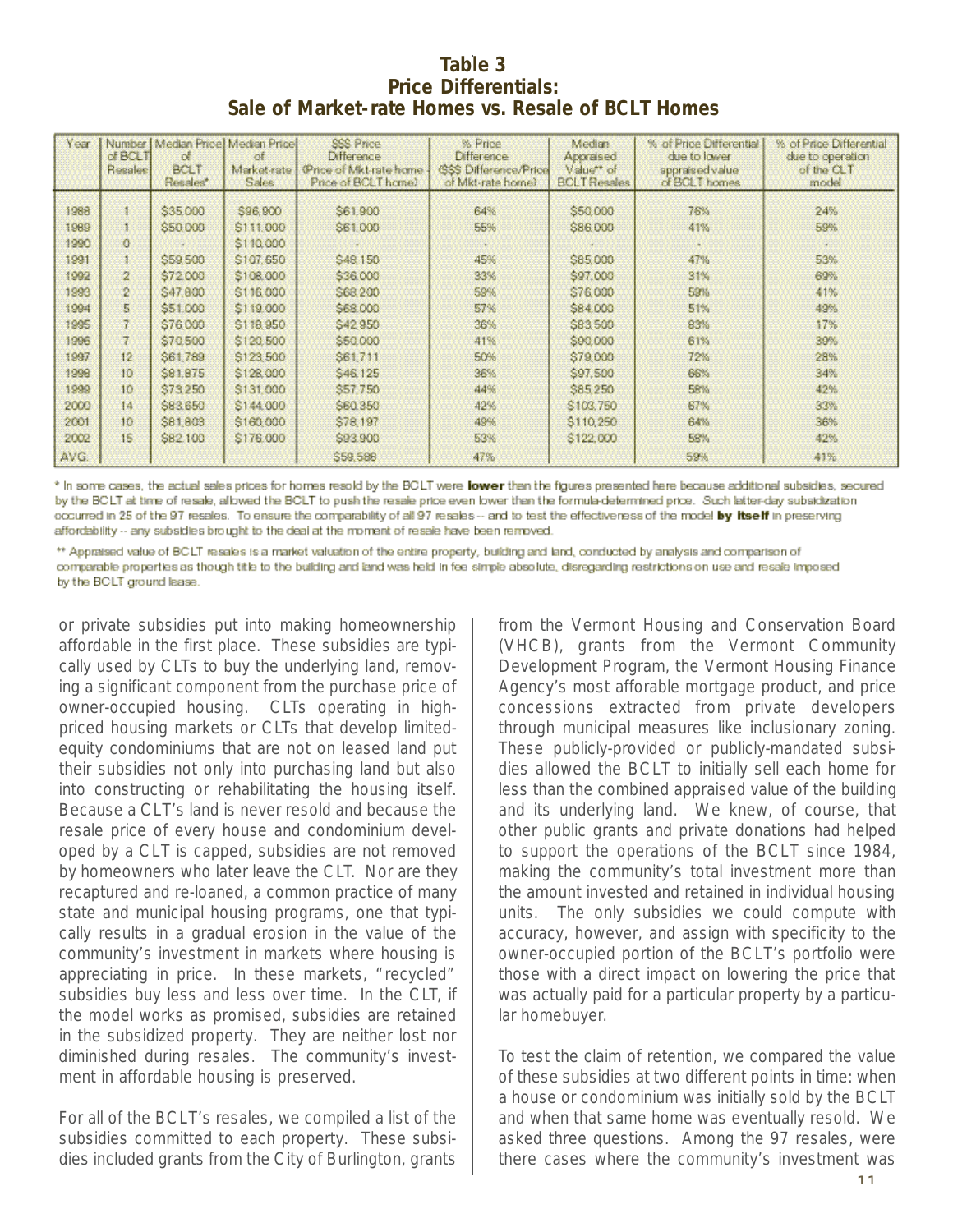lost? Were there cases where the community's investment was eroded? If the answer was yes, on either count, were there cases where the loss or erosion of these subsidies forced the BCLT to invest more of the community's wealth to preserve the affordability which these subsidies were supposed to buy?

There were two cases where the public subsidy was lost in its entirety. Both were condominiums. Both were foreclosures. In neither case was the housing removed from the BCLT's portfolio. The BCLT reacquired the condominiums, rehabilitated them using additional subsidies provided by VHCB, and resold them to other low-income homebuyers.

There were 32 cases out of 97 resales where the subsidy invested in a house or condominium had a value at the time of resale that was lower than its value had been when the home was initially purchased, meaning there was some erosion in the community's original investment. This happened not because homeowners pocketed a portion of the subsidy, but because the homes themselves had not held their value between purchase and resale. The spread between their purchase price and their appraised value had narrowed.<sup>20</sup> Even so, the impact on affordability was minimal. Only in one case was there both a decline in the value of a home's subsidy and a decline in the level of a home's affordability. Only in eight cases, counting the two foreclosures mentioned above, were additional subsidies put into homes for which the value of the original subsidy had declined. Ninety-two percent (92%) of the time, therefore, when a BCLT home changed hands, enough of the community's original investment remained in the home so as not to require an additional infusion of the community's scarce resources to preserve that home's affordability.

When the BCLT's resales were considered as a whole, the community's investment was found to have grown in value by 38%, the combined result of inflation in the general economy and appreciation in the appraised value of the housing in which the subsidies were invested. At initial sale, the subsidies contained in the 97 houses and condominiums totaled \$1,525,148 an average of \$15,723 per home. At resale, the subsidies retained in these same homes had a total value of \$2,099,590 — an average of \$21,645 per home. Had these subsidies been removed, carried away in the pockets of the departing homeowners, the City of Burlington, the Vermont Housing and Conservation Board, or some other public agency would have needed to re-subsidize this housing to the tune of \$2,099,590 for it to have been purchased by households at the same average level of income (68% AMI)

as those who were served by the BCLT on resale. Instead, these subsidies remained in place, locked into housing that was rising in value but staying affordable (or becoming more affordable) year after year. Subsidy retention, for most of the owner-occupied housing resold through the BCLT between 1988 and 2002, was a reality.

#### **Enhancing Residential Stability**

The BCLT, along with every other community land trust, makes the claim that the model is effective in stabilizing residential neighborhoods by protecting that portion of a neighborhood's residential property that is owner-occupied. If the model works as promised, any land and housing incorporated into a CLT 's portfolio should never be lost to absentee ownership. Any homeownership gains achieved because of a CLT should be permanent.

The proponents of CLTs are hardly alone in suggesting that residential neighborhoods with a higher percentage of owner-occupied housing may have more stability than neighborhoods where the housing stock is mostly renter-occupied, especially if much of it is owned by absentee landlords. Among policy makers, municipal officials, private citizens, and academics, there is a widespread belief that homeownership confers multiple benefits on a neighborhood: reducing the turnover of its residential property, encouraging upkeep, stabilizing property values, increasing participation in community organizations, and improving social conditions like high school dropout rates and crime rates. Nationally, the evidence for some of these suppositions is strong; for others, the evidence is weak or mixed.<sup>21</sup> Either way, this is not a debate we had the data to join. We did not attempt to address the question of whether a higher rate of homeownership might actually enhance neighborhood health. Furthermore, because the BCLT now operates in three counties, scattering its resale-restricted, owner-occupied units across dozens of neighborhoods, we did not attempt to measure whether the overall homeownership rate had actually increased in any neighborhood as a consequence of the BCLT's efforts. We considered only whether the BCLT was effective in stabilizing its homeownership gains, ensuring the continuity of its own stewardship over land and housing while preventing the loss of owner-occupancy in the face of various challenges.

In market housing, owner-occupancy is most commonly lost in three different ways.<sup>22</sup> The property is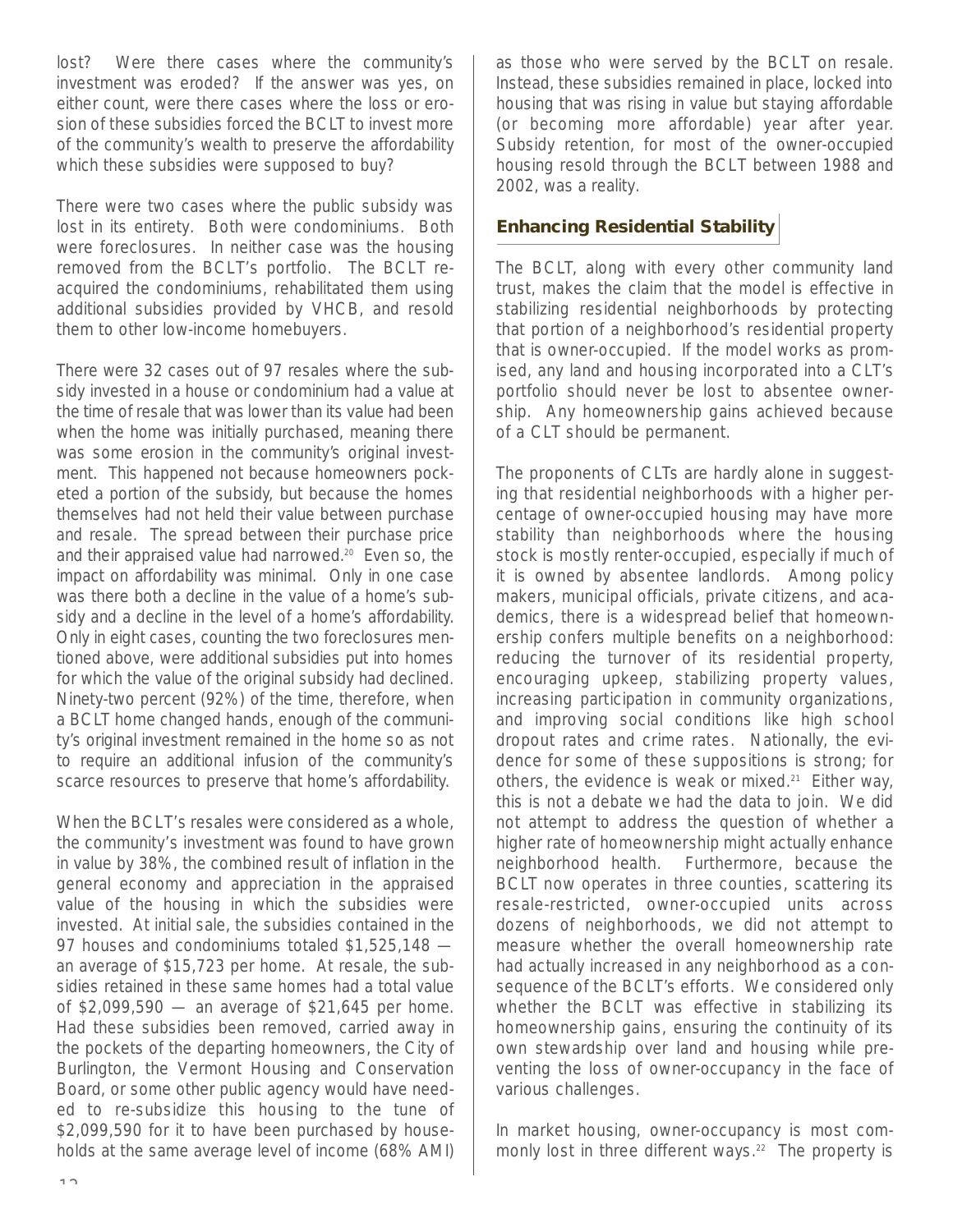resold by the homeowner to an absentee owner, who either operates the property as rental housing or converts it to a nonresidential use. The property is sublet by the homeowner to a succession of renters under short-term (or long-term) leases. Or the property is seized through foreclosure and conveyed immediately to an absentee owner or held vacant until a buyer can be found.

CLTs are committed to making such losses a rarity. The model's proponents point to four lines of defense, embodied in the model itself, that combine to ensure that land and buildings that are owner-occupied today will remain owner-occupied tomorrow.

**Resale controls.** A homeowner cannot sell directly. All resales are supervised by the CLT, ensuring not only that homes change hands at the formula-driven price but that homes are resold to other income-eligible households who will occupy these homes as their primary residences.

**Occupancy controls.** A homeowner cannot sublet freely. All owners of CLT homes must occupy the premises for at least six months of every year and may not sublease the premises without the prior written approval of the CLT.<sup>23</sup>

**Foreclosure controls**. A lender cannot act unilaterally. Mortgagees must notify the CLT in cases of delinquency or default and must grant the CLT an opportunity to cure. Should preventive intervention prove insufficient, leaving the lender with no choice but to proceed to foreclosure, the CLT still has the first right to repurchase the home from the lender.

**Landownership interests.** The CLT cannot sell easily the land that it owns, nor can it disregard entirely what is happening to the buildings thereon. Its bylaws require approval of two-thirds of the board and two-thirds of the membership for the CLT to sell any parcel of land. In all but a few cases, its ownership of land is permanent. So is its stewardship of the buildings. Its leases and covenants make the CLT both monitor and regulator for provisions controlling the occupancy, subletting, use, and improvement of every building located on its land. The CLT is also the once and future owner of these buildings, with a preemptive right to repurchase every one that goes up for sale. The CLT has an abiding interest in these buildings, therefore, and an unavoidable obligation to enforce its own covenants and controls. Because the CLT is vested, the CLT is vigilant, a watchfulness that extends to the preservation of owner-occupancy.

All four of these features are present in the model used by the BCLT. What we wanted to know was how well they had worked. Did they ensure that, whenever owner-occupied units were developed, sold, and resold by the BCLT, these units remained in the BCLT's domain, retaining their character as resalerestricted, owner-occupied housing?

Examining the entire stock of owner-occupied houses and condominiums developed by the BCLT between 1984 and 2002, we found that 95% (247 out of 259) of these units were still under the BCLT's control. The BCLT continued to regulate their occupancy, use, and affordability. They continued to be occupied by homeowners. Only twelve condominiums developed by the BCLT were no longer in the BCLT's portfolio by the end of 2002. The BCLT no longer regulated their occupancy or use and no longer retained a preemptive option to repurchase them at an "affordable," formula-determined price.

Although a 5% loss is rather small, the BCLT is committed to permanent ownership of land, the perpetual affordability of any housing located on its land, and the continued owner-occupancy of any housing dedicated to homeownership. The conversion to market ownership of even a few BCLT condominiums would seem a departure from the organization's mission and a challenge to its claim of continuity. Every case where the model seems not to have delivered on its promise warrants a closer look. Why did the BCLT allow controls over these twelve condominiums to lapse? And what happened to them after they returned to the marketplace?

Ten of these "lost" condominiums were one-bedroom units in a single, three-story building on Burlington's waterfront that had been converted from an industrial use. They had spectacular views of Lake Champlain, but this was their only amenity. They were small, narrow, noisy, and dark — five "railroad car" units arrayed side-by-side on one floor, with five identical side-byside units situated directly overhead. They proved very difficult to market, especially on resale. A weak preemptive option (modified and strengthened for later condo projects) gave the BCLT only 90 days to repurchase these waterfront condominiums.<sup>24</sup> If the BCLT did not exercise its option, homeowners were free to sell their units for whatever the market would bear. Homeowners had an enormous incentive, therefore, not to cooperate with the BCLT in seeing their units pass into the hands of another low-income buyer.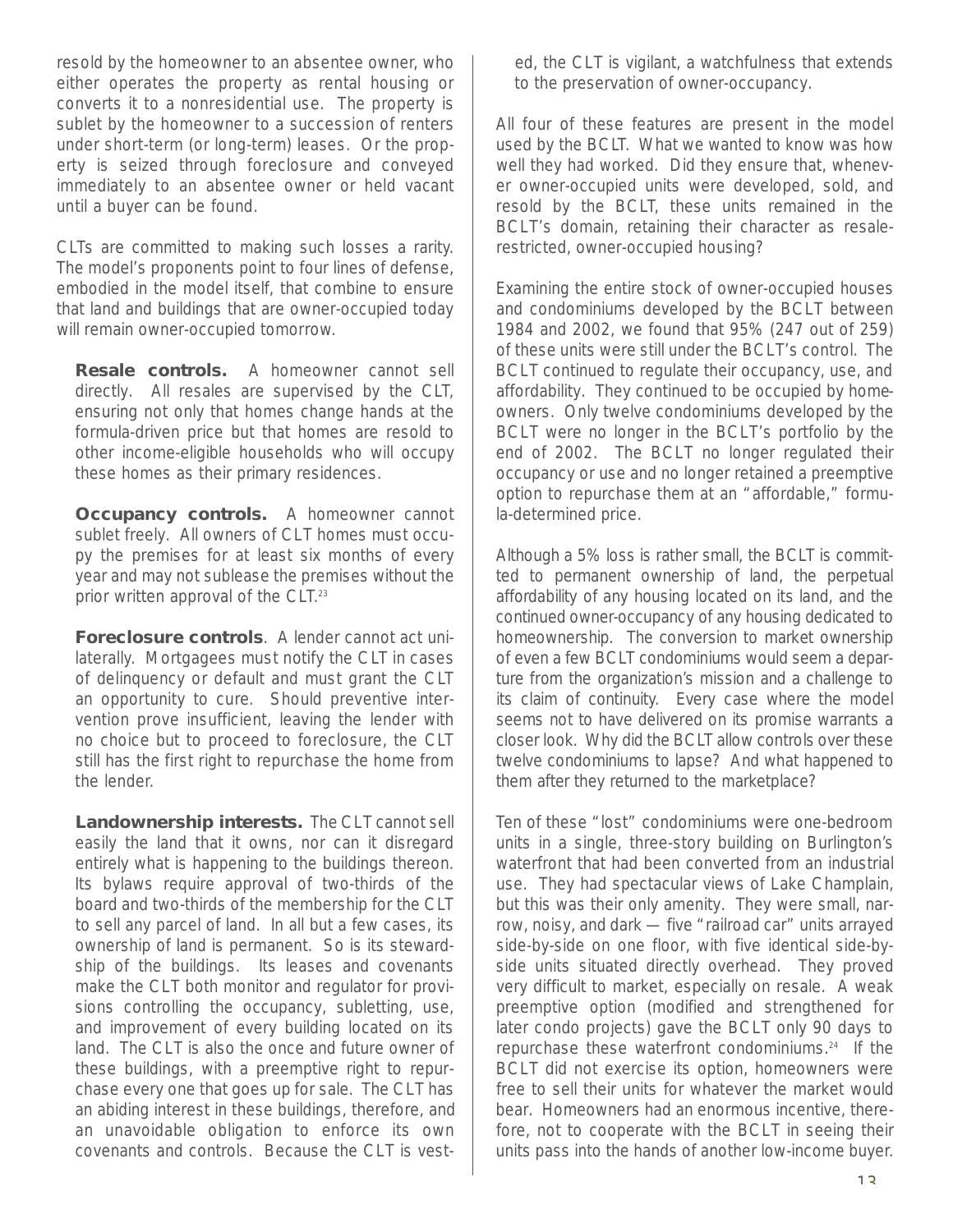The combination of a weak option, unattractive units, uninterested buyers, and obstructionist sellers finally convinced the BCLT to allow its occupancy, use, and affordability controls over these units to lapse. They were put on the market in 1998, selling for prices that few households below 80% of AMI could afford. By 2002, two of the ten condominiums were being rented out by absentee owners. The others remained owneroccupied. The BCLT retained ownership of the underlying land and continued to collect fees for its use.

The two other condominiums removed from the BCLT's portfolio were lost simply because the BCLT could not find a low-income buyer for either of them. One, a two-bedroom condominium in a rural community, came up for resale in 1996, a time when the county's condominium market was quite depressed. After trying unsuccessfully for nearly a year to find an eligible buyer, the BCLT removed its controls and allowed the homeowner to sell on the open market. Another owner-occupant eventually purchased the unit and the BCLT was repaid the subsidy that had gone into lowering the unit's original purchase price. The same scenario was played out for the second condominium, a one-bedroom unit located in a dense, poorly designed complex that had come into the BCLT 's portfolio as the result of an agreement between the project's for-profit developer and the city, reached during the permitting process. After six months of failing to find a low-income buyer, the BCLT removed its controls over the unit and recovered its subsidy when the condominium was eventually sold to another owner-occupant.

Looking closely at the units removed from the BCLT's domain of price-restricted housing, therefore, we discovered several patterns. Although 12 units were lost to the market, no public subsidies were lost. They were all recaptured and returned to the state agency that had granted them. Nor was any land lost from the BCLT's portfolio, since the BCLT retained ownership of the land beneath the waterfront condominiums and had never owned land beneath the two other condominiums. There was a modest loss, however, in the level of owner-occupancy. Two condominiums were converted into rentals.

This loss of a dozen units to the marketplace — and the loss of two homeowner units to tenancy — proved to be exceptions to the rule. The rest of the 259 units of owner-occupied housing developed by the BCLT between 1984 and 2002 remained under the BCLT's stewardship — and remained owner-occupied. The protections put in place by the BCLT to prevent the

loss of property from its own portfolio and the loss of owner-occupancy had worked well. BCLT homes were regularly resold, but the BCLT ensured their transfer from one homeowner to another. BCLT homes were occasionally sublet, but the BCLT ensured their return to owner-occupancy within a short period of time. BCLT homeowners occasionally defaulted on their financial obligations to third-party lenders, but the BCLT intervened to prevent most of these defaults from proceeding to foreclosure. $25$ Seven BCLT homes eventually did change hands because of foreclosure (or the transfer of a deed in lieu of foreclosure). But, in all seven of these cases, the BCLT re-acquired title and resold the home to another low-income homeowner. These homes remained in the BCLT's portfolio.

Owner-occupied housing developed by the BCLT, in short, has rarely disappeared from the BCLT's domain — or from the realm of owner-occupancy. It is too soon to say these homeownership gains are "permanent" because only nineteen years have passed since the first sale of a single-family house by the BCLT. Throughout that period, however, the BCLT achieved a high rate of success in ensuring the continuity of land ownership and the continuity of homeownership for property brought into its portfolio. Ninety-five percent of the time, the BCLT delivered on its promise of residential stability. 26

#### **Expanding Homeownership**

All community land trusts are committed to bringing homeownership within the reach of persons who are priced out of the conventional market. On initial sale, the purchase price of a house or condominium is reduced because public subsidies, public powers, or private contributions have enabled the CLT to offer that home for a price that is lower than its market value. On resale, the purchase price of the same home is reduced not only because these subsidies are retained in the property, but also because the CLT has reacquired the home at a below-market price and passed along these savings in the price charged to the next homebuyer. If the model works as promised, a CLT should be able to sell its homes, both initially and continuously, to households who could not otherwise have gained access to homeownership.

In the Burlington MSA, access to market-rate homes for would-be homebuyers earning less than 80% of Area Median Income (AMI), the BCLT's target population, remained elusive during the entire period of 1988 to 2002, even during the mid-1990s when the median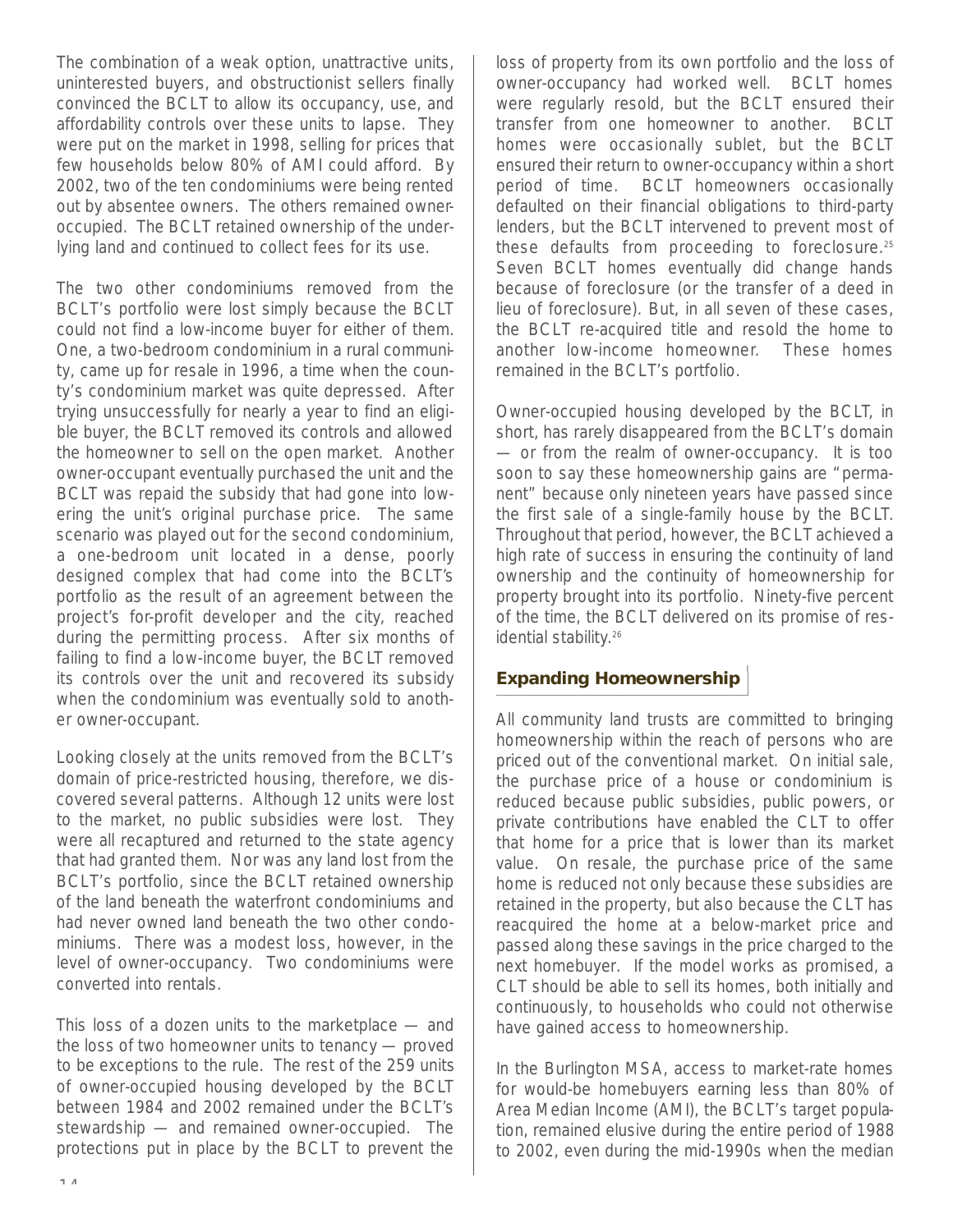sales price of market-rate homes briefly dipped (see Figure 3). After 1996, housing prices began a steep climb, with household income lagging far behind. Fortunately, mortgage rates were falling during this same period, so the affordability gap widened more slowly. The availability of less expensive mortgages kept the prospect of homeownership from completely vanishing over the horizon, but there were still few homes being put on the market that households below 80% of AMI could afford.

The BCLT succeeded where the market could not. In our examination of the 97 houses and condominiums resold through the BCLT, we found that households earning less than 80% of AMI initially purchased 81 of these homes (see Table 4 & Figure 4, pg 16). Households earning less than 60% of AMI purchased 23 of them. When reacquired by the BCLT and resold to a second generation of homeowners, 78 of these houses and condominiums were purchased by households earning less than 80% of AMI; 31 of them were purchased by households earning less than 60% of AMI. On average, the BCLT served households at a lower level of income the second time around, although the difference was slight. The household income of those who initially purchased a BCLT home averaged 69.4% of AMI. The house-

hold income of those who purchased a resold BCLT home averaged 67.8% of AMI.

These homes could have been bought by households earning even less. As reported earlier, when evaluating the BCLT's claim of preserving affordability, the average BCLT home was offered for a price affordable to a household earning 60% of AMI. On resale, it was offered for a price affordable to a household earning 51.7% of AMI (cf., Table 2). There was a significant spread, in other words, on both initial purchase and eventual resale, between the average household income of those to whom a home was sold and those for whom a home was affordable.

The spread might have been wider, since the BCLT is willing to sell its homes to any interested households

#### **Figure 3 Maximum Affordable Price for BCLT's Target Population (80% of Area Median Income) Burlington MSA, 1988 - 2002**



Medians for market-rate homes provided by Vermont Housing Agency based upon property transf data for sales of houses, condominiums, and mobile homes (with land) in Chittenden County, 1988-2002. No BCLT resales in 1990.

> who have the wherewithal to buy them and who earn less than 80% of AMI. Thus an average BCLT home offered for purchase at a price affordable to a household earning 60% of AMI could have been sold to a household earning 80% of AMI. It was more likely to be sold, as the evidence shows, to a household earning 69% of median. The BCLT's policy, whenever more than one income-eligible household is waiting, willing, and able to purchase a home, is to sell that home to the household having the lowest income. That is why the average household income of the BCLT's homebuyers was closer to 60% ("affordable to") than to 80% ("targeted to").<sup>27</sup>

> These findings demonstrate that the BCLT's efforts did expand homeownership opportunities for persons excluded from the market. There is evidence, more-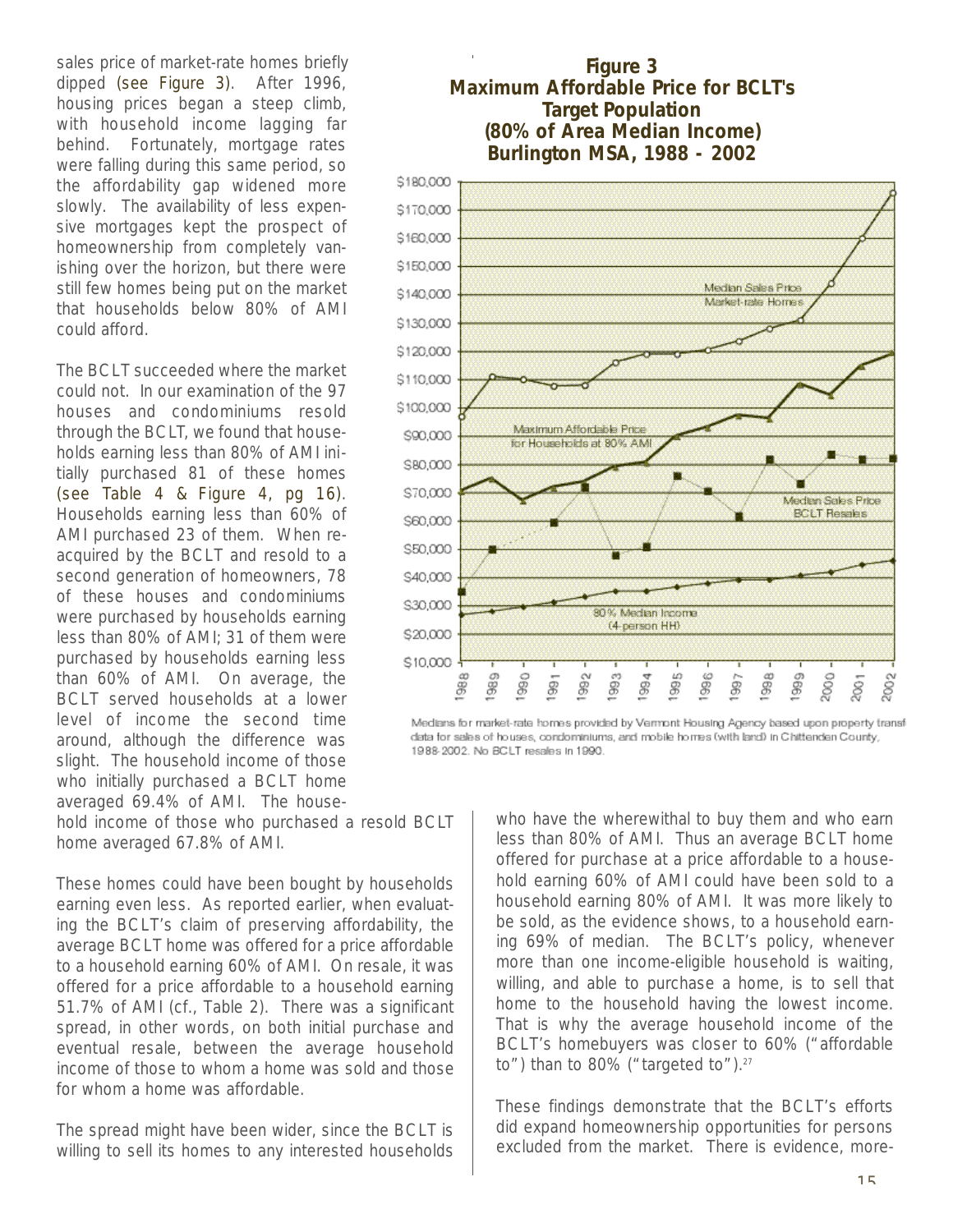#### **Table 4 Access to BCLT Homeownership Homebuyer Income at Time of Purchase**

| <b>HUD</b><br>Income<br>Category | Area Median<br>Income<br>(Burlington MSA)     | Initial Sale of BCLT Homes:<br><b>Number of Homebuyers</b><br>In Each Income Category | <b>Resale of Same BCLT Homes:</b><br><b>Number of Homebuyers</b><br>In Each Income Category |
|----------------------------------|-----------------------------------------------|---------------------------------------------------------------------------------------|---------------------------------------------------------------------------------------------|
| Very Low Income                  | 50% AMI or Below                              | 10 <sup>°</sup>                                                                       | 16                                                                                          |
| Low Income                       | 51% - 60% AMI                                 | 13                                                                                    | 15                                                                                          |
| Low Income                       | 61% - 70% AMI                                 | 22                                                                                    | 24                                                                                          |
| Low Income                       | 71% - 80% AMI                                 | 36                                                                                    | 23.                                                                                         |
| Moderate Income                  | 81% - 90% AMI                                 | 12 <sup>2</sup>                                                                       | 14                                                                                          |
| Moderate income                  | $91\% - 100\%$ AMI                            | $\overline{4}$                                                                        | 5.                                                                                          |
|                                  | <b>TOTAL HOUSEHOLDS:</b>                      | 97                                                                                    | 97                                                                                          |
|                                  | <b>AVERAGE HOUSEHOLD INCOME (at purchase)</b> | 69.4% AMI                                                                             | 67.8% AMI                                                                                   |

+ 6 A

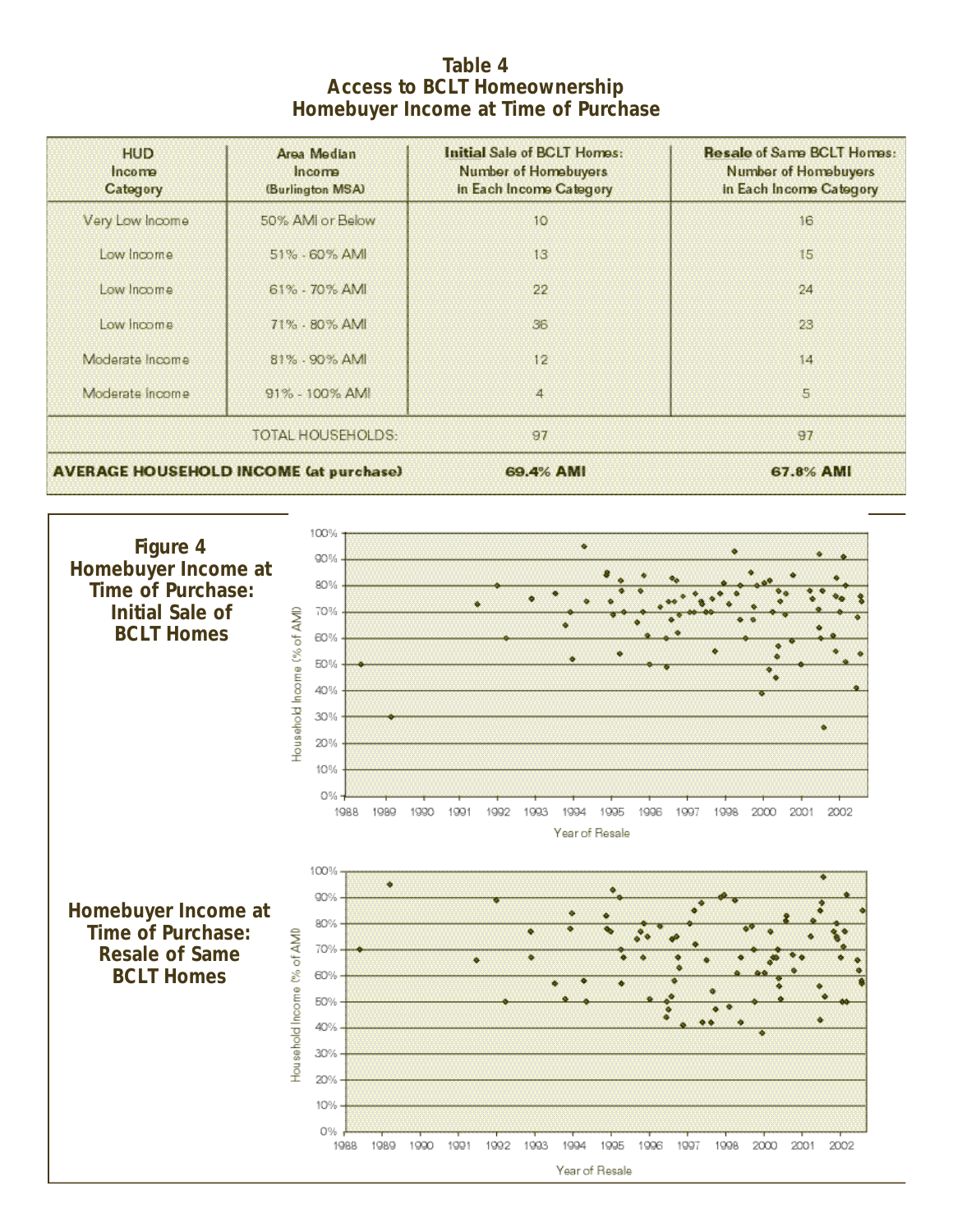over, that access to homeownership for this economic class was not only preserved when BCLT homes were resold, but was increased. In many cases, the BCLT succeeded in reaching persons at a lower level of income the second time around. During a period of rising housing prices, when there remained a substantial gap between what a low-income household could affordably purchase and what the market could reliably provide, even with mortgage rates approaching their lowest point in 30 years, the BCLT was making homeowners out of households excluded from the conventional market. Promising greater access to homeownership for persons of modest means, the evidence shows that the BCLT delivered.

#### **Creating Individual Wealth**

Every community land trust, including the BCLT, limits the equity which homeowners may claim as their own when reselling their CLT homes. Homeowners are allowed to pocket on resale whatever equity they brought as a downpayment to the purchase of their home, as well as any equity earned in paying off their mortgage (principal reduction).<sup>28</sup> They may also claim a portion of their home's appreciated value, if appreciation has occurred. They do not get all of the

appreciation, however, not even most of it. The bulk of a property's appreciation remains with the property itself, along with any subsidies invested in bringing the home within the financial reach of a low-income homebuyer. This enables the CLT to re-acquire the home from the first homeowner and to re-sell to a second homeowner at an "affordable" price that is often significantly below the property's market value.

There is a trade-off here. While access to homeownership for a future generation of low-income homebuyers is expanded, the amount of wealth available to the present generation of CLT homeowners is limited. CLT homeowners can never walk away with a substantial economic windfall, should their homes soar in value. On the other hand, they seldom walk away emptyhanded, as long as they meet their mortgage payments, maintain their home in good repair, remain in the home for a number of years, and happen to live in a locale where real estate values are not collapsing. At a minimum, the typical CLT homeowner will pocket proceeds on resale that no renter will ever see: i.e., a portion of the monthly payments she has made to retain her home. At a maximum, the typical CLT homeowner will realize an additional gain: a share of her home's appreciation.<sup>29</sup> If the model works as



**Figure 5**

\* Equity earned by homeowners on the resale of their BCLT homes, after recouping initial downpayment. Net equity includes both the retirement of mortgage principal and the homeowner's (limited) share of appreciation.

\*\* The trend line in Figure 5 is a least-squares curve, the best fit for the 97 data points.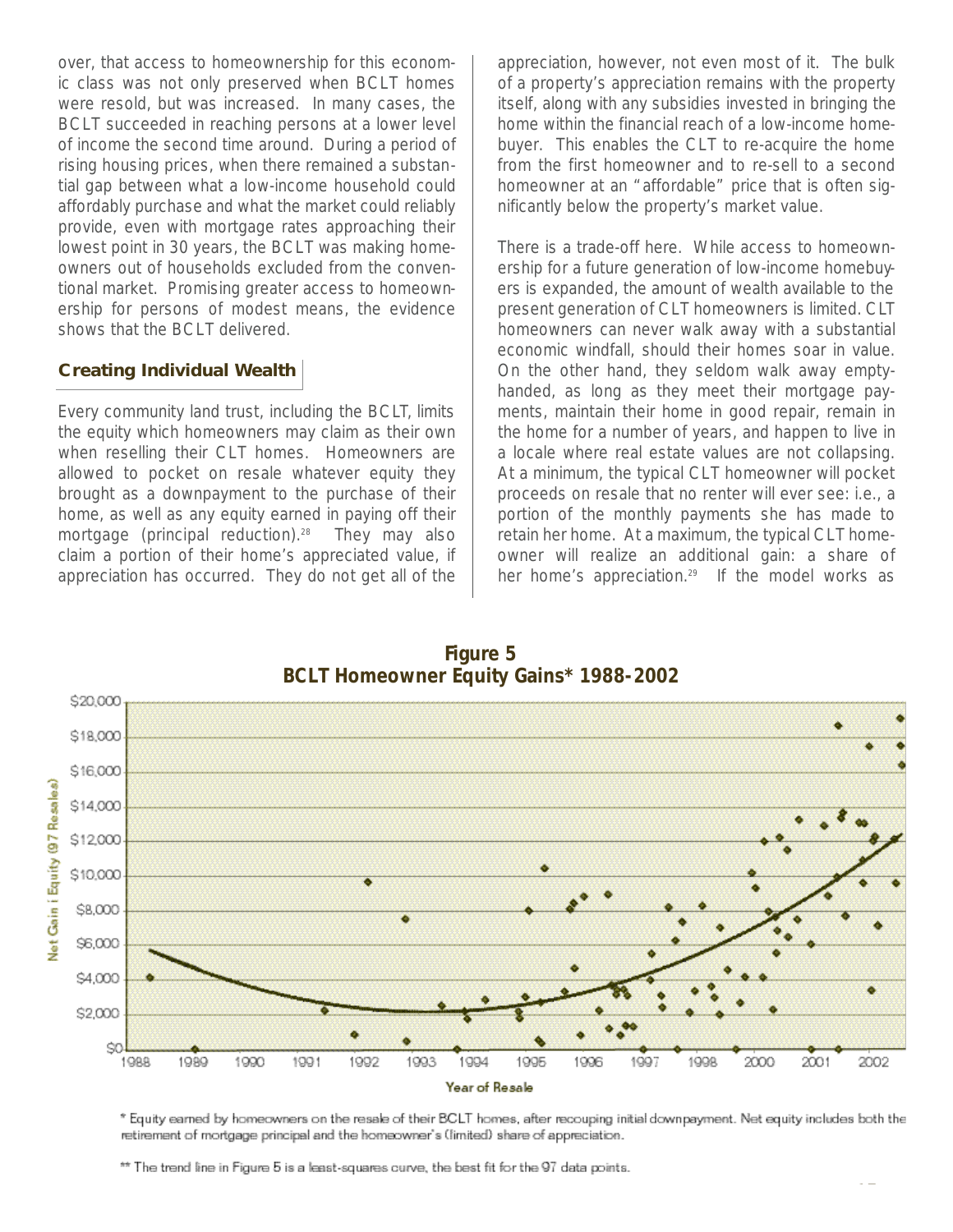#### **Table 5 Return on Investment for BCLT Homeowners on Resale of Houses and Condominiums**

|                                                            |                               |                                                  | Owner's                               |                                          |                                                                 | <b>Annualized Return</b> |                                               |
|------------------------------------------------------------|-------------------------------|--------------------------------------------------|---------------------------------------|------------------------------------------|-----------------------------------------------------------------|--------------------------|-----------------------------------------------|
|                                                            | Number of<br><b>Yrs</b> owned | Owner's Share of<br><b>Appreciation</b><br>(App) | Retirement of<br>Principal<br>(Princ) | Owner's Net<br>Proceeds<br>(App + Princ) | Owner's Initial Investment Owner's Net Gain in<br>(Downpayment) | Equity*                  | Return on Initial<br>investment <sup>**</sup> |
| Averages for all condo resales:                            | 5.21                          | \$3,066                                          | <b>S3.627</b>                         | <b>S6.693</b>                            | \$2,103                                                         | 31.60%                   | 18.83%                                        |
| Averages for all house resales:                            | 5.50                          | \$2,139                                          | 53,349                                | <b>S5,488</b>                            | \$1,997                                                         | 27.14%                   | 14.15%                                        |
| Averages for all BCLT resales:                             | 5.33                          | \$2,674                                          | \$3,509                               | <b>S6.184</b>                            | \$2,030                                                         | 29.95%                   | 17.06%                                        |
|                                                            |                               |                                                  |                                       |                                          |                                                                 |                          |                                               |
| Averages for those condo resales<br>with any appreciation: | 5.84                          | \$4,641                                          | <b>S4 489</b>                         | <b>\$9,129</b>                           | \$2,080                                                         | 33.42%                   | 22.23%                                        |
| Averages for those house resales<br>with any appreciation: | 6.26                          | \$3,373                                          | \$4,330                               | \$7,703                                  | \$2,004                                                         | 28.64%                   | 17.06%                                        |
| Averages for all resales<br>with any appreciation:         | 6.02                          | S4,118                                           | S4,423                                | S8.541                                   | \$2,059                                                         | 31.31%                   | 20.04%                                        |

\* Annualized return based on owner's net proceeds (over and abova the initial downpayment): share of appreciation plus retirement of principal.

\*\* Annualized return based on owner's share of appreciation (after recouping initial downpayment).

promised, the amount of money a homeowner puts into her pocket when she leaves the CLT should be greater than the amount of money she took out of her pocket in making a downpayment on a CLT home. There should be a net gain in wealth, a fair return on the homeowner's investment.

We began our investigation of wealth creation by calculating the total proceeds, over and above a homeowner's initial investment, that each BCLT homeowner realized when reselling a house or condominium. Two types of proceeds were included in these calculations: the amount of principal that each BCLT homeowner had paid on her mortgage; and the share of appreciation that each BCLT homeowner had earned, if her home had increased in value between the time of purchase and the time of resale. In 90 out of 97 resales, BCLT homeowners gained equity through the amortization of their mortgages. The only cases in which no equity was earned through principal reduction were those seven homes that changed hands because of a foreclosure or a transfer of deed-in-lieu of foreclosure. In 63 out of 97 resales, BCLT homeowners gained equity by sharing in their home's appreciation (see Figure 5, pg 17).

The size of these equity gains varied from homeowner to homeowner, depending on length of residence, type of housing, price paid for the home, interest paid on the mortgage, and growth in the home's appraised value (if any). There were familiar patterns. Generally, the longer a home was owned, the greater were the homeowner's proceeds.<sup>30</sup> Homeowners who paid a higher price for their homes and a lower rate for their mortgages had higher gains than homeowners who bought lower-priced homes and obtained higher rate mortgages. And, of course, homeowners whose homes appreciated greatly in value gained more equity than homeowners whose homes appreciated minimally — or not at all. There were, in fact, 34 BCLT homeowners who realized no gain from appreciation, either because there was no increase in the appraised value of their homes or because, in four cases, appreciation occurred but foreclosure prevented the homeowner from receiving a share.<sup>31</sup> The owners of BCLT homes, in this situation, are no different from the owners of market-rate homes. They can only benefit from appreciation if there is appreciation.

When the 97 resales are considered as a whole, the average BCLT homeowner was able to pocket — after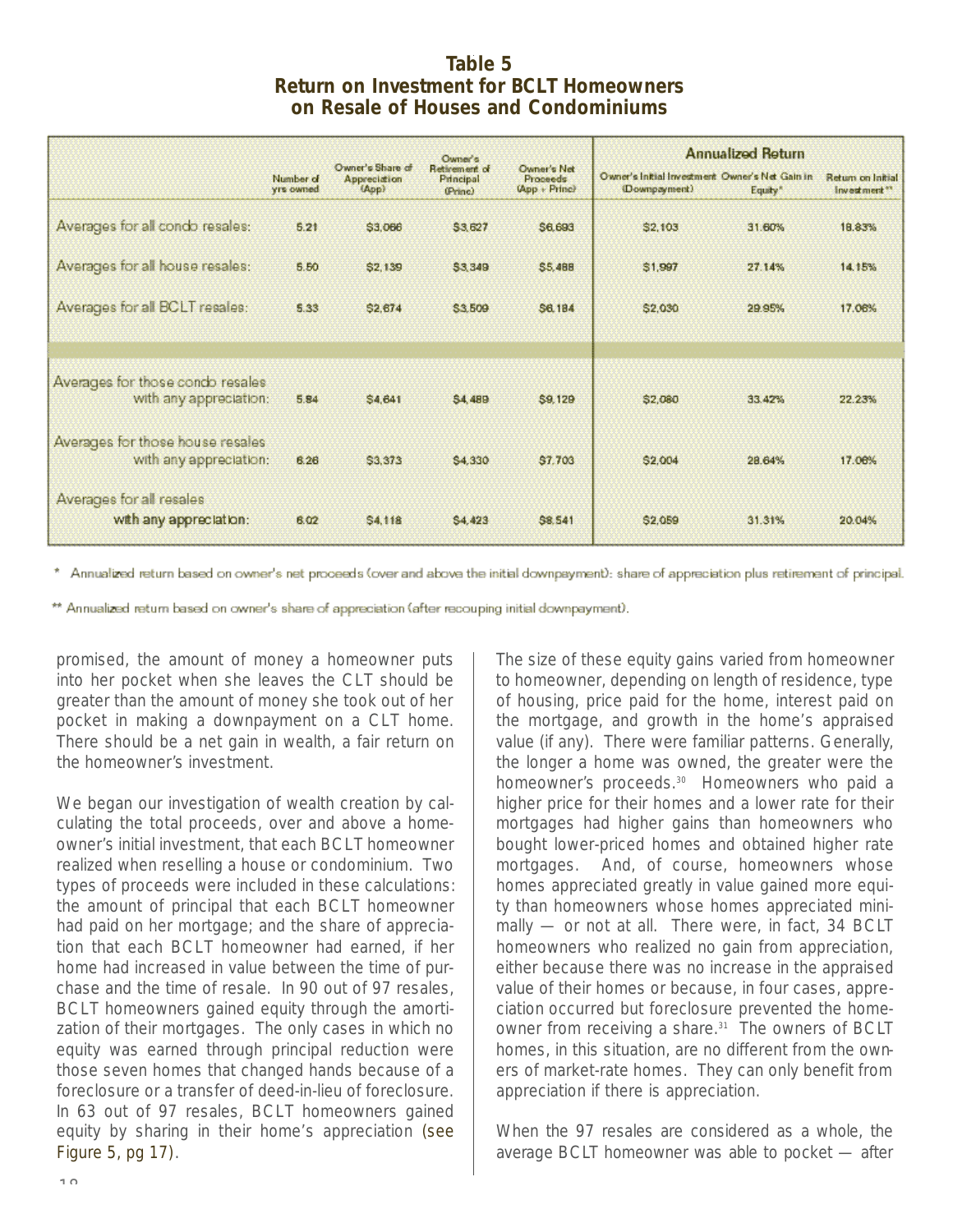reselling her home, retiring her mortgage, and recouping her downpayment — net proceeds of \$6,184. This represents, on an annualized basis, a net gain in equity of 30% per year. Counting only those proceeds derived from appreciation, we found that the rate of return on the homeowners' initial investment was 17% (see Table 5, pg 18).

These are averages for all of the houses and condominiums resold through the BCLT between 1988 and 2002. As such, they include resales where homeowners earned nothing due to foreclosure and resales where homeowners did not earn a share of appreciation, since their homes did not increase in value. Not surprisingly, when these cases are removed, the averages rose. Considered separately, those BCLT homeowners whose property did increase in value and who did earn a share of appreciation pocketed, on average, net proceeds of \$8,541. They realized an annualized net gain in equity of 31%. The rate of return on their initial investment, counting only those proceeds from appreciation, averaged 20%.

Having established that BCLT homeowners did, indeed, walk away with more wealth than they possessed when they initially bought their BCLT homes, we asked a more difficult question: did BCLT homeowners earn a "fair" return when reselling their resalerestricted homes? The answer must depend, of course, on what is meant by "fair," a rather slippery term. "Fair" to whom? "Fair" as compared to what? If the only standard of a "fair" return is the amount of money that conventional homeowners receive in an appreciating market on the resale of homes having none of the restrictions that encumber a BCLT home, the returns received by BCLT homeowners must suffer by comparison. Consider the hypothetical example of a BCLT home that was purchased for \$67,767 in the early 1990s and that rose in value by \$12,000 over a 6-year period (see Table 6). <sup>32</sup> Had this been an unrestricted, market-rate home, purchased with the lowest-cost mortgage available to a first-time homebuyer in the Burlington area, that homeowner would have walked away on resale with \$17,350 in equity (over and above the initial downpayment), an annualized gain in equity of nearly 32%. The same home, if purchased and resold through the BCLT, would have netted the homeowner \$7,339 in equity, an annualized gain of 29%. The BCLT homeowner, in short, would not have fared as well in an appreciating market as the owners

#### **Table 6 Comparison of Returns by Housing Tenure and Type of Investment**

|                                                                                | Red er "Investing"<br>in Security Deposit<br>(Returned w'interest) | <b>Renter Investing</b><br>in the<br>Stock Market | Homeowner Investing<br>in BCLT Home:<br>No Appreciation | in Market-rate Home:<br>No Appreciation | Homeowner Investing   Homeowner Investing<br>in <b>SCLT</b> Home:<br>w/Appreciation | Homeowner Invest<br>in Market Rate Hor<br>w/Appreciation |
|--------------------------------------------------------------------------------|--------------------------------------------------------------------|---------------------------------------------------|---------------------------------------------------------|-----------------------------------------|-------------------------------------------------------------------------------------|----------------------------------------------------------|
| archase price <sup>1</sup><br>bal investment <sup>4</sup>                      | 80<br>\$2,003                                                      | 50<br>\$2,003                                     | <b>S66767</b><br>\$2,003                                | 582.320<br>\$4.116                      | 566,767<br>\$2,003                                                                  | 582.320<br><b>S4116</b>                                  |
| ortgage amount                                                                 | 50.                                                                | 86                                                | \$64,764                                                | \$78,204                                | \$64,764                                                                            | 578,204                                                  |
| beinsabered                                                                    | 6.02                                                               | 602                                               | 6 <sup>2</sup>                                          | 6.02                                    | 6.02.                                                                               | 602                                                      |
| ital appreciation                                                              | 86                                                                 | 80                                                | 80                                                      | 80                                      | \$12,000                                                                            | \$12,000                                                 |
| ET PROCEEDS (beyond initial investment)                                        |                                                                    |                                                   |                                                         |                                         |                                                                                     |                                                          |
| Principle retirement claimed by occupant3                                      | \$0                                                                | 50                                                | 54.339                                                  | \$5,350                                 | \$4,339                                                                             | 55,350                                                   |
| Appreciation claimed by coolpant <sup>4</sup>                                  | \$0                                                                | 30                                                | 80                                                      | 80                                      | \$3,000                                                                             | \$12,000                                                 |
| Interest claimed by occupant <sup>5</sup><br>net proceeds claimed by occupant. | \$542.30<br>\$542                                                  | \$1,747.57<br>\$1,748                             | 80<br>\$4,339                                           | S <sub>0</sub><br>\$5,350               | \$0<br>\$7,339                                                                      | 30<br>\$17,350                                           |
| NNUALIZED RETURN                                                               |                                                                    |                                                   |                                                         |                                         |                                                                                     |                                                          |
| Return on Investment <sup>6</sup>                                              | 4.06%                                                              | 10.98%                                            | 0.00%                                                   | 0.00%                                   | 16.42%                                                                              | 25.45%                                                   |
| Net gain in equity?                                                            | 4.06%                                                              | 10.98%                                            | 21.10%                                                  | 14.84%                                  | 29.155                                                                              | 31.57%                                                   |

ite 1; On average, the initial purchase price of a BCLT home was \$15,553 below its appraised price. Had that same home been a "market-rate" home, therefore, it would have sold for \$82,3 to 2: BCLT homeowners made a downpayment of 3% (or less); 5% is the standard downpayment for a market-rate home, using the lowest-rate offered by the Vermont Housing Finance Ag to 3: A 7.7%, fixed-rate, 30-year mortgage is used for calculating the principal retirement for both the BCLT home and the market-rate home.

ite 4: A BCLT homeowner's share of appreciation is 25%; a market-rate homeowner gets 100%

ite 5: The net proceeds for the renter "investing" in a security deposit assumes that the renter recoups her entire security deposit, plus interest at an annual rate of 4% The net proceeds for iter investing in stocks and bonds assumes that \$2003 was invested in a growth and equity fund earning 10.5% per year-the average rate for such a fund during the 13-year period 1999-20 to 6. Return on investment takes account of initial investment only 0.e. downpayment, security deposit, or purchase of a CD3 and counts only those returns which accrue as a result of that i estment, not as a result of later payment or deposits. In the case of BCLT homeowners and market rate homeowners, their "returns" include share of appreciation only. Tax benefits of measurership are not included in the calculation of the homeowner's equity.

to 7: Net gain in equity includes all proceeds to a renter or homeovner, over and above initial downpayment. In the case of BCLT homeowners and market rate homeowners, their gains inciproceeds from the sele of their homes; share of downpayment AND retirement of principal. Tax benefits of homeownership are not included in the calculation of the homeowner's equity.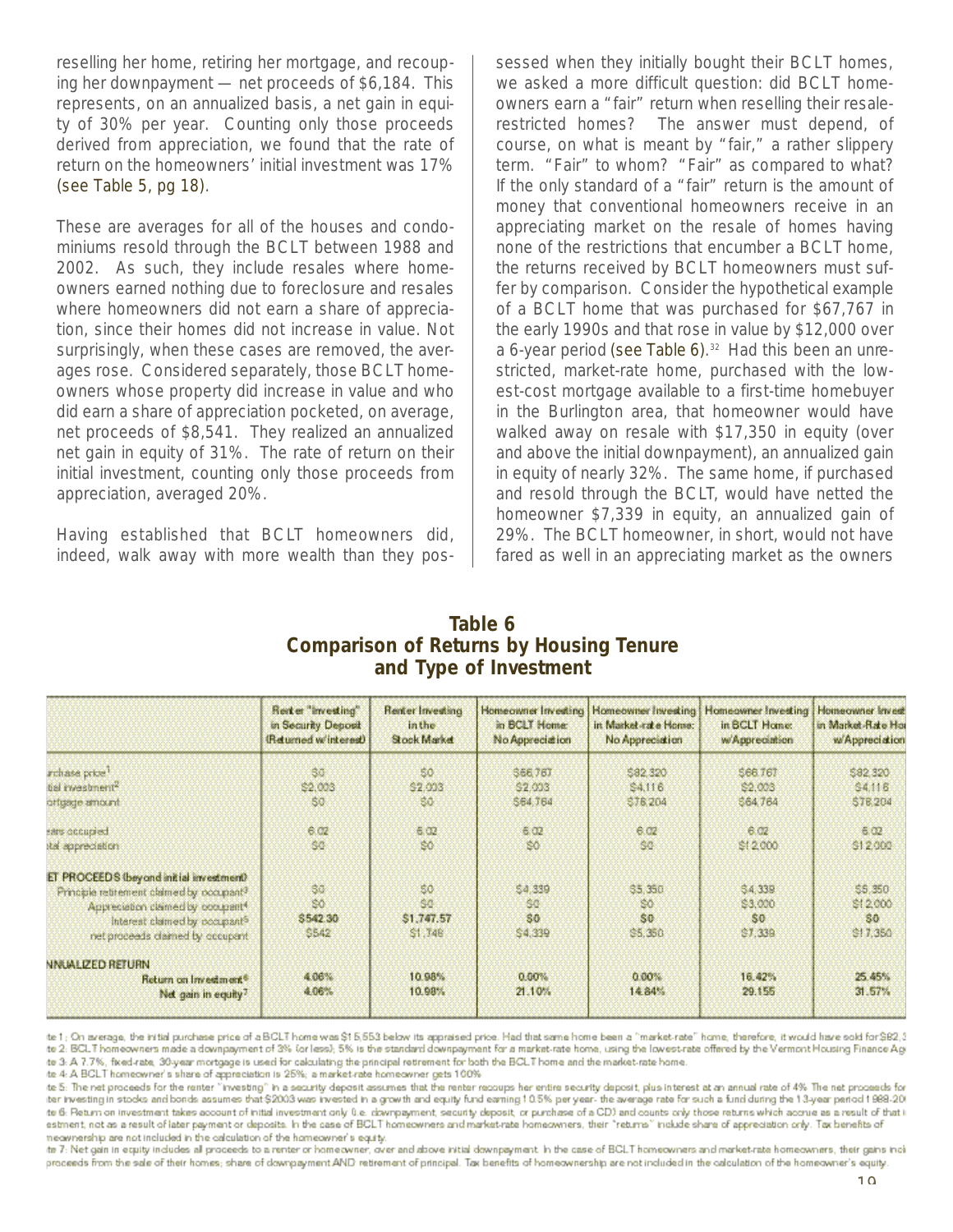of unrestricted, market-rate homes. Her total equity would have been less.<sup>33</sup>

This is comparing the real against the ideal, however. Few of the households who initially bought a BCLT home could have purchased an unrestricted, marketrate home, then or later. Equity windfalls from a form of housing that remains stubbornly out of reach of the lower-income households served by the BCLT may not be the best standard against which to judge whether the BCLT's homeowners earned a "fair" return when reselling their homes.

There are better comparisons to be made. The equity earned on resale by the average BCLT homeowner might be compared, for instance, to what a tenant would have received after paying rent on the same home for six years. Even in those instances where a tenant's security deposit is not only returned when leaving the rental, but returned with interest, the net proceeds earned by the renter (\$542) would have been a fraction of those earned by the average BCLT homeowner. <sup>34</sup> Alternatively, a comparison might be drawn between the returns realized by the average BCLT homeowner and the returns the same person might have realized had she invested in something other than a BCLT home. What if a renter, instead of making a downpayment on a BCLT home, had taken her \$2,003 nest egg and placed that money in the stock market for six years, investing in a growth and income mutual fund promising substantial returns? At rates prevailing for such mutual funds during the 1990s, a period of unusually high profitability for stocks, she would have earned \$1,748 on her investment, an annualized gain of 11%. Her earnings would have been considerably less, however, than the \$4,339 in principal retirement and the \$3,000 in appreciation that she would have received had she gone ahead and bought one of the BCLT homes that appreciated in value between time of purchase and time of resale. Even had she bought a BCLT home that experienced no appreciation, she would still have walked away with twice as much money as she would have gained by investing in the stock market. Her risk would have been less, moreover; so would her taxes.<sup>35</sup> A BCLT home would have been the better investment.

The best way to assess whether the BCLT's homeowners earned a "fair" return on resale, however, may be to compare the BCLT's performance against the standard that the model sets for itself. We alluded earlier to the trade-off inherent in the CLT model, where access to homeownership for the next generation is weighed against access to wealth for the present generation. This is, in effect, a balancing act between two kinds of fairness: fair access for one group of homeowners versus fair return for another. From this perspective, the question of whether BCLT homeowners received "too little" equity when reselling their homes cannot be separated from the question of whether receiving "too much" equity would have impeded the next generation of lowincome households from buying a BCLT home.

A "fair" return," within the mission and logic of the model being used by the BCLT, therefore, would be one that ensures maximum reward for those who are reselling price-restricted homes without jeopardizing minimum affordability for those who are buying them. A perfect balance between these competing interests would limit a homeowner's share of appreciation to no more than what is necessary to maintain a home's affordability at the same level for the same population between initial purchase and eventual resale.

Examined in this light, the balancing act achieved by the BCLT over its first 97 resales must be seen as one that tilted slightly in favor of the next generation of homeowners. BCLT homes not only maintained their affordability between initial purchase and eventual resale; they became more affordable, an average gain in affordability of 8.5%. This suggests that the BCLT's homeowners could perhaps have earned a bit more equity in reselling their homes without compromising affordability. The return on investment for the households reselling a BCLT home might have been somewhat "fairer," in other words, had their proceeds been somewhat higher.

Had they been too much higher, however, perhaps even a little bit higher, the second generation of homebuyers would have found it harder to buy a home. Under the BCLT's present resale formula, 79 of the 97 homes resold through the BCLT became more affordable for the next generation of homebuyers, even when the effect of falling rates for residential mortgages was removed; 6 remained equally affordable; and 12 became less affordable. Suppose the BCLT's resale formula were amended to bestow enough additional equity upon the sellers of BCLT homes, above what they actually received, to push the average gain in affordability for these resold homes toward zero. The average BCLT home, under this scenario, would have retained exactly the same level of affordability between initial purchase and eventual resale. The "perfect balance" of this average result, however, would have produced a particular result of pushing dozens of BCLT homes from the "more affordable" or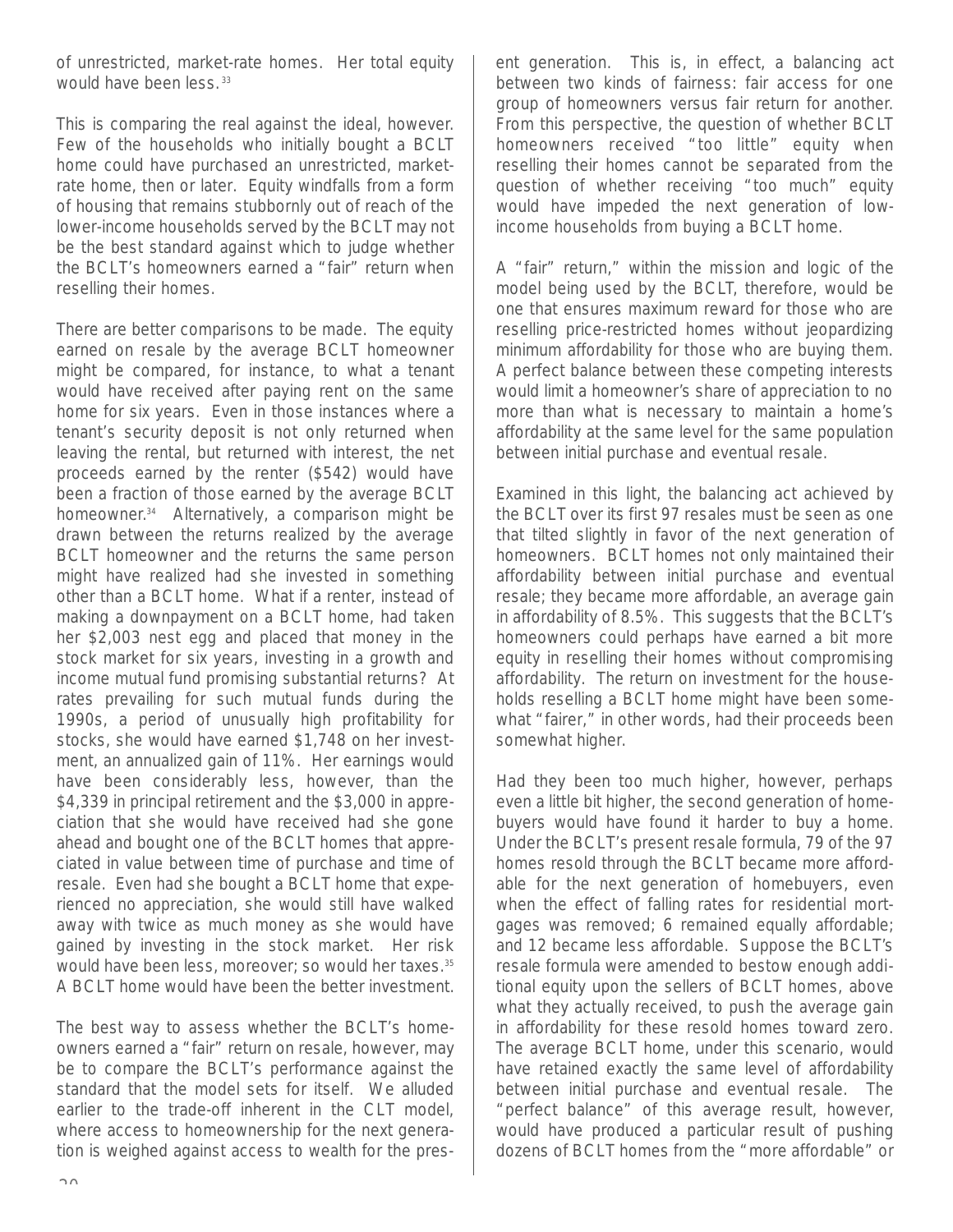"equally affordable" side of the ledger to the "less affordable" side. Such results would have been less desirable — and, arguably, less "fair" — for the buyers of BCLT homes than the balance that was actually achieved by the BCLT between 1988 and 2002.

In the end, after considering the issue of "fairness" from several angles, we reached the following conclusions. The BCLT's homeowners received less equity and a somewhat lower return on investment than they would have received had they been able to make the leap into market ownership — if their market-rate homes had subsequently appreciated in value. The return received by the owners of the BCLT's limitedequity homes was higher, however, than other investments realistically within their reach. There was an opportunity for these owners to build assets, walking away with more wealth than they had possessed when coming to the BCLT. At the same time, the affordability of the homes that had generated those gains was preserved, giving the next generation of low-income homebuyers the same shot at asset-building as the first generation was given. The BCLT managed to achieve a reasonable balance between the competing interests of sellers and buyers, across nineteen years of volatility and unpredictability in prices, incomes, and mortgage rates. This balance was not perfect, but it was fair.

#### **Enabling Residential Mobility**

Community land trusts like the BCLT make the claim that their homeowners are just as mobile as other homeowners in a country where changes in residence are relatively common. Far from being "trapped" in their price-restricted homes, CLT homeowners move with similar frequency and for similar reasons as homeowners who buy and sell homes on the open market. When they decide to relocate, moreover, CLT homeowners resell their homes with relative ease and obtain housing that is comparable to the housing they left behind. If the model works as promised, the mobility of those who own and occupy CLT housing should be similar to those who own and occupy market-rate housing.

Examining the 97 houses and condominiums resold through the BCLT, we found the mean (and median) number of years that a BCLT home was owned prior to resale to be 5.33 years. Compared to national averages, the owners of BCLT homes moved less frequently than renters, whose median length of tenure is 2.1 years, and somewhat more frequently than the owners of market-rate homes, whose median length of

#### **Table 7 Length of Ownership for BCLT Resales, 1988 – 2002**

| Number of Years Owned<br><b>Prior to Resale</b> | <b>Number of Homes</b> |
|-------------------------------------------------|------------------------|
| Less than 2 years                               | в                      |
| $2 - 4$ years                                   | 26                     |
| $4 - 6$ years                                   | 23                     |
| $6 - 8$ years                                   | 22                     |
| More than 8 years                               | 18                     |

tenure is 8.2 years.<sup>36</sup> A breakdown of length of ownership for all homes resold through the BCLT is shown on Table 7.

Why did BCLT homeowners sell and where did they go? There was little information contained in the BCLT case files that might have enabled us to answer these questions. We were forced to rely, therefore, on the recollections of four different BCLT employees, present and former, who had supervised resales during the period covered by our study. Their written responses to our questionnaire were supplemented by phone interviews with former BCLT homeowners, when they could be located. We discovered that BCLT homeowners changed residence for the same reasons one would expect to find for any other group of homeowners (see Table 8). They bought another home. They

#### **Table 8 Why BCLT Homeowners Decided to Sell**

|                               | Number         | Percent |
|-------------------------------|----------------|---------|
| Bought another home           | 29             | 29.9%   |
| Got married                   | 25             | 25.8%   |
| Moved out of the area         | 13             | 13.4%   |
| <b>Financial difficulties</b> | 14             | 14.4%   |
| Got divorced                  | 6              | 6 2%    |
| Death, incapacity, or medical | 3              | 3.1%    |
| Move closer to job            | 3              | 3.1%    |
| No reason given               | $\overline{2}$ | 21%     |
| Move closer to family         | 1              | 1.0%    |
| Move closer to church         | 1              | 1.0%    |
| <b>TOTALS</b>                 | 97             | 100.0%  |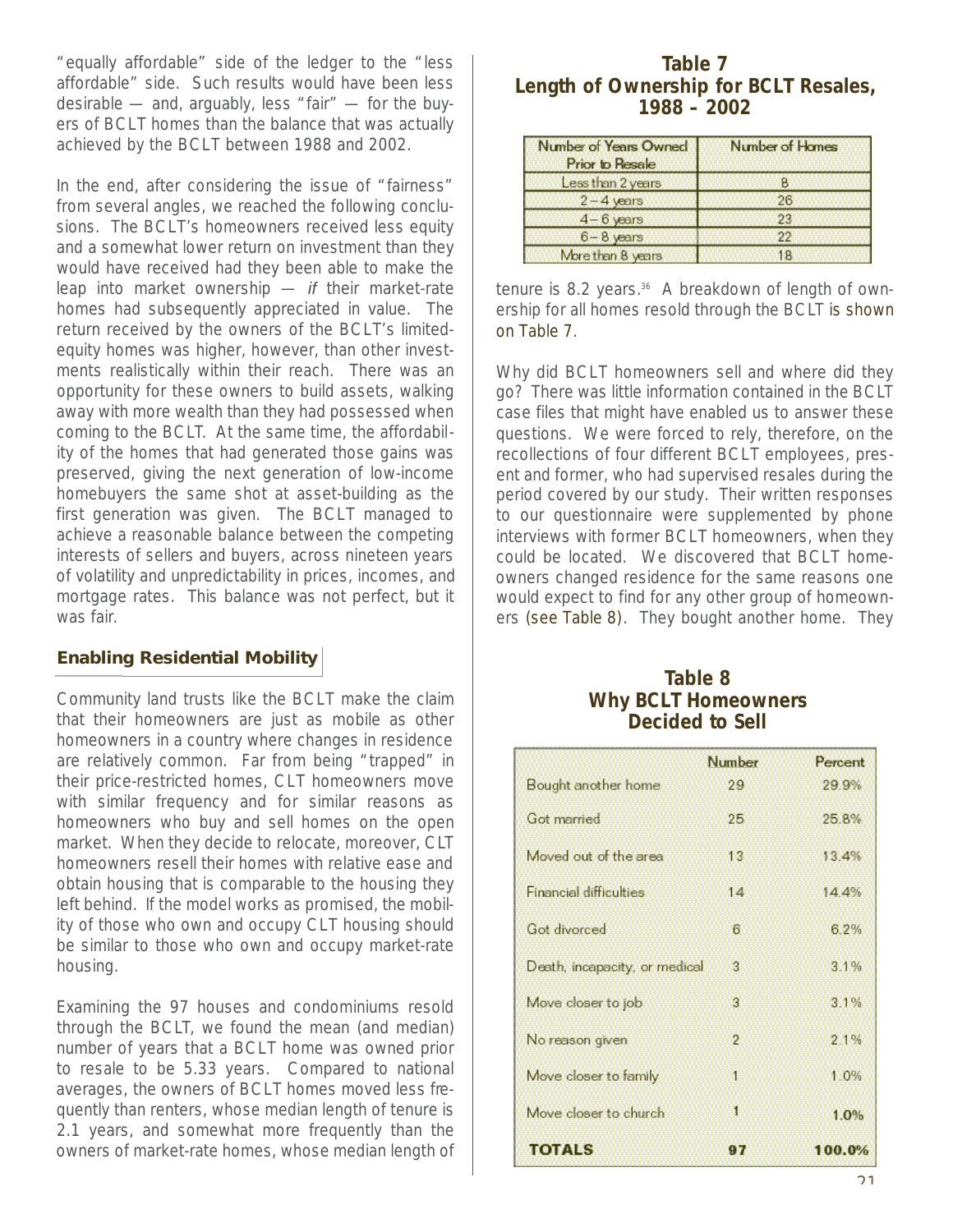got married or divorced. They decided, out of preference or necessity, to live somewhere else. Some moved because the financial burden of owning a home was too great. Their financial circumstances had changed since buying a BCLT home and they either defaulted on their mortgage or simply decided that homeownership was no longer within their means.

Most BCLT homeowners, having made the decision to move, had their homes repurchased by the BCLT within a relatively short time. They notified the BCLT of their intent to sell and, in consultation with the BCLT, arranged for an appraisal to be done. Upon completion of the appraisal, the BCLT was then granted by the ground lease (or covenant) a period of 120 days to repurchase the property, if a house, or 180 days, if a condominium. Although the BCLT never exercised its option until another low-income household was lined up to buy the home, the BCLT assumed responsibility for marketing it, a service provided free-of-charge to the seller. For most of the 97 resales, the BCLT found a buyer within the four-to-six month option period, allowing sellers to recoup their downpayments, pay off their mortgages, realize whatever equity they had earned, and relocate to other homes. Some transfers took longer, however. Similar to the sale of marketrate homes, the sale of limited-equity homes through the BCLT slowed whenever the housing market cooled or mortgage rates spiked. During the slump in the condo market in the mid-1990s, in particular, the resale of BCLT condominiums frequently took longer than six months. When Burlington's housing market heated up again, after 1998, the resale of BCLT condominiums became easier — and faster. 37

A majority of the homeowners who left the BCLT did not go very far. After reselling their BCLT homes, only 21.6% of these households moved out of state; another 9.3% moved out of the county, but remained in Vermont (see Table 9). Most of the others either moved from a neighborhood inside of Burlington to one of the suburbs surrounding the city or moved from one Burlington neighborhood to another.

#### **Table 9 Where BCLT Homeowners Relocated after Selling their BCLT Homes**

|                                                               | Number | Percent   |
|---------------------------------------------------------------|--------|-----------|
| Stayed in Chittenden County,<br>but outside Burlington        | 37     | 38.1%     |
| Moved outside of Vermont                                      | 21     | 21.6%     |
| Moved to a neighborhood<br>inside Burlington                  | 19     | 19.6%     |
| No location given                                             | 10     | 10.3%     |
| Moved outside of Chittenden<br>County but remained in Vermont | g      | 93%       |
| Death of BCLT Homeowner                                       | 1      | 10%       |
| Totals                                                        | 97     | $100.0\%$ |

| <b>Table 10</b>                                    |
|----------------------------------------------------|
| <b>Kinds of Housing Secured by BCLT Homeowners</b> |
| after Selling Their BCLT Homes                     |

|                                     | <b>Number</b> | Percent<br>of all 97<br>households<br>who resold | Percent<br>of 81 households<br>whose subsequent<br>situations are known |
|-------------------------------------|---------------|--------------------------------------------------|-------------------------------------------------------------------------|
| Owner-occupied, market-rate housing | 60            | 61 9%                                            | 74.1%                                                                   |
| Owner-occupied, BCLT housing        | 4             | $4.1\%$                                          | 4.9%                                                                    |
| Renter-occupied housing             | 16            | 16.5%                                            | 19.8%                                                                   |
| Death of BCLT homeowner             | $\mathbf{1}$  | 1.0%                                             | 1.2%                                                                    |
| Unknown                             | 16            | 16.5%                                            | 0.0%                                                                    |
| <b>TOTALS</b>                       | 97            | 100.0%                                           | 100.0%                                                                  |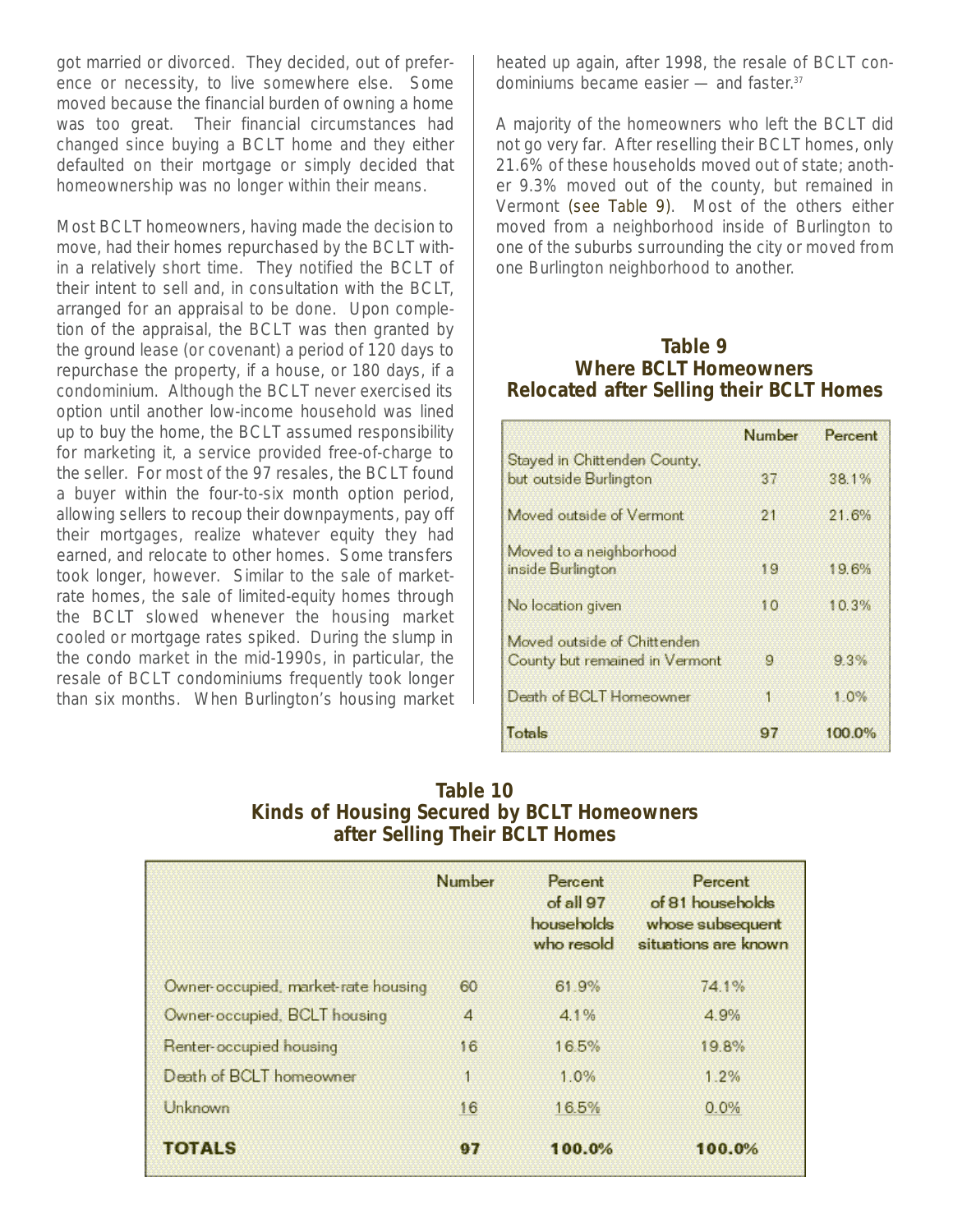Finally, we wanted to know what kind of housing was secured by homeowners after they resold their BCLT homes. This proved to be the most difficult data of the entire study to collect. After surveying the BCLT employees who had directly supervised these resales and after tracking down a number of former BCLT homeowners whose subsequent housing situations had not been known by a BCLT employee, we still found ourselves with 16 missing cases. Most of these people had moved out of state and could not be located. What we learned about the rest — that is, the 81 former BCLT homeowners for whom we did have information — was that 60 of them (74.1%) had purchased a market-rate home within six months of reselling their BCLT home (see Table 10, pg 22 and Figure 6 below). Four others exchanged one BCLT home for another. One homeowner died.<sup>38</sup> Sixteen others became renters after leaving the BCLT.

The discovery that ownership of a limited-equity BCLT home had served as a springboard to the ownership of a full-equity, market-rate home for so many participants in the BCLT's program was rather surprising. CLTs do claim that their homeowners are not "stuck" in this unusual form of tenure, declaring that they move as frequently and as easily as other homeowners. On the other hand, most CLTs do everything they can to dampen the expectations of prospective homebuyers that they will someday be able to resell their homes for enough money to make the leap into the market. In fact, as we have already seen in the case

of the BCLT, the amount of equity earned on resale by the average BCLT homeowner, while significant, was not substantial. A homeowner leaving the BCLT with net proceeds of \$5,000 - \$8,000 (plus her original downpayment of \$2000) would have had a nice nest egg to invest in another home, especially during years when mortgage interest rates were falling toward historic lows. Even so, this would not have been sufficient to purchase most market-rate homes in most of the communities to which the BCLT's former homeowners moved. Something more was at work; something else was to credit for the sheer number of homeowners who ended up in market rate homes after leaving the BCLT.

There are several possible explanations, all of them speculative. The ownership of a BCLT home may have helped households to increase their savings, a consequence of stabilizing their housing costs. Homeownership may have enhanced the households' credit rating, making it more likely that a lender would offer them a mortgage for their next real estate purchase. Homeownership may have given some people the confidence, steadiness, and motivation to earn an academic degree or to acquire training for a better-paying job. There may also be a link between homeownership and household formation, given the large number of homeowners (25) who left the BCLT because they got married.<sup>39</sup> Regrettably, we did not have the data that might have allowed us to test any of these hypotheses. We can say what happened when people went looking for a home after leaving the BCLT; we cannot say why they ended up where they did.

In the end, our findings tended to confirm the model's claims for residential mobility, mostly by showing how ordinary were the motivations and choices of the BCLT's homeowners. Their decisions about why to move and where to move were no different from those commonly made by homeowners buying market-rate homes.<sup>40</sup> When they moved, moreover, they found housing that was similar to the homes they had left behind. To the extent that they (or others) believed moving to the suburbs or acquiring a market-rate home to be an improvement in their housing situations, most homeowners who left the BCLT may be said to have secured subsequent housing that was not only "comparable" to their BCLT homes, but "better." They had moved out and up with relative ease, using the BCLT as a stepping stone toward a desired destination.

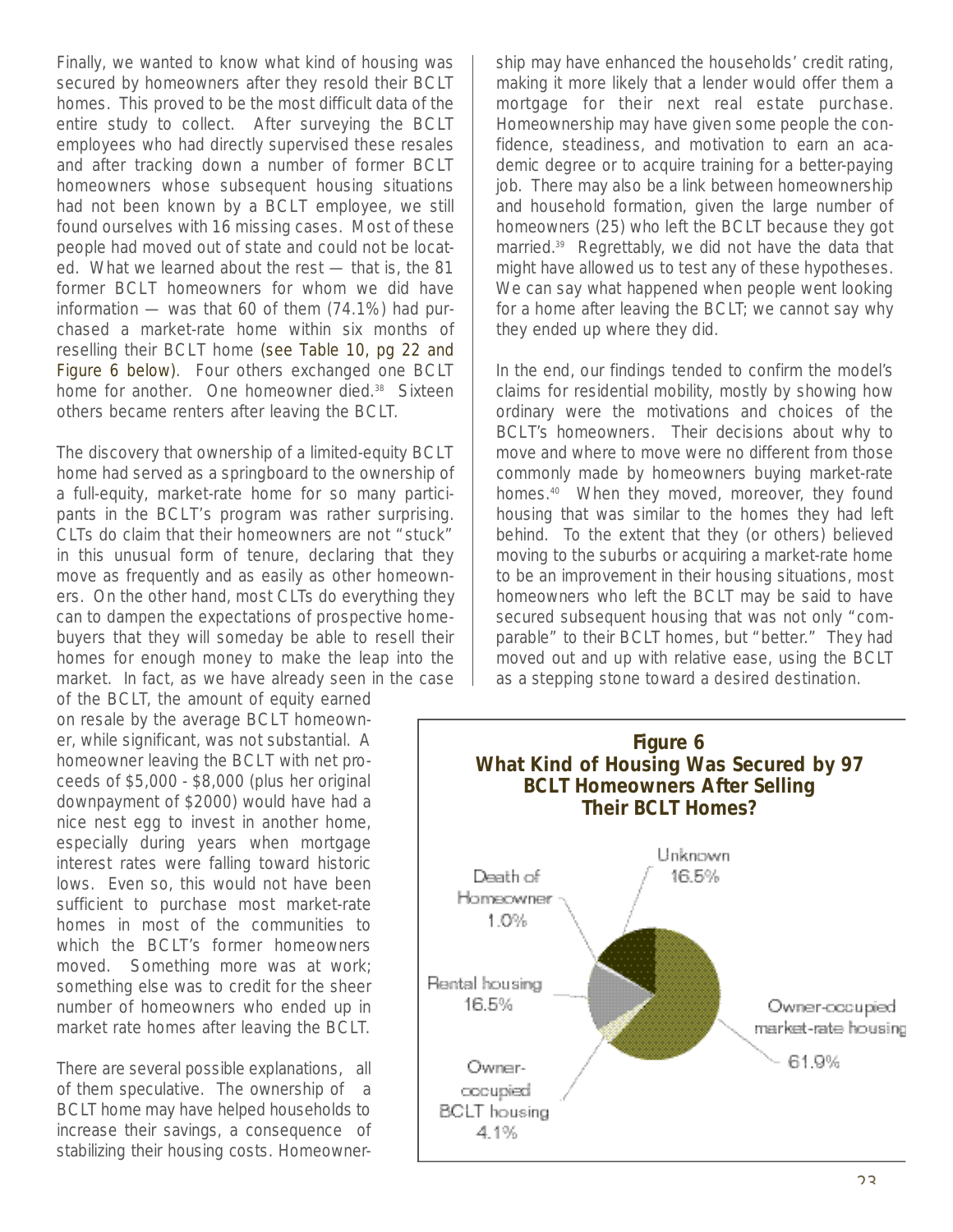Our purpose in conducting this study was to use the performance of a particular CLT, the Burlington Community Land Trust, to evaluate claims that are common to nearly all CLTs. The model is said to provide — and to balance — an unusual mix of community and individual benefits. We set out to assess whether the BCLT, in applying this model to its own portfolio of resale-restricted, owner-occupied housing, had actually provided these benefits, delivering on the model's multiple promises.

The evidence suggests that it had. For most of the 97 owner-occupied houses and condominiums resold through the BCLT between 1988 and 2002, we found that:

- affordability not only continued between successive generations of low-income homebuyers, but improved;
- public subsidies invested in making these homes affordable not only remained in the property at resale, but increased in value;
- the continuity of land ownership by the BCLT and the continuity of homeownership by individuals purchasing BCLT homes were preserved, arguably enhancing neighborhood stability;
- access to homeownership for persons previously excluded from the market was expanded, with a majority of the homebuyers served by the BCLT earning consider ably less than 80% of area median income;
- individual wealth was created, with most homeowners walking away with more assets than they had possessed when initially buying a BCLT home; and
- residential mobility was nothing out of the ordinary, with most households leaving the BCLT for similar reasons, with similar desinations, and with similar success as home owners buying and selling on the open market.

Only for the last claim, where available information was more anecdotal and less complete than for the other claims, was it necessary to add a caveat. The data available to us indicated that the transition out of the BCLT, for most homeowners, was easy, ordinary, and upward. There is nothing to indicate that our conclusions would have been different had the motivations, destinations, and subsequent housing situations of these homebuyers been noted at the time they left the BCLT and recorded in their case files. Nevertheless, it is still necessary to acknowledge that the factual foundation beneath our findings for residential mobility is not built of the same materials as the foundation beneath our other findings.

Even with this in mind, it can be said with some confidence that the BCLT was highly effective in doing what it claimed to do, for that period covered by the study and for that portion of its portfolio included in the study. With few exceptions, the model used by the BCLT performed precisely as promised.

Ninety-seven resales are not nearly enough cases, of course, on which to base any sort of sweeping conclusion about the model's general applicability. These resales occurred, moreover, in a place with a very tight housing market during a time of rising housing prices, lagging incomes, and falling mortgage rates. A different community land trust, using a different resale formula and operating under different market conditions, might be expected to produce somewhat different results. The BCLT's performance can only be regarded, therefore, as a preliminary test of the model's effectiveness.

There are reasons to believe, on the other hand, that the patterns revealed by our study may not be unique to this particular CLT. Every community land trust uses some variation of the BCLT's basic approach to developing and managing limited-equity houses: leasing the land, selling the structural improvements, regulating their occupancy and use, and capping the price for which this owner-occupied housing may be resold. Many nonprofit housing development corporations use some variation of the BCLT's basic approach to developing and managing limited-equity condominiums: controlling the sale and resale of owner-occupied housing via affordability covenants appended to deeds. Many cooperative housing corporations use occupancy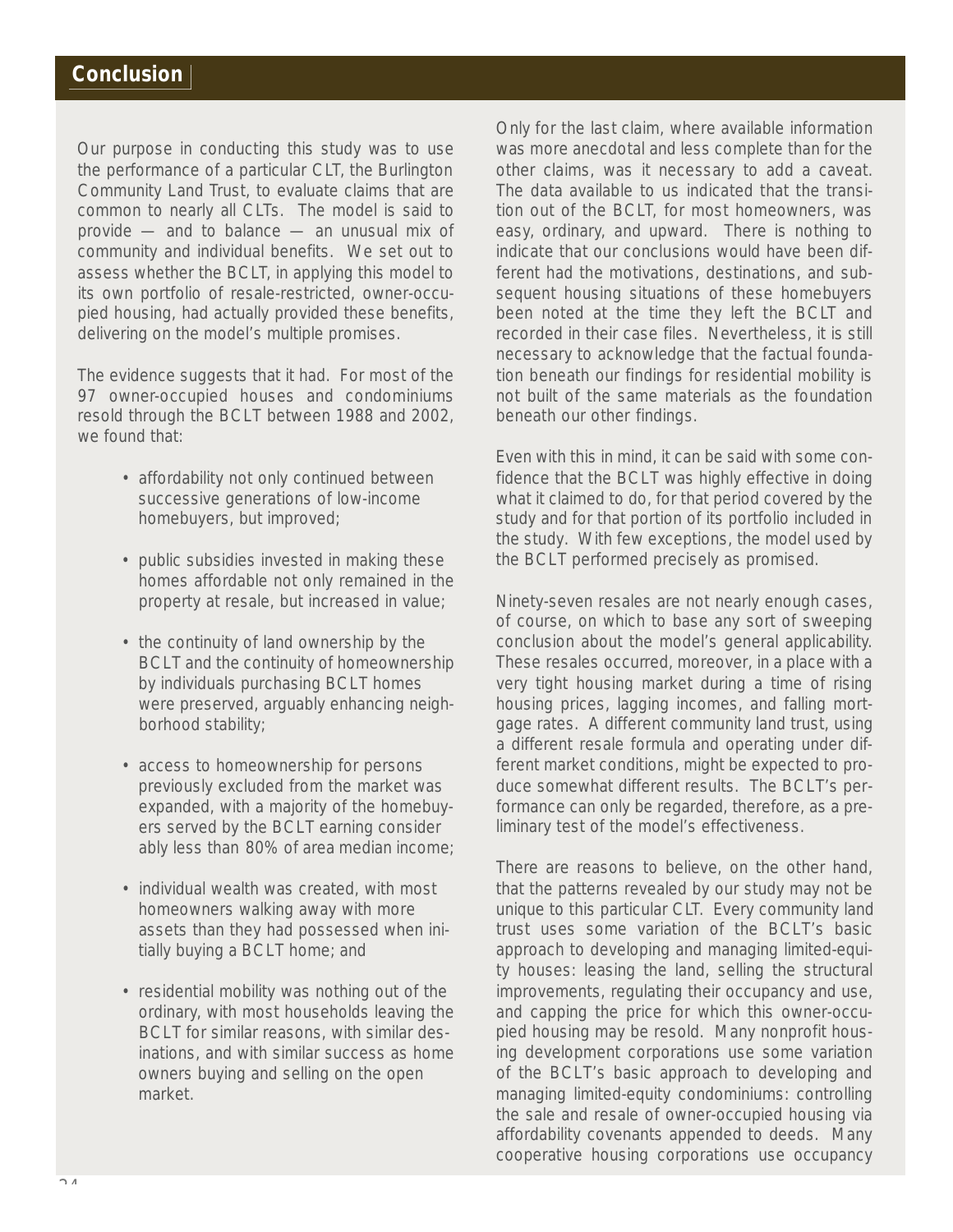controls and limited-equity resale formulas resem bling those of the BCL T. All of these organizations, CLT and non-CLT alike, are attempting to achieve in their own programs the same sort of balance achieved by the BCLT between the interests of indi vidual homeowners and the interests of a larger community. The BCLT's performance does not prescribe the exact form these other limited-equity homeownership programs should take. Nor does the BCLT's performance predict the exact results that other programs will get. It does demonstrate the practicality of this balancing act — and the pos sibility of success. If the BCLT can expand homeownership for the present generation while preserving affordability for future generations, if the BCLT can create private wealth while preserving community wealth, if the BCLT can enable individual mobility while enhancing the stability of residential neighborhoods, then others can too.

Furthermore, while the market in which many of these organizations operate may be different from the housing market in Burlington, Vermont, the rela tionship between housing costs and household incomes is much the same. Mortgage rates may temporarily tumble or market prices may temporar ily stumble, but the long-term trend has been for the cost of homeownership to move increasingly beyond the reach of persons of modest means. In hundreds of cities and towns, the affordability gap has grown wider over time.

The Burlington Community Land T rust has been working on this troublesome problem for almost twenty years, promising that homeownership can be made affordable initially and can be kept affordable continuously, one homeowner after another. To the extent that the BCLT has been able to deliver on that promise — and on several others besides — there may be lessons for every organi zation having a similar mission and for every community facing a similar problem.

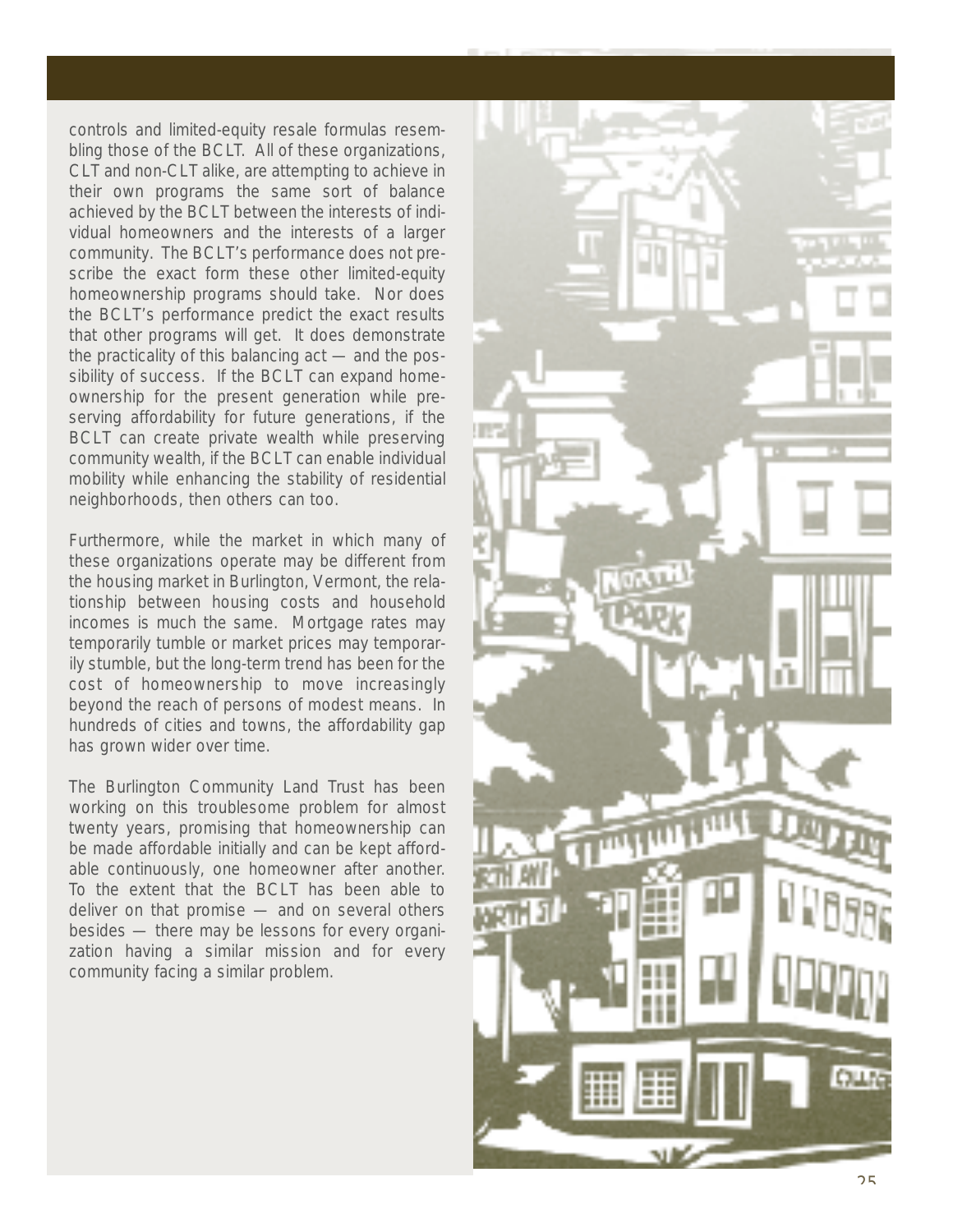# **FOOTNOTES**

- 1. A more detailed description and comparison of these various models of "third sector housing" can be found in John Emmeus Davis, "Beyond the Market and the State: The Diverse Domain of Social Housing," in J.E. Davis (ed.), The Affordable City: Toward a Third Sector Housing Policy, Philadelphia, PA: Temple University Press, 1994. It should be noted that, while the CLT can stand alone as a unique form of housing tenure, it is often combined with other models of "third sector housing." For instance, limited equity cooperatives, limited equity condominiums, and even nonprofit rental projects are often sited on land that is leased from a CLT.
- 2. There is considerable variation among the 130 organizations in the United States that call themselves a "community land trust." Several features are common to most of them, however. These features, constituting what might be called the "classic" model, are enshrined in a definition of CLTs that appeared in Section 212 of the Housing and Community Development Act of 1992.
- 3. Although all of the housing provided by the BCLT is priced to serve households below 80% of Area Median Income and most of the households served by the BCLT earn less than 80% of AMI, the BCLT is permitted to serve households earning up to 100% of AMI under several federal, state, and municipal housing programs. The BCLT's policy is to give priority in the sale of its units to households at the lowest possible income, all else being equal, but this policy is applied only in situations when two or more prospective homebuyers are vying for the same unit. Otherwise, the BCLT sells its units on a first-come-first-served basis to any household earning less than median income. About one out of every five sales, a BCLT house or condominium is sold to a household earning between 80% and 100% of AMI.
- 4. The Old North End received federal designation as an Enterprise Community in 1994. In recognition of the ten years that the BCLT had already devoted to revitalizing residential and commercial sites within the neighborhood, the BCLT was given a leading role in implementing key sections of the EC's strategic plan.
- 5. Although members elect 100% of the BCLT board, members may nominate candidates for only two-

thirds of the seats. Nominations for the remaining seats (i.e., those directors representing the "public interest") are made by the BCLT's board of directors.

- 6. In the BCLT, "leaseholders" represented on the board of directors include not only the owners of single-family houses but also the owners of condominiums, the owners of co-op units, and the occupants of rental housing.
- 7. The BCLT holds title to scattered parcels of land beneath 129 units of co-op housing, owned by eight different cooperative housing corporations, and 249 units of rental housing. Most of these rental units (approximately 70% of them) are contained in tax credit projects that are owned by half-a-dozen limited partnerships. The BCLT retains ownership of the underlying land. The BCLT also owns 7 non-residential buildings, containing 76,137 square feet of commercial space, most of which is leased to other nonprofit organizations.
- 8. Lessees are also required to pay all service bills, utilities charges, property taxes, and other governmental assessments charged against the leasehold premises.
- 9. The BCLT's resale formula gives the departing homeowner 25% of the appreciation for that portion of a residential property she originally bought and actually owns. The BCLT originally assumed that the entire cost of the underlying land would always be removed from the selling price of a house. Appraisals were done on the house alone, with the homeowner receiving 25% of the appreciated value of the house. As the years passed, however, the BCLT discovered that land prices were rapidly escalating and that public subsidies to buy land were not keeping pace. The BCLT also began to have trouble getting accurate appraisals for the land alone, because (1) very little vacant land still existed, (2) there were few sales of vacant land, and (3) there were few comparables on which to base the appraisal. The BCLT revised its formula. Instead of assuming that the homeowner's interest would always be synonymous with the value of the house, the BCLT defined the ownership interest as that portion of the property's total value, land and house, which the homeowner purchased from the BCLT (represented as a ratio: Purchase  $Price/Appraisal<sub>1</sub>$ .) When the homeowner resells his/her ownership interest, s/he receives 25% of the appreciation that is attributable to his/her own-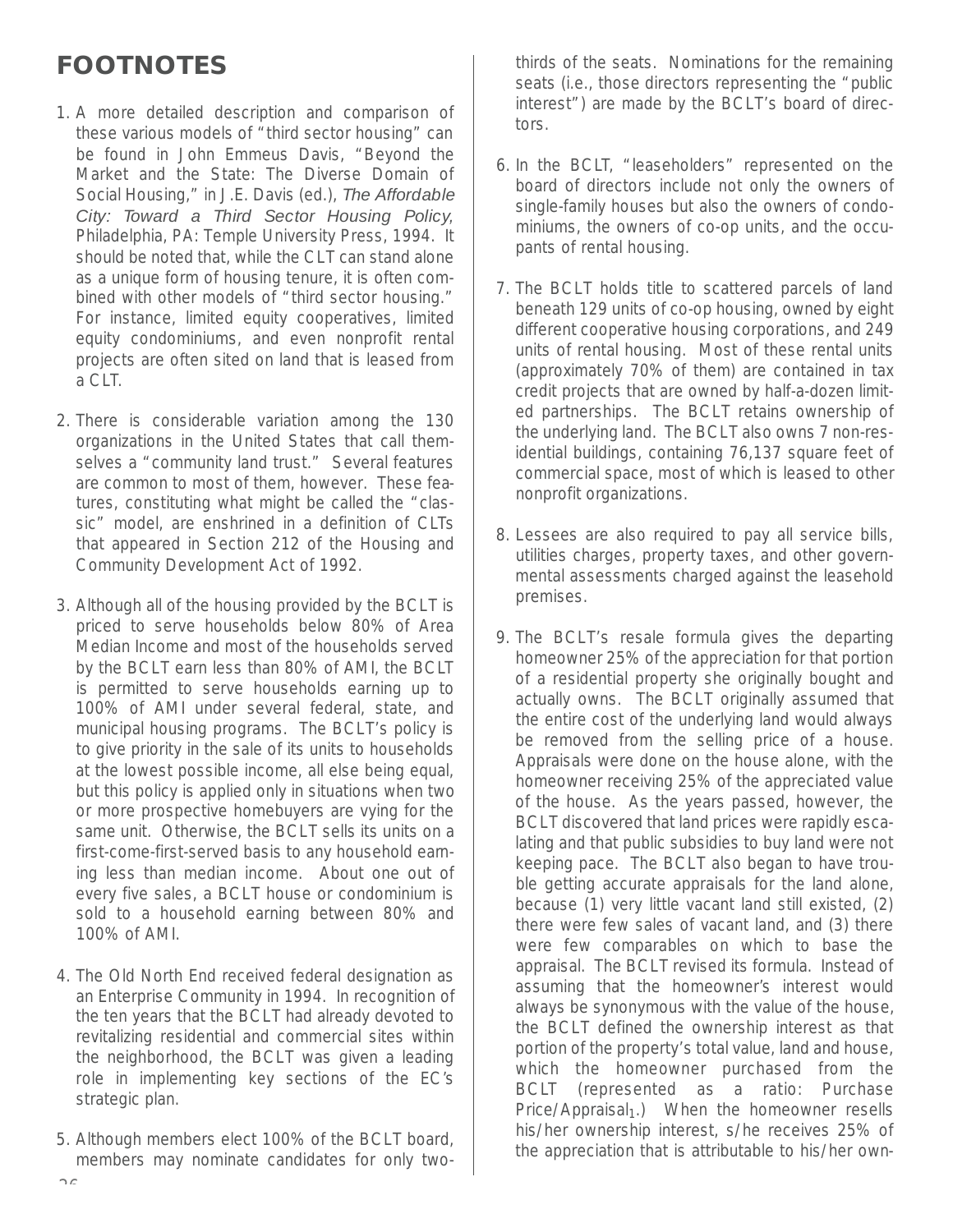ership interest, plus the price s/he paid in initially purchasing the home. The homeowner is entitled to this share of appreciation regardless of length of residence (assuming, of course, that appreciation has actually occurred in the value of his/her property.) There is no requirement that a homeowner must reside in a BCLT home for a minimum number of years before being able to claim a share of appreciation. Symbolically, the BCLT's resale formula can be expressed as follows:

| Initial Purchase Price. | X (Appraisal <sub>2</sub> - Appraisal <sub>1</sub> ) X 25% = |  |
|-------------------------|--------------------------------------------------------------|--|
| Appraisal $_1$          | Homeowner's share of appreciation                            |  |

Initial Purchase Price + Homeowner's share of appreciation = Resale price paid by the BCLT to the departing homeowner

- 10. The BCLT has declined to exercise its preemptive option to re-purchase owner-occupied units on a dozen occasions. None of these units are included among the 97 resales examined by the present study. The removal of these twelve condominiums from the BCLT's portfolio are discussed in detail under the section entitled "Enhancing Residential Stability."
- 11. More information on the housing policies and programs of the City of Burlington, during the formative years of the BCLT, is provided by John Emmeus Davis, "Building the Progressive City: Third Sector Housing in Burlington," in J.E. Davis, (Ibid., 1994).
- 12. 10 VSA chapter 15, section 322. For more on VHCB, see James M. Libby and Darby Bradley, "Vermont Housing and Conservation Board: A Conspiracy of Good Will among Land Trusts and Housing Trusts," in C. Geisler and G. Daneker (eds.), Property and Values: Alternatives to Public and Private Ownership, Washington, DC: Island Press, 2000.
- 13. Institute for Community Economics. The Community Land Trust Handbook, Emmaus, PA: Rodale Press, 1982, page 8.
- 14. Eight of the condominiums and two of the houses included in the study were resold twice between 1988 and 2002. The 97 resales involved 87 different housing units.
- 15. Four different BCLT employees supervised transfers of owner-occupied housing between 1984 and 2002. Each employee was given a list of resales that occurred during his or her "watch" and asked why the BCLT homeowner decided to sell, where they relocated, and what kind of housing they obtained after moving out of their BCLT home. The completed questionnaires were then reviewed and tabulated.
- 16. More precisely, what is being compared here is the household income of buyers and sellers, as a percentage of Area Median Income (AMI), on the day they initially bought their homes. Regardless of whether homeowners' incomes changed during the time they owned and occupied a BCLT home, their income at the time of purchase was used in making all comparisons between BCLT sellers and buyers.
- 17. The lack of buyers was not only a function of competition from a glut of low-priced condominiums on the market at that time, but of the lack of readiness among potential low-income homebuyers for the BCLT's units. Motivated in part by a desire to remedy this latter problem, the BCLT opened a NeighborWorks® HomeOwnership Center in 1996 to provide counseling and assistance to first-time homebuyers.
- 18. The year-by-year mortgage rates used in our affordability calculations are based on a special mortgage product offered to BCLT homebuyers by the Vermont Housing Finance Agency (VHFA), a product known as "HOUSE." Approximately 90% of the BCLT's homebuyers have, in fact, used this VHFA program. To ensure consistency in comparing the affordability of one BCLT resale to another, we have used VHFA mortgage rates in all of our calculations.
- 19. The BCLT added subsidies at the time of resale to 25 houses and condominiums. Our analyses of affordability assume that these later subsides never happened. We wanted to measure the model's operational effectiveness in preserving affordability, not the BCLT's political effectiveness in wangling additional grants from public funders when homes resold. We removed the favorable effect of these later subsidies, therefore, in calculating and comparing affordability at the time of initial purchase and at the time of later resale.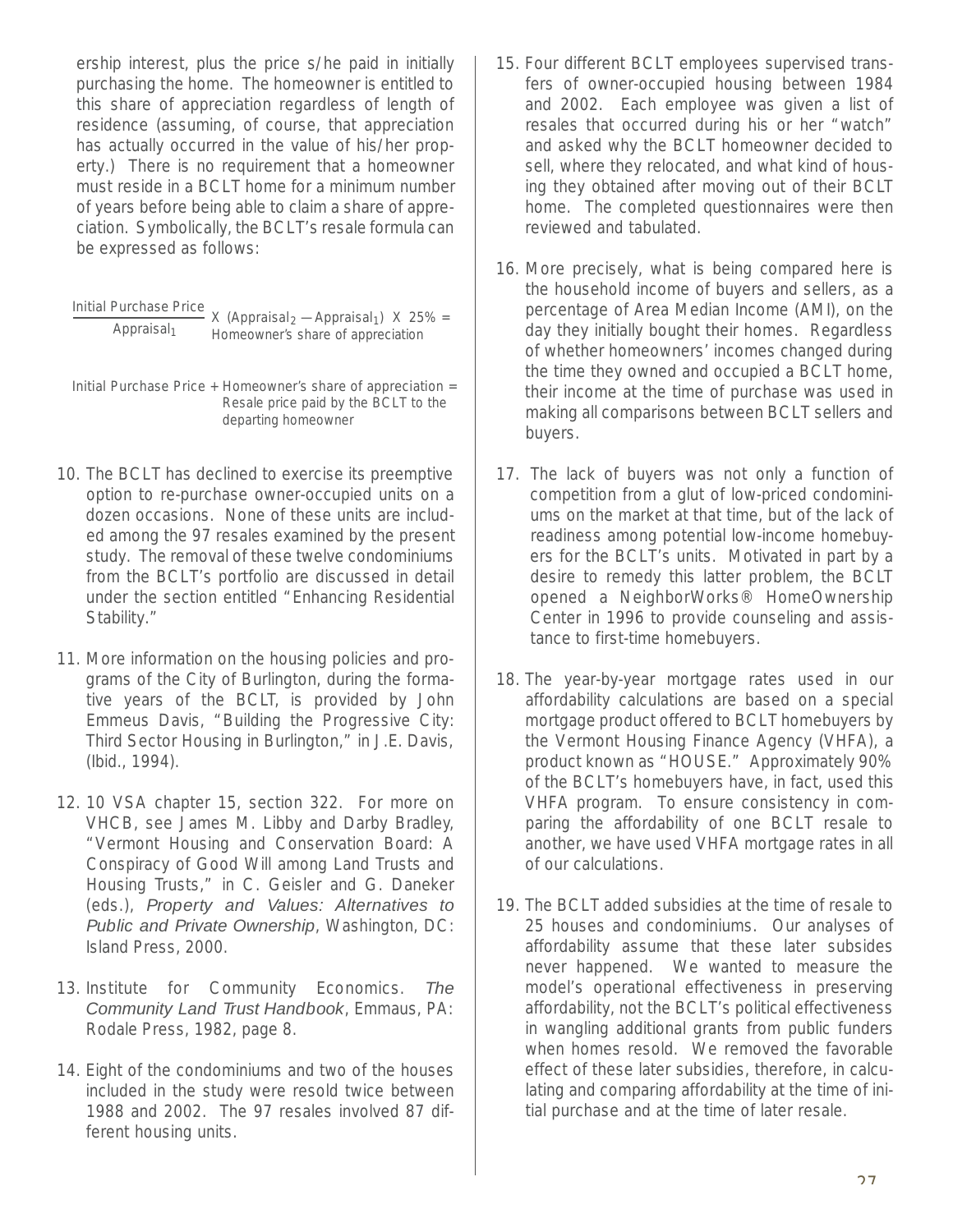- 20. The spread between the purchase price and the appraised value of these units had narrowed for a variety of reasons. For most of the units, the spread narrowed simply because the houses or condominiums were offered for resale during a time when their market values were depressed. For others, the difference between their purchase price and their appraised value narrowed because the spread itself had been artificially inflated at the time of purchase by optimistic appraisals or, in seven unusual cases, because first-time homeowners had done an inadequate job of maintaining their homes.
- 21. See Rohe, Van Zandt, and McCarthy, "Social Benefits and Costs of Homeownership," in Nicolas P. Retsinas and Eric S. Belsky (eds.) Lowincome Homeownership: Examining the Unexamined Goal, Washington, DC: Brookings Institution Press, 2002.
- 22. Three other events that can cause the loss of owner-occupancy are not mentioned here, because they are less common: eminent domain, demolition, and bankruptcy. There are protections in the BCLT ground lease against all three possibilities, designed to protect the BCLT's interests and to prevent the eventual loss of owner-occupancy. None of these threats to owner-occupancy have materialized to date, in the case of the BCLT.
- 23. Section 4.4 of the BCLT's single-family ground lease reads: "Except as provided in Section 4.5 below, Lessee shall occupy the Leased Premises for at least six (6) months of each year or this Ground Lease Agreement shall terminate. Occupancy by Lessee's children or other family members or dependents shall be deemed occupancy by Lessee." Section 4.5 reads: "Lessee may enter into a sublease of the Leased Premises for a period not to exceed six (6) months in any one year period. Lessee may not sublet the Leased Premises for more than six (6) months without prior written approval of the Lessor."
- 24. The affordability covenant that is now used by the BCLT for its price-restricted condominiums gives the BCLT 180 days to re-purchase at the formuladetermined price. If the BCLT does not exercise its option, the condo owner may sell to whomever she wishes for whatever price she can get, but must re-pay to the BCLT 100% of any subsidy that went into lowering the original purchase price and

50% of any appreciation in the condominium's appraised value occurring between time of purchase and time of resale.

- 25. The BCLT intervenes in default situations on the average of twice a year, an estimate provided by the director of the BCLT's HomeOwnership Center. When becoming aware that a homeowner is in trouble, the BCLT immediately suspends collection of its own lease fees and begins working with the homeowner. The BCLT may help the homeowner to pay property taxes and may work directly with the mortgagee (typically the Vermont Housing Finance Agency) to restructure the loan.
- 26. We have focused on a single dimension of stability — i.e., the continuity of tenure for land and housing under the BCLT's stewardship. Another dimension should be mentioned, even though it is outside the scope of the present study, namely the financial stability of that component of the BCLT's operations dedicated to servicing this land and housing. The BCLT's entire stock of resalerestricted, owner-occupied homes had become large enough by about 1998 to generate all of the revenues needed, on an annual basis, to cover the BCLT's costs of managing this portfolio, including monitoring the leases, preventing foreclosures, and supervising resales. These revenues came primarily from lease fees, paid monthly by homeowners living on the BCLT's land, and from transfer fees included in the price paid by homebuyers on the resale of a BCLT home. (The BCLT collected the latter fee only when the spread between a home's appraised value and formuladetermined resale price was wide and only when the addition of this fee to the purchase price of a resold home did not compromise its affordability for another low-income homebuyer.) During the final four years of the period covered by our study (1998-2002), this component of the BCLT's operations was financially self-sufficient. The addition of any new owner-occupied units to the BCLT's portfolio still required external subsidies; the stewardship of existing units did not.
- 27. There is a practical advantage to the BCLT of being able to offer a price that is affordable to households considerably below 80% of AMI. The wider this spread, the deeper the pool of potential homebuyers who are able to purchase a BCLT home when it becomes available. It should be noted, as well, that on resale there is a practical necessity for the BCLT to ensure that a new buyer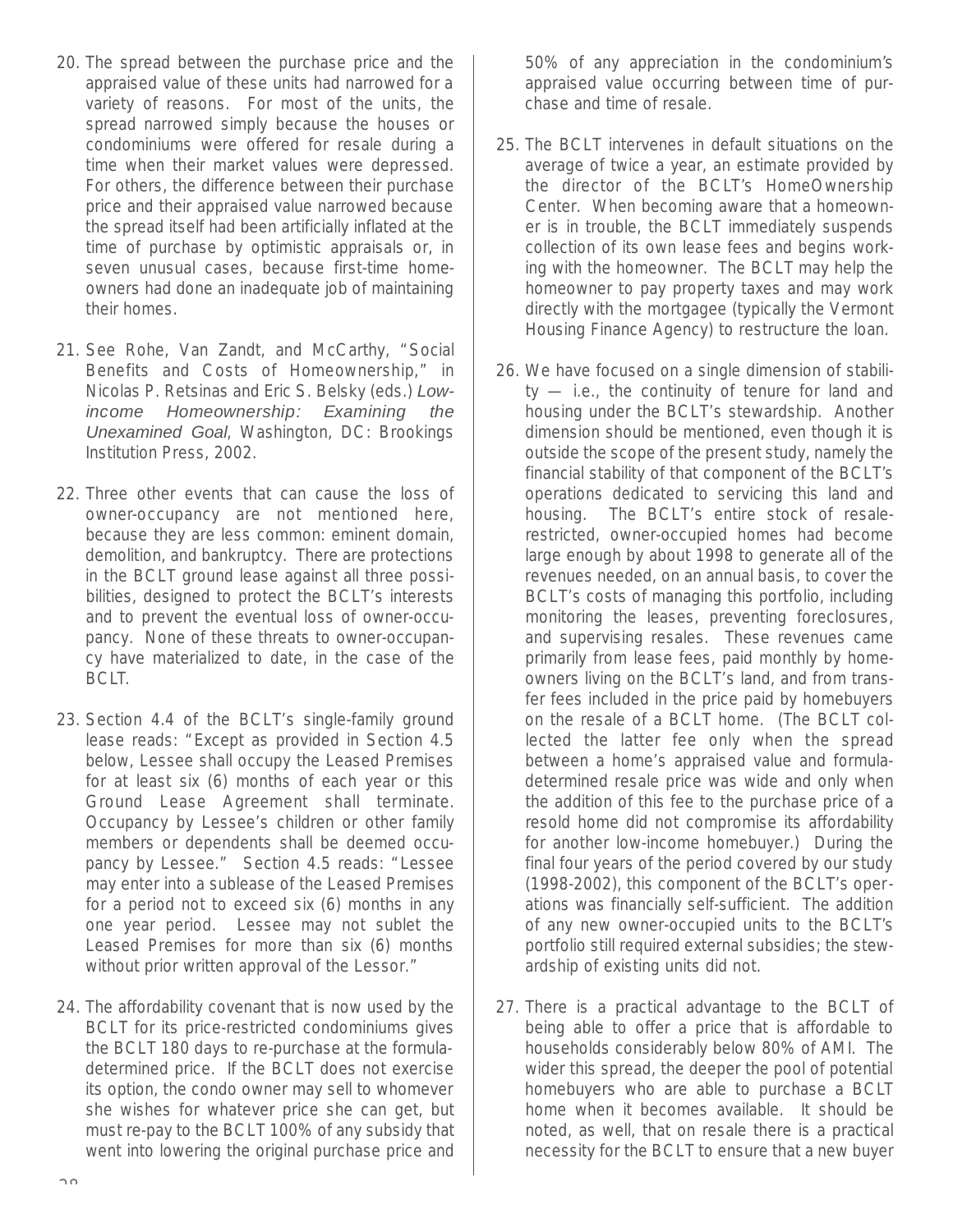is found within a reasonable amount of time. While the BCLT's policy is to serve households at the lowest possible income, the BCLT is also committed to helping homeowners who are selling their homes to recoup their investment and to move on. It would be a disservice to them if the resale of homes were to be delayed for months and months while the BCLT was waiting for the lowest income household that could afford to buy an available home. About 20% of the BCLT's homes have been sold to households earning over 80% of AMI. No BCLT home has ever been sold, either on initial purchase or eventual resale, to a household earning more than the median.

- 28. The BCLT also allows homeowners to recoup most (or all) of the value of any capital improvements made by the homeowner during her tenure, if those improvements were done with the prior approval of the BCLT. A "capital improvement credit" was claimed by several of the 97 homeowners who resold their homes between 1988 and 2002. In calculating the net proceeds realized by BCLT homeowners on the resale of their homes, we did not include credits for capital improvements. Had we not removed this credit from our calculations, the homeowner's share of appreciation in those cases where capital improvements occurred would have been artificially high. The credit was included, however, in the purchase price paid by the next homebuyer, when the home was resold. This credit was not removed, in other words, from our calculations of affordability.
- 29. All CLTs do not use the sort of appraisal-based formula used by the BCLT, where rising real estate values result in an increase in the equity earned by a departing CLT homeowner. For CLTs that use what are known as "indexed formulas or "itemized formulas," it is somewhat misleading to describe the equity gains made by a homeowner who is selling her home as a "share" of the home's "appreciation." Indexed formulas adjust the original purchase price by applying a single factor the change in a particular index (e.g., the CPI) between the date the homeowner purchased his/her home and the date s/he resells that home. Itemized formulas adjust the original purchase price by adding or subtracting multiple factors that affect the value of the owner's investment in a home and the value of the home itself. More detail on these different formulas for determining the

resale price of CLT homes can be found in "Designing a Resale Formula," Chapter Eight of the Community Land Trust Legal Manual, published by the Institute for Community Economics, 2002.

- 30. The strength of the correlation between the length of tenure and the size of a homeowner's net proceeds was due largely to the retirement of principal. The longer a homeowner remained in a BCLT home the greater was her equity, as she steadily paid off her mortgage. The correlation between length of tenure and a homeowner's share of appreciation was much weaker. Longer residence did not necessarily result in greater gains from appreciation.
- 31. There was no increase in the appraised market value for 19 out of 56 (34%) condominiums and for 15 out of 41 (37%) houses resold through the BCLT. There was no discernable pattern here, except for the timing of a home's purchase and resale. Homes experiencing no increase in market value tended to be those that were purchased when Burlington's housing market was hot and resold when the housing market was cold. Timing mattered more than the age of the home, the size of the home, or even the location of the home in distinguishing those houses and condominiums that appreciated from those that did not.
- 32. This hypothetical example was constructed to approximate the average return on investment for "all resales with any appreciation" presented in Table 5.
- 33. Much of this advantage disappears if there is no appreciation. When this portion of a market-rate homeowner's equity is removed, representing 69% of the homeowner's proceeds in the Table 6 example ("Homeowner Investing in Market-rate Home: w/ Appreciation"), the equity differential between a market-rate home and a BCLT home shrinks dramatically. Indeed, because the BCLT homeowner is typically paying a lower downpayment for a lower-priced home, the rate of equity gain for a BCLT homeowner may actually exceed the rate for a market-rate homeowner.
- 34. In the BCLT's service area, this example is hardly the rarity that it is in many housing markets. Since 1994, Burlington has had an ordinance on the books (Burlington Code, Section 18-120) that requires landlords to return security deposits to